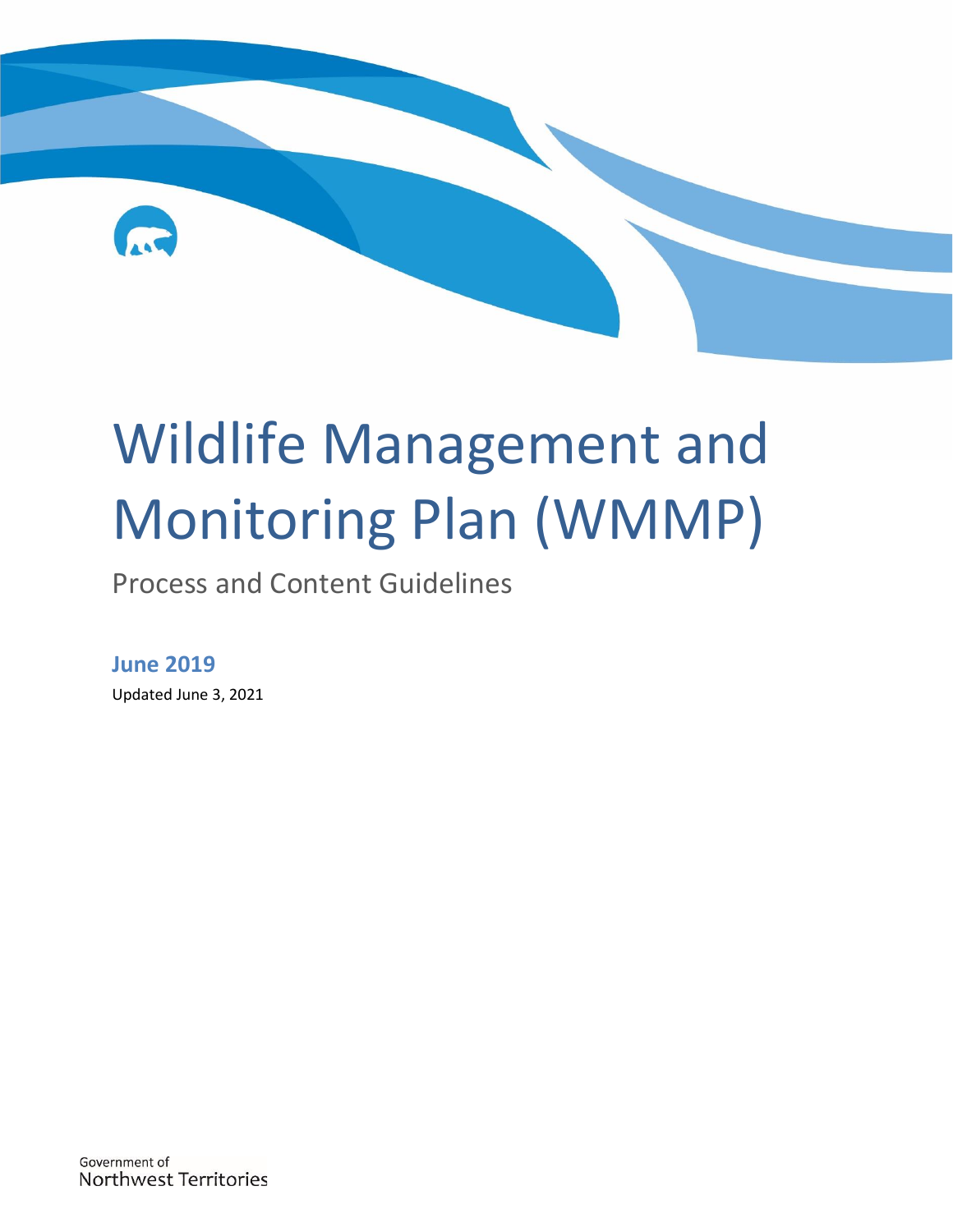# <span id="page-1-0"></span>DISCLAIMER

These guidelines do not replace legislation or the terms and conditions of regulatory authorizations. Although every attempt has been made to provide up-to-date information, it remains the developer's responsibility to obtain the most recent information related to wildlife and wildlife habitat, to ensure all regulatory requirements have been met, and to undertake appropriate consultation with territorial and federal government departments and Indigenous governments and organizations. No parts of these guidelines are intended to infringe on asserted or established Aboriginal or treaty rights.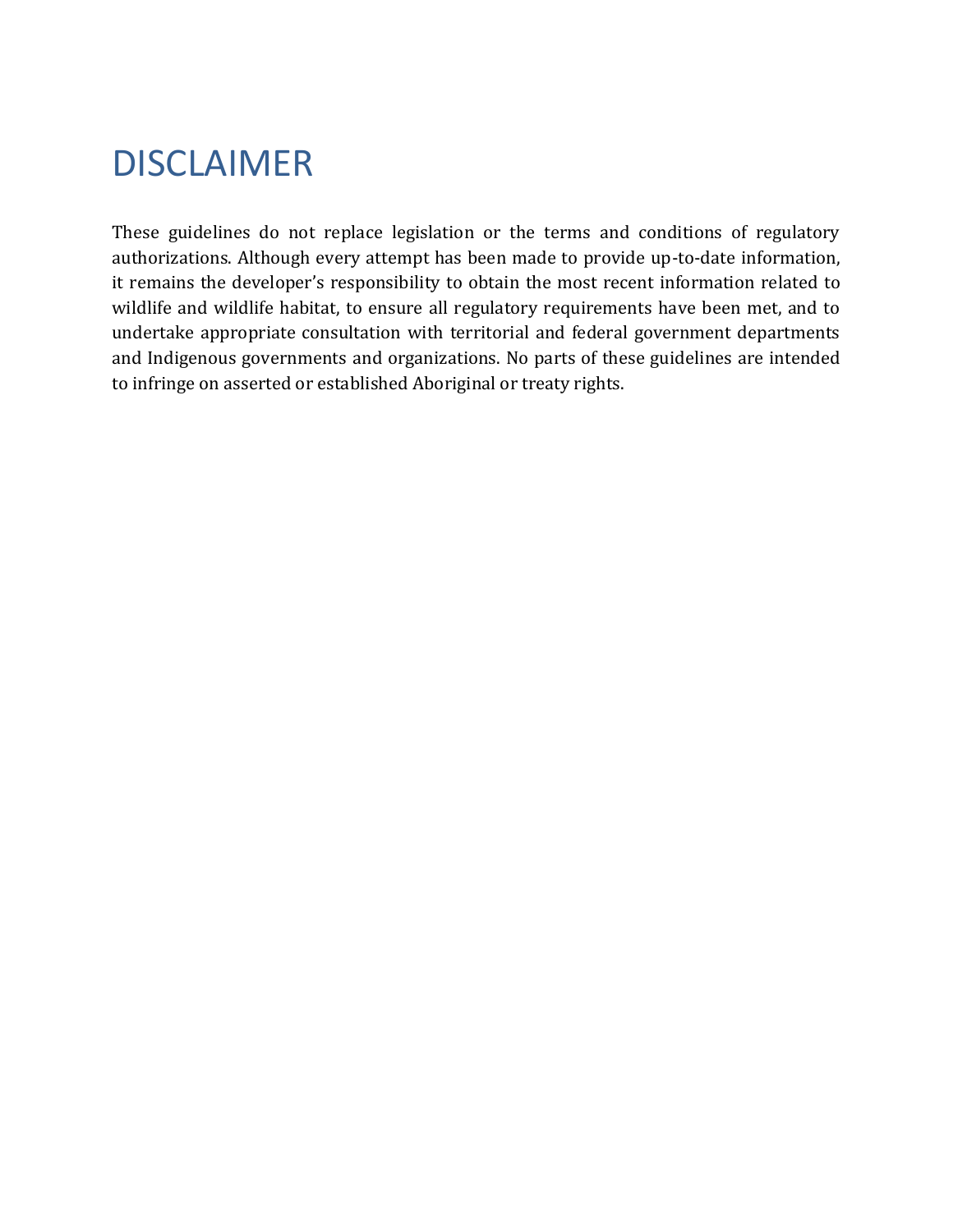# **TABLE OF CONTENTS**

| 3.2.1 Criteria considered by the Minister to determine when a WMMP is required 19          |     |
|--------------------------------------------------------------------------------------------|-----|
|                                                                                            |     |
|                                                                                            |     |
|                                                                                            |     |
|                                                                                            |     |
|                                                                                            |     |
|                                                                                            |     |
|                                                                                            |     |
|                                                                                            |     |
| 4.3.1 Environmental screenings conducted by the Environmental Impact Screening Committee33 |     |
|                                                                                            |     |
|                                                                                            |     |
|                                                                                            |     |
|                                                                                            |     |
|                                                                                            |     |
|                                                                                            |     |
|                                                                                            | iii |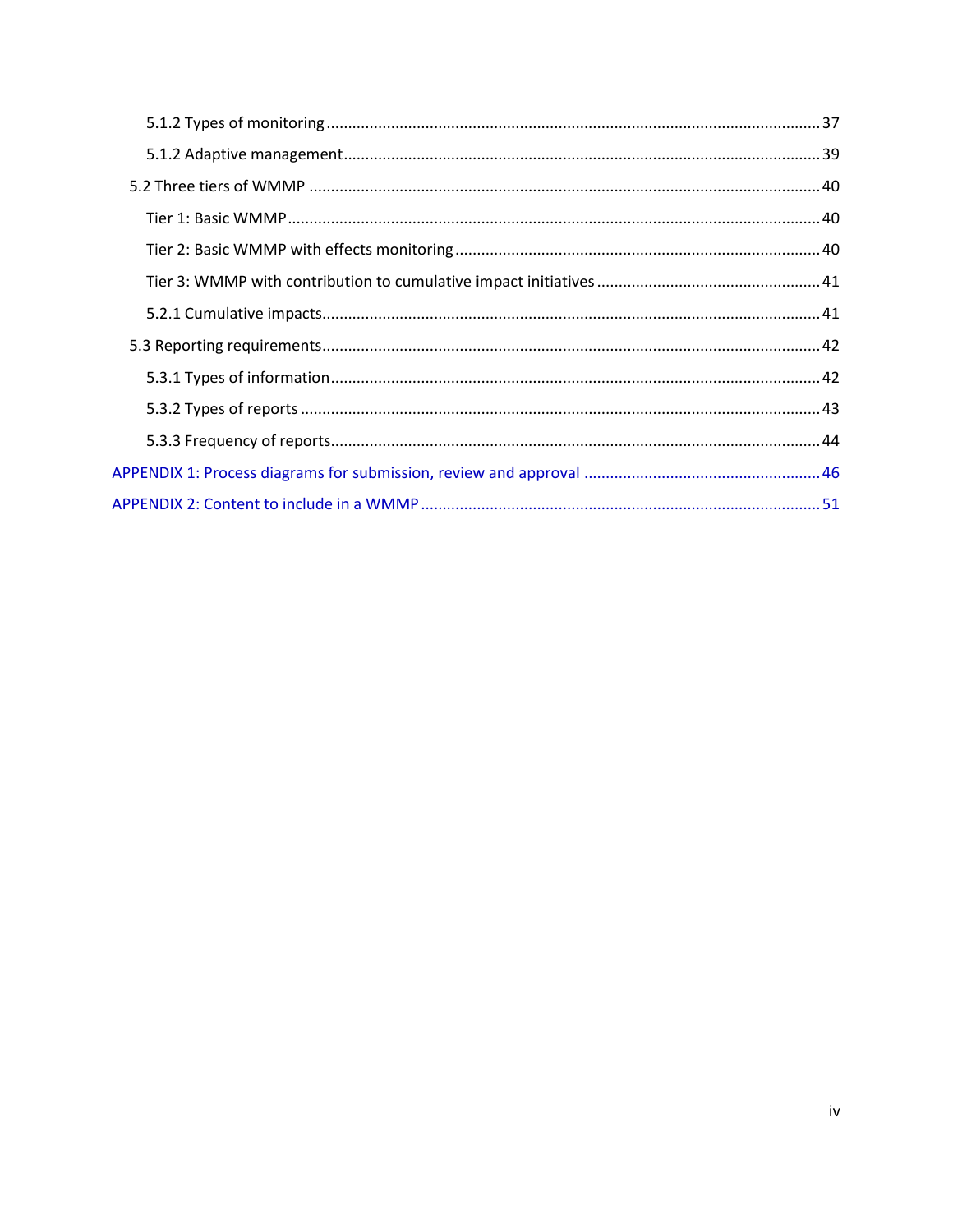# ACRONYMS AND DEFINITIONS

# <span id="page-4-0"></span>ACRONYMS

| <b>COSEWIC</b>    | Committee on the Status of Endangered Wildlife in Canada      |
|-------------------|---------------------------------------------------------------|
| <b>DAR</b>        | Developer's Assessment Report (also known as an Environmental |
|                   | Impact Statement)                                             |
| EA                | <b>Environmental Assessment</b>                               |
| <b>EIA</b>        | <b>Environmental Impact Assessment</b>                        |
| <b>EIR</b>        | <b>Environmental Impact Review</b>                            |
| <b>EIRB</b>       | <b>Environmental Impact Review Board</b>                      |
| <b>EIS</b>        | <b>Environmental Impact Statement</b>                         |
| <b>EISC</b>       | <b>Environmental Impact Screening Committee</b>               |
| <b>ENR</b>        | Department of Environment and Natural Resources               |
| <b>GNWT</b>       | Government of the Northwest Territories                       |
| <b>IFA</b>        | <b>Inuvialuit Final Agreement</b>                             |
| <b>ISR</b>        | <b>Inuvialuit Settlement Region</b>                           |
| <b>IGO</b>        | Indigenous Governments and organizations                      |
| <b>LSA</b>        | <b>Local Study Area</b>                                       |
| <b>LUP</b>        | <b>Land Use Permit</b>                                        |
| <b>LWBs</b>       | <b>Land and Water Boards</b>                                  |
| <b>MOU</b>        | Memorandum of Understanding                                   |
| <b>MVRB</b>       | Mackenzie Valley Review Board                                 |
| <b>MVLWB</b>      | Mackenzie Valley Land and Water Board                         |
| <b>MVRMA</b>      | Mackenzie Valley Resource Management Act                      |
| <b>NWT</b>        | Northwest Territories                                         |
| <b>RSA</b>        | <b>Regional Study Area</b>                                    |
| <b>SARA</b>       | Species at Risk Act                                           |
| <b>SARA (NWT)</b> | Species at Risk (NWT) Act                                     |
| <b>SOP</b>        | <b>Standard Operating Procedure</b>                           |
| <b>TK</b>         | <b>Traditional Knowledge</b>                                  |
| <b>VEC</b>        | Valued Ecosystem Component                                    |
| <b>WL</b>         | <b>Water Licence</b>                                          |
| <b>WLWB</b>       | Wek'èezhìi Land and Water Board                               |
| <b>WMIS</b>       | Wildlife Management Information System                        |
| <b>WMMP</b>       | Wildlife Management and Monitoring Plan                       |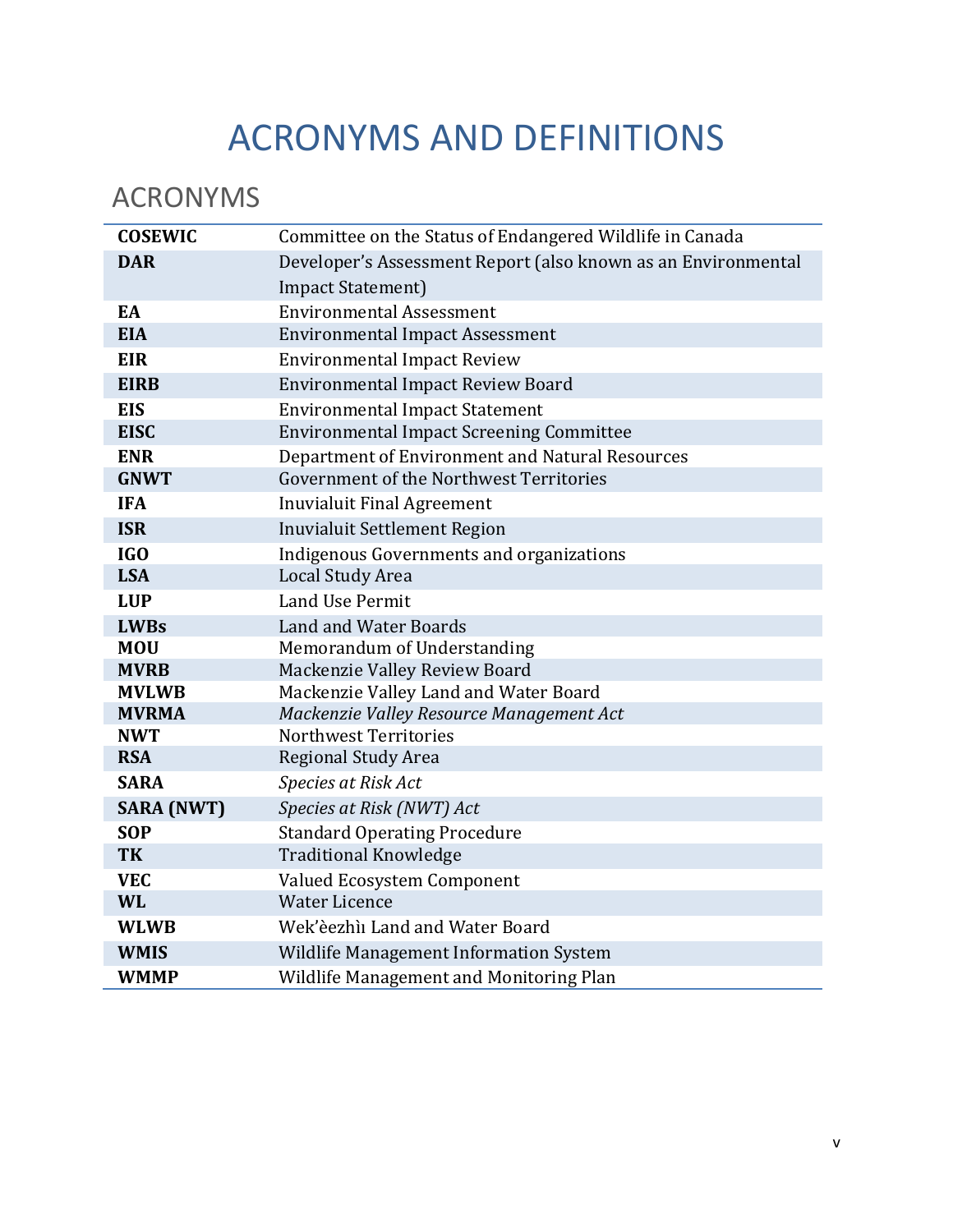# **DEFINITIONS**

### *Adaptive Management*

Adaptive management is a systematic process for continually improving management policies and practices by learning from the outcomes of operational programs1,2. The term is commonly thought of as "learning by doing." Active adaptive management typically involves active experimentation to simultaneously test a range of alternative management actions, whereas passive adaptive management may involve selecting only the "best" management option and evaluating the results to see if further adjustments are needed.

### *Action Level*

A pre-established magnitude of change in a monitored indicator that triggers a management action in an adaptive management context.

### *Big Game*

Big game species are prescribed in Schedule A of the *[Wildlife General Regulations](https://www.canlii.org/en/nt/laws/regu/nwt-reg-115-2014/latest/nwt-reg-115-2014.html)*3:

- Bison
- Coyote
- Wolf
- Cougars
- Wolverine
- Mountain goat
- Dall's sheep
- Bear
- Moose
- Caribou
- Muskox
- Deer
- Elk

<sup>&</sup>lt;sup>1</sup> British Columbia Forest Service. 2014. Defining Adaptive Management. [www.for.gov.bc.ca/hfd/pubs/docs/sil/sil426-1.pdf](http://www.for.gov.bc.ca/hfd/pubs/docs/sil/sil426-1.pdf)

<sup>2</sup> Appendix 1 of the Wek'èezhìı Land and Water Board's *[Guidelines for Adaptive Management -](https://wlwb.ca/sites/default/files/documents/Final-Draft-Response-Framework-for-Aquatic-Effects-Monitoring.pdf) a Response [Framework for Aquatic Effects Monitoring](https://wlwb.ca/sites/default/files/documents/Final-Draft-Response-Framework-for-Aquatic-Effects-Monitoring.pdf)* presents a discussion of definitions for adaptive management.

<sup>&</sup>lt;sup>3</sup> Wildlife General Regulations are available at: [www.canlii.org/en/nt/laws/regu/nwt-reg-115-](http://www.canlii.org/en/nt/laws/regu/nwt-reg-115-2014/latest/nwt-reg-115-2014.html) [2014/latest/nwt-reg-115-2014.html](http://www.canlii.org/en/nt/laws/regu/nwt-reg-115-2014/latest/nwt-reg-115-2014.html)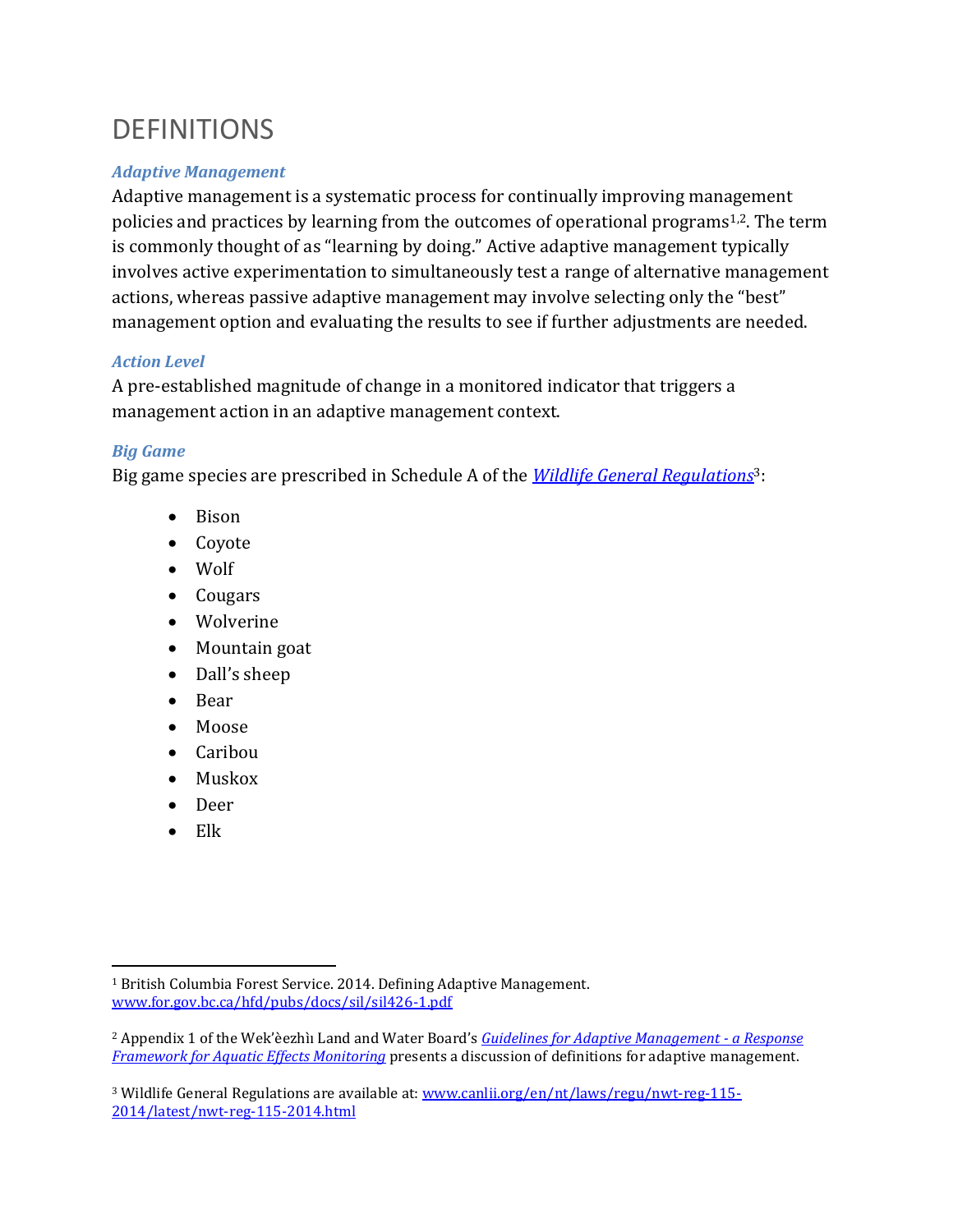#### *Cumulative Impacts*

Cumulative impacts are changes to a valued ecosystem component caused by multiple interactions among human activities and natural processes that accumulate across space and time4. For the purpose of describing this concept within these guidelines, the terms "impact" and "effect" are used interchangeably.

#### *Critical Habitat*

As defined in the federal *Species at Risk Act*, critical habitat means habitat that is necessary for the survival or recovery of a listed wildlife species and that is identified as the species' critical habitat in the recovery strategy or action plan for the species.

#### *Designated Habitat*

As defined in the *Species at Risk (NWT) Act*, designated habitat means habitat or a component or combination of components of habitat that is designated by regulation under section 153 of that Act.

#### *Development*

For the purpose of these guidelines, development includes any proposed or existing development and means (a) any public, commercial or industrial undertaking or venture, including support and transportation facilities, related to the extraction of renewable or non-renewable resources, and any infrastructure related to transportation and utilities; (b) any use of land that requires a permit under the *[Mackenzie Valley Land](http://laws-lois.justice.gc.ca/eng/regulations/SOR-98-429/FullText.html) Use Regulations* or the *[Territorial Land Use Regulations](http://laws-lois.justice.gc.ca/eng/regulations/C.R.C.,_c._1524/)*; or (c) any undertaking that requires a licence to use water or deposit waste under the *[Northwest Territories](http://laws-lois.justice.gc.ca/eng/acts/n-27.3/) Waters Act*. The term "public" is intended to include municipal, territorial, federal and Indigenous governments.

#### *Draft Wildlife Management and Monitoring Plan*

A wildlife management and monitoring plan submitted to the Minister of Environment and Natural Resources that has not yet been approved or provisionally approved.

#### *Developer*

Any person, government or any other legal entity owning, operating or causing to be operated any development in whole or in part in the Northwest Territories, including any co-contractant of such owner or operator5. The term "government" is intended to include municipal, territorial, federal and Indigenous governments.

#### *Development Footprint*

The land or water area directly affected by a development.

<sup>4</sup> Adapted from Canadian Council for Ministers of the Environment (CCME). 2014. [www.ccme.ca/en/current\\_priorities/cumulative-effects/index.html](http://www.ccme.ca/en/current_priorities/cumulative-effects/index.html)

<sup>5</sup> Adapted from the definition of "Developer" in Section 2.0 the Inuvialuit Final Agreement available at: [www.irc.inuvialuit.com/sites/default/files/Western\\_Arctic\\_Claim\\_Inuvialuit\\_FA\\_0.pdf](http://www.irc.inuvialuit.com/sites/default/files/Western_Arctic_Claim_Inuvialuit_FA_0.pdf)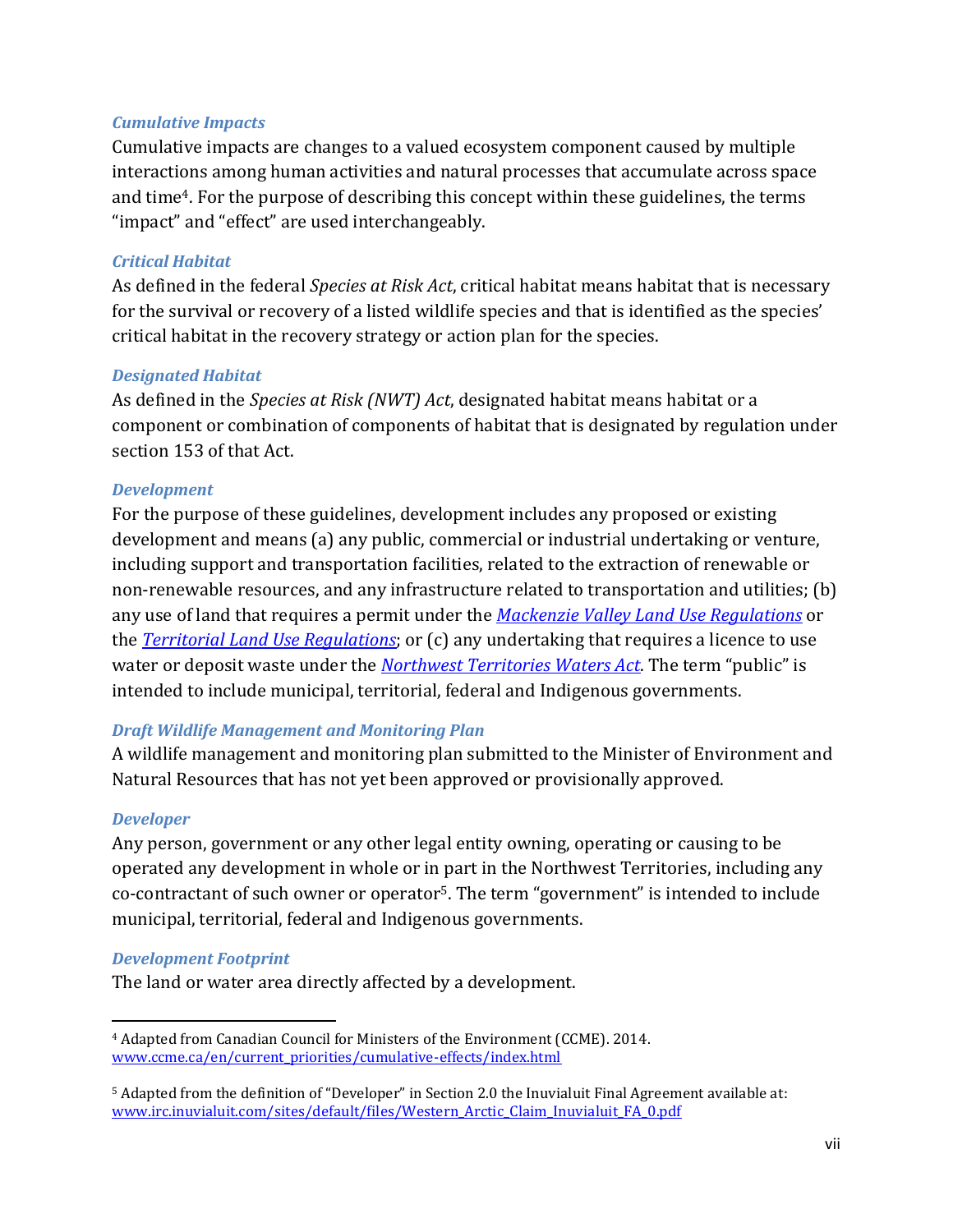#### *Environmental Impact Assessment*

The part of the regulatory process that systematically considers the effects of a development in decision-making prior to licensing and permitting, as required by Part 5 of the *[Mackenzie Valley Resource Management Act](http://laws-lois.justice.gc.ca/eng/acts/M-0.2/)* or sections 11 and 13 of the [Inuvialuit Final](http://www.irc.inuvialuit.com/sites/default/files/Western_Arctic_Claim_Inuvialuit_FA_0.pdf)  [Agreement.](http://www.irc.inuvialuit.com/sites/default/files/Western_Arctic_Claim_Inuvialuit_FA_0.pdf)

#### *Final Wildlife Management and Monitoring Plan*

A wildlife management and monitoring plan that has been approved by the Minister of Environment and Natural Resources.

#### *Habitat*

As defined in the *[Wildlife Act](https://www.justice.gov.nt.ca/en/files/legislation/wildlife/wildlife.a.pdf)*: the area or type of site where a species or an individual of a species of wildlife naturally occurs or on which it depends, directly or indirectly, to carry out its life processes.

#### *Local Study Area*

Local study area means the area surrounding and including the development footprint, where there is reasonable potential for immediate environmental impacts due to ongoing development activities. The local study area is usually defined during the environmental assessment of a development.

#### *Management Plan*

For the purpose of these guidelines, a management plan may refer to recovery strategies, management plans, action plans, range plans or any other plan for the recovery or management of a wildlife species that is developed by the GNWT, federal government, Indigenous government or by a renewable resources board.

#### *Minister*

Where a department is not specified, Minister refers to the Minister of Environment and Natural Resources.

#### *Mitigation*

Actions taken to reduce potential adverse environmental impacts of all phases of a development project.

#### *Prescribed Species*

Until such time as regulations are developed that define "prescribed wildlife" for the purposes of section 95, the following species should be considered for the purpose of subsection 95(1)(a) and (b) in addition to big game species: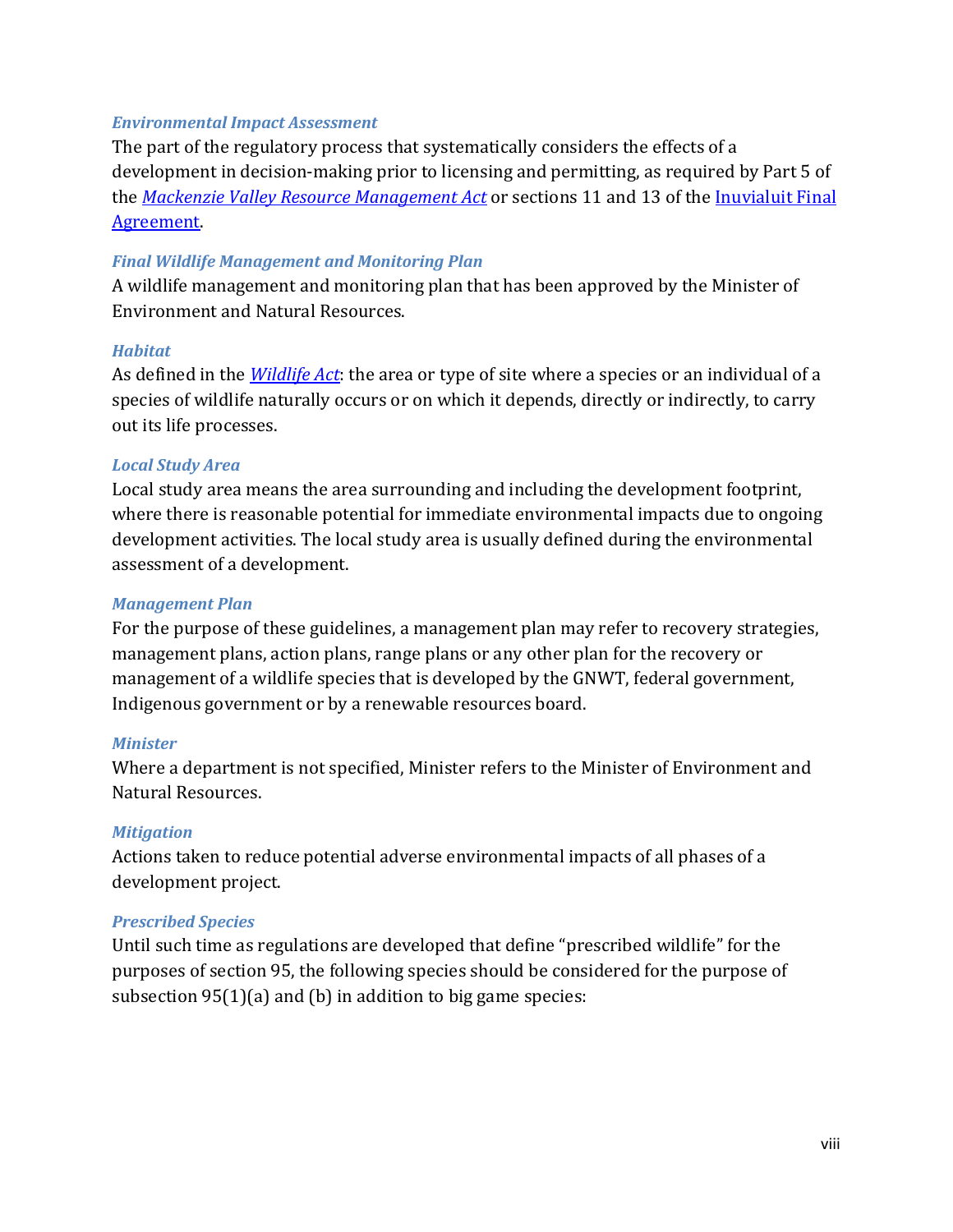- Species that are pre-listed or listed under *[Species at Risk \(NWT\) Act](http://laws-lois.justice.gc.ca/eng/acts/s-15.3/)*<sup>6</sup>
- Species that have been assessed by the Committee on the Status of Endangered Wildlife in Canada (COSEWIC)<sup>7</sup> and/or listed on Schedule 1<sup>8</sup> of the federal *[Species](http://laws-lois.justice.gc.ca/eng/acts/s-15.3/)  [at Risk Act](http://laws-lois.justice.gc.ca/eng/acts/s-15.3/)* that are territorially managed. Territorially managed wildlife species do not include fish, marine mammals or bird species covered under the *[Migratory](http://laws-lois.justice.gc.ca/eng/acts/m-7.01/)  [Birds Convention Act](http://laws-lois.justice.gc.ca/eng/acts/m-7.01/)*9.

#### *Regional Study Area*

Regional study area or RSA is the area within which direct, indirect or cumulative impacts associated with the development are assessed for a particular valued ecosystem component (VEC). This is defined as the area extending beyond the development footprint in which both adverse effects are anticipated to occur. RSAs may be specific to individual VECs. For example, the regional study area for a herd of migratory caribou might be the annual range. The RSAs for wildlife VECs are usually defined during the environmental assessment of a development; however, boundaries may change over a development's life as new information about the extent of impacts becomes available.

#### *Regulatory Process*

The legislated system that allows for review, assessment, approval (or rejection), and oversight of a proposed development. Generally, the regulatory process includes a preliminary screening or screening, an environmental assessment or environmental impact review (if required), and, if the proposed development is approved, the licensing and permitting phase (also called the "regulatory phase"), as well as oversight and enforcement of permit/licence conditions over the life of the development.

#### *Response Framework*

A systematic approach to responding in the context of adaptive management when the results of a wildlife or wildlife habitat monitoring program indicate an action level has been reached.

#### *Standard Operating Procedures*

Standard operating procedures or SOPs are usually developed by a developer and outline specific steps and actions to follow for a specific program, procedure or situation. For

<sup>6</sup> For a current list of listed and pre-listed species under *SARA(NWT)* visit: [www.nwtspeciesatrisk.ca/SpeciesAtRisk](http://www.nwtspeciesatrisk.ca/SpeciesAtRisk)

<sup>7</sup>COSEWIC assessed species can be found at: [www.cosewic.gc.ca/default.asp?lang=en&n=EC89538C-1](http://www.cosewic.gc.ca/default.asp?lang=en&n=EC89538C-1)

<sup>8</sup>Schedule 1 of the federal *Species at Risk Act* can be found at: [www.registrelep](http://www.registrelep-sararegistry.gc.ca/species/default_e.cfm)[sararegistry.gc.ca/species/default\\_e.cfm](http://www.registrelep-sararegistry.gc.ca/species/default_e.cfm)

<sup>9</sup>Birds Protected in Canada under the *Migratory Birds Convention Act, 1994* can be found at: [ec.gc.ca/nature/default.asp?lang=En&n=496E2702-1](https://ec.gc.ca/nature/default.asp?lang=En&n=496E2702-1)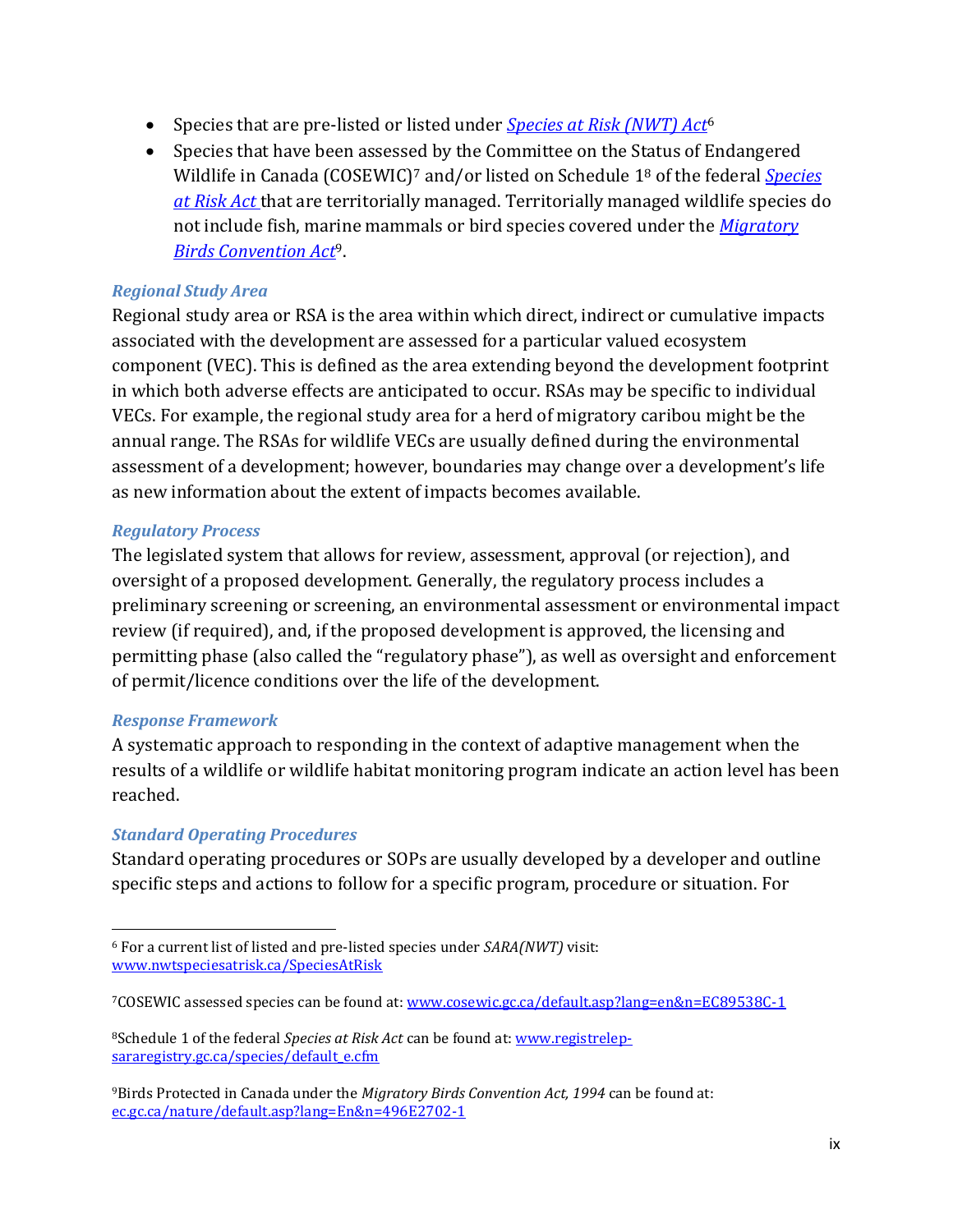example, a standard operating procedure might outline to employees how to respond to a bear in camp.

### *Traditional Knowledge*

Traditional knowledge or TK is defined as knowledge and values that have been acquired through experience, observation, from the land or from spiritual teachings, and handed down from one generation to another<sup>10</sup>. For additional definitions of TK, please see the Mackenzie Valley Review Board's [Traditional Knowledge Guidelines](http://www.reviewboard.ca/upload/ref_library/1247177561_MVReviewBoard_Traditional_Knowledge_Guidelines.pdf)<sup>11</sup>.

#### *Valued Ecosystem Component*

Valued ecosystem components or VECs are parts of the natural and human world that are considered valuable by participants in an EIA process. Effects on VECs represent the investigative focal point of any EIA.

### *Wildlife*

As defined in the NWT *Wildlife Act*:

*"(a) all species of vertebrates and invertebrates found wild in nature in the Northwest Territories, and individuals of those species, except (i) fish as defined in section 2 of the Fisheries Act (Canada), and (ii) other prescribed species and subspecies, (b) species of wildlife referred to in paragraph (a) that are domesticated or held in captivity, and individuals of those species, and (c) prescribed species or subspecies of vertebrates and invertebrates, and individuals of those species or subspecies."*

#### *Wildlife Incident*

Reportable interaction between wildlife and the personnel or property of a development including wildlife injury or mortality, use of a deterrent or threats from wildlife to human safety or property.

#### *Zone of Influence*

Area around a development footprint within which the abundance or behaviour of a wildlife species is altered beyond baseline levels given available habitat.

<sup>10</sup>[www.enr.gov.nt.ca/sites/default/files/documents/53\\_03\\_traditional\\_knowledge\\_policy.pdf](http://www.enr.gov.nt.ca/sites/default/files/documents/53_03_traditional_knowledge_policy.pdf)

<sup>&</sup>lt;sup>11</sup>[www.reviewboard.ca/upload/ref\\_library/1247177561\\_MVReviewBoard\\_Traditional\\_Knowledge\\_Guideline](http://www.reviewboard.ca/upload/ref_library/1247177561_MVReviewBoard_Traditional_Knowledge_Guidelines.pdf) [s.pdf](http://www.reviewboard.ca/upload/ref_library/1247177561_MVReviewBoard_Traditional_Knowledge_Guidelines.pdf)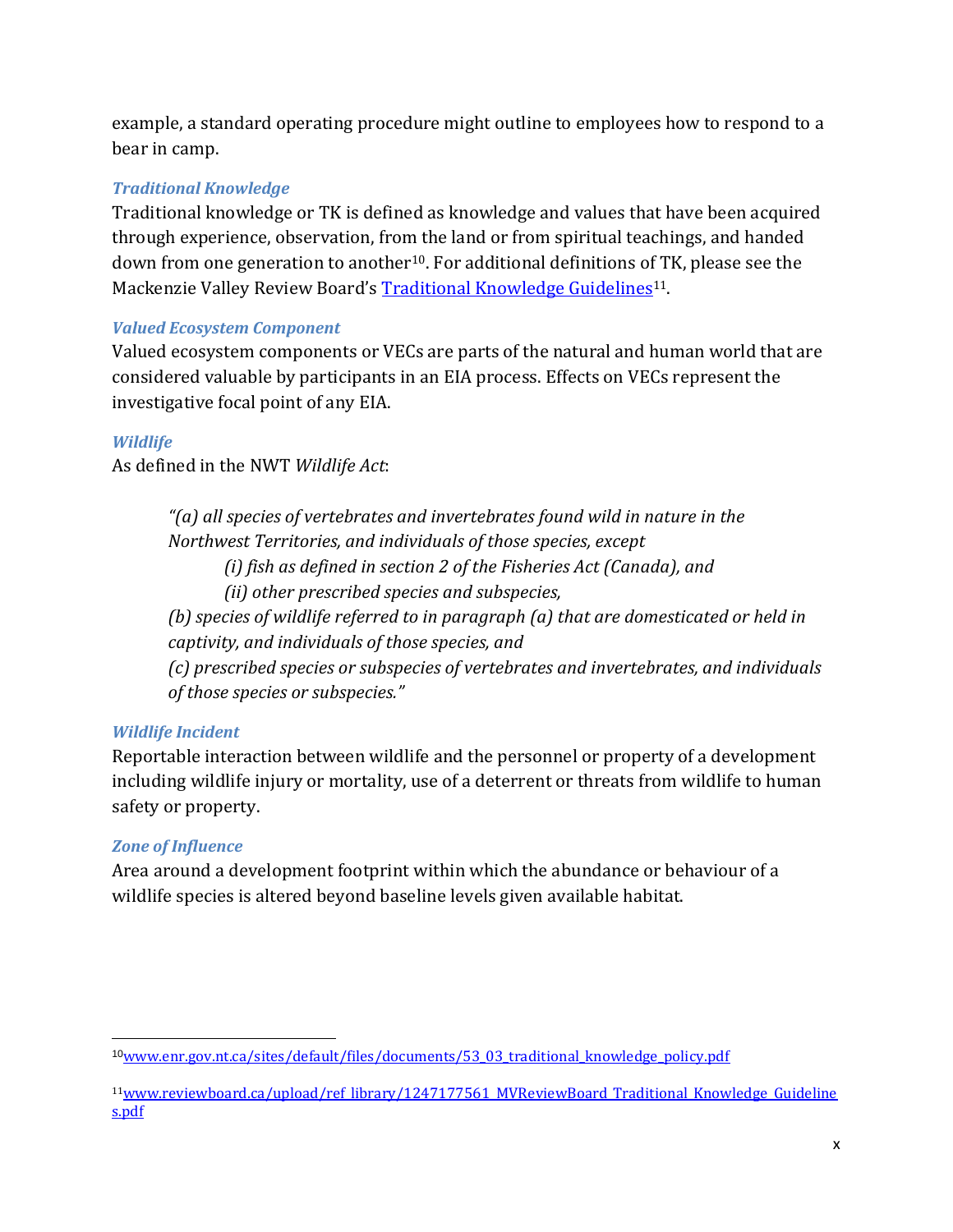# <span id="page-10-0"></span>1.0 INTRODUCTION

The Government of the Northwest Territories (GNWT) Department of Environment and Natural Resources (ENR) is responsible for the implementation and enforcement of the *[Wildlife Act](https://www.justice.gov.nt.ca/en/files/legislation/wildlife/wildlife.a.pdf)*12. Section 95 of the *Wildlife Act* contains provisions outlining criteria for when a Wildlife Management and Monitoring Plan (WMMP) will be required as well as the mandatory content for such plans. These guidelines are intended to clarify requirements and expectations related to WMMPs.

ENR has endeavored to ensure these guidelines reflect the spirit and intent behind section 95 of the *Wildlife Act*, to ensure WMMPs apply to the larger, most impactful developments. These guidelines also are intended to recognize and respect Aboriginal and treaty rights of Indigenous peoples, including harvesting rights, and to reflect the GNWT's commitment to working in a collaborative manner within the wildlife management processes established for the Northwest Territories (NWT).

Section 95(1) of the *Wildlife Act* states:

"*A developer or other person or body may be required, in accordance with the regulations, to prepare a wildlife management and monitoring plan for approval by the Minister, and to adhere to the approved plan, if the Minister is satisfied that a development, proposed development, or other activity is likely to*

*(a) result in a significant disturbance to big game or other prescribed wildlife; (b) substantially alter, damage or destroy habitat; (c) pose a threat of serious harm to wildlife or habitat; or (d) significantly contribute to cumulative impacts on a large number of big game or other prescribed wildlife, or on habitat.*"

Section 95(2) of the *Wildlife Act* outlines the mandatory content for such plans, stating:

*"A wildlife management and monitoring plan must include: (a) a description of potential disturbance to big game and other wildlife included in the regulations, potential harm to wildlife and potential impacts on habitat;*

<sup>12</sup> A plain language version of the *Wildlife Act* is available at: [www.enr.gov.nt.ca/sites/enr/files/resources/wildlife\\_act\\_plain\\_language\\_summary\\_january\\_2018.pdf](http://www.enr.gov.nt.ca/sites/enr/files/resources/wildlife_act_plain_language_summary_january_2018.pdf)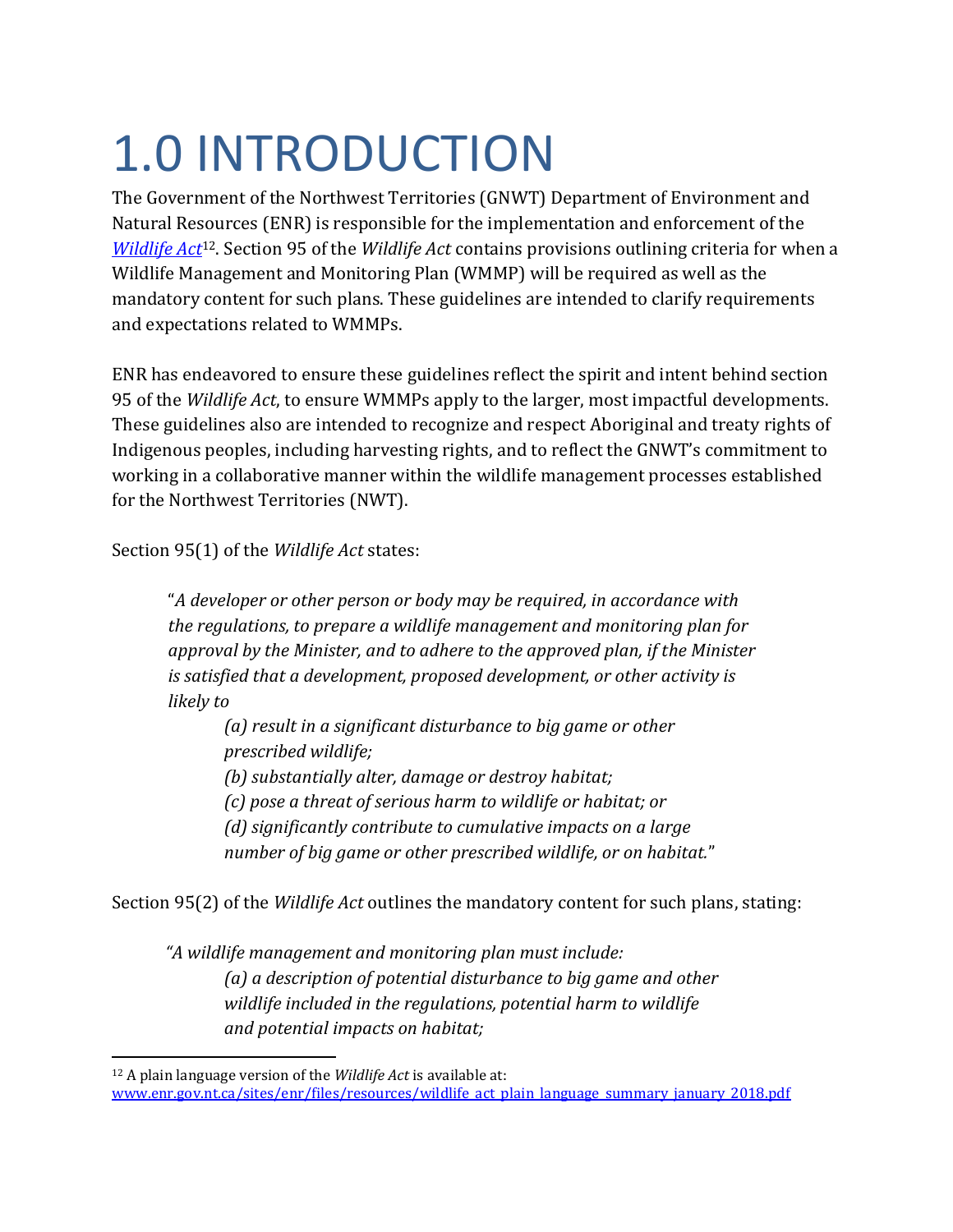*(b) a description of measures to be implemented for the mitigation of potential impacts; (c) the process for monitoring impacts and assessing whether mitigative measures are effective; and (d) other requirements that are outlined in the regulations."*

Subsection 95(3) of the *Wildlife Act* allows the Minister of ENR to accept another plan or a section of another plan in place of a WMMP if it can be shown that the alternative plan meets the above requirements to the satisfaction of the Minister.

# <span id="page-11-0"></span>1.1 Purpose

WMMPs are an important tool for the protection and conservation of wildlife and wildlife habitat to ensure sustainable development. WMMPs allow developers to demonstrate how they will mitigate the impacts of their developments to wildlife and wildlife habitat, remain in compliance with regulatory requirements and address public concern. Developing a WMMP to outline how impacts to wildlife and wildlife habitat will be minimized is considered a best practice for all development projects in the NWT.

If the Minister determines a development project is likely to meet any of the criteria outlined in section 95(1) of the *Wildlife Act* (see [Section 3.0\)](#page-12-1), then a WMMP is required for the development. This WMMP will have to meet certain content requirements and be approved by the Minister.

The purpose of these guidelines is to:

- clarify how the Minister of ENR will decide when a WMMP will be required for a development or activity
- assist developers in undertaking a self-assessment to determine whether their development is likely to require a WMMP
- explain the process for developing and obtaining approval of a WMMP
- describe best practices related to WMMPs
- provide guidance to developers on how to prepare an effective WMMP that meets the requirements of the *Wildlife Act*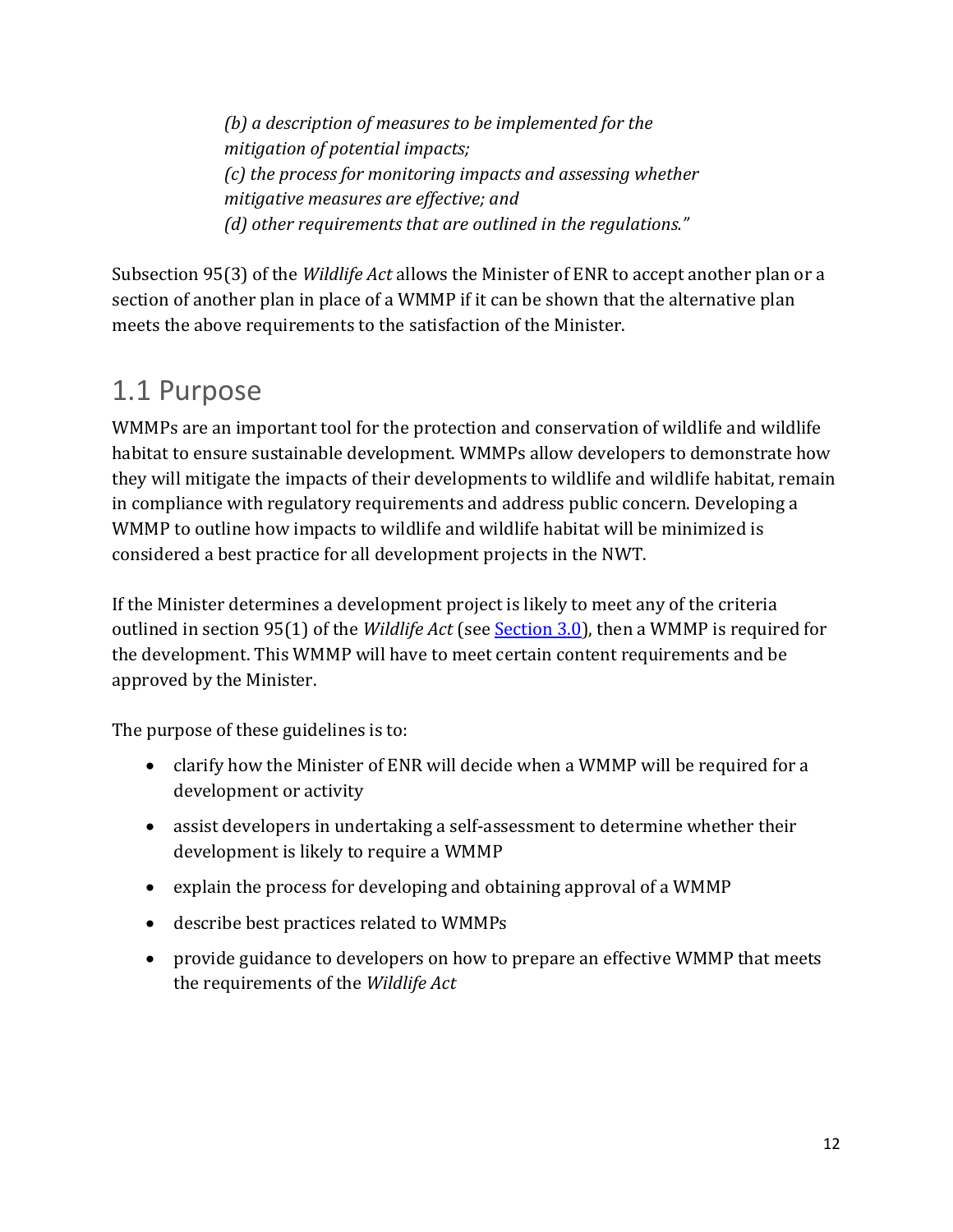# <span id="page-12-0"></span>2.0 BEST PRACTICES

Best practices related to the preparation and submission of a WMMP are highlighted in text boxes throughout this document.

# BEST PRACTICE

GNWT considers it a best practice for all developers to submit a basic (Tier 1) WMMP with their application for authorizations. A Tier 1 WMMP should outline how impacts to wildlife and wildlife habitat will be mitigated even if the Minister of ENR does not require a WMMP under section 95 of the *Wildlife Act*. To facilitate this, a template for such a plan is provided on the [ENR website.](https://www.enr.gov.nt.ca/en/services/wildlife-management-and-monitoring-plans) This information will assist regulators and other participants in the regulatory process in reviewing development applications and is an effective way for developers to communicate these aspects of their development to staff responsible for implementing them.

# <span id="page-12-1"></span>3.0 DO YOU NEED A WMMP?

Section 95(1) (a-d) of the *Wildlife Act* describes factors that will be considered by the Minister of ENR in determining whether a WMMP will be required for a development. The exemptions, definitions, criteria and examples provided below are intended to be used as a guide to help developers and GNWT employees to determine when a WMMP is likely to be required for a development or activity; however, the Minister has ultimate discretion in determining if a WMMP is required, and will rely on the information provided by the developer and comments on the development made by other parties (see [Section 4.0\)](#page-26-1).

# <span id="page-12-2"></span>3.1 When is a WMMP required?

The requirement to prepare and adhere to an approved WMMP may apply to a proposed or existing development, or other activities, if the Minister is satisfied that at least one of the conditions outlined in section 95(1) (a-d) is **likely** to apply. In making this determination, the Minister will consider all possible phases of a proposed development: construction, expansion, operation and decommissioning.

The following four subsections describe types of development that, subject to the Minister's discretion, will 'always' require a WMMP, will 'likely' require a WMMP, 'might' require a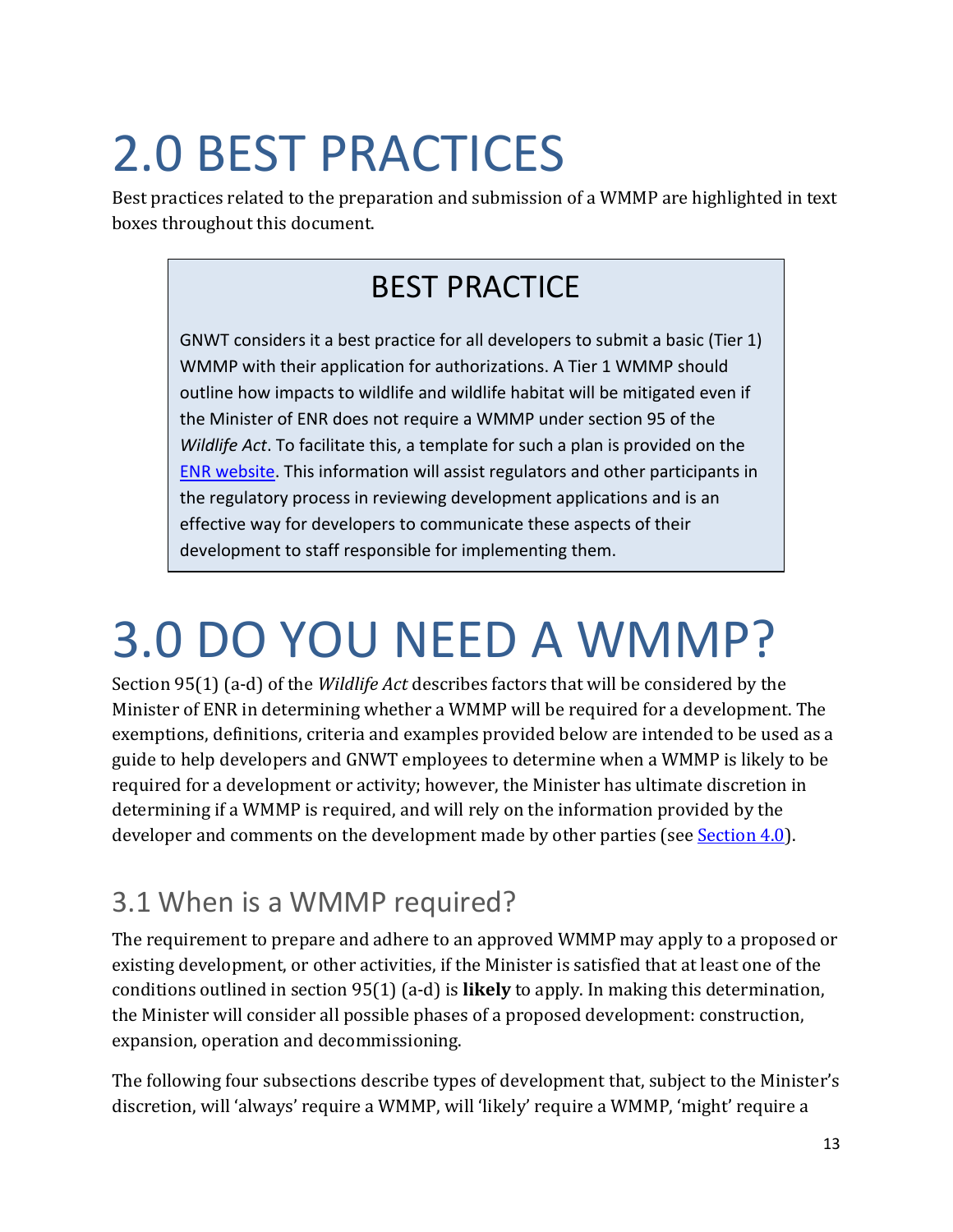WMMP or 'likely do not' require a WMMP. This information is summarized in Table 1. Any development falling in the first three categories that is referred to environmental assessment (EA) or environmental impact review (EIR) due in whole or in part to concerns surrounding impacts to wildlife is likely to trigger section 95(1) (a-d) and therefore will be required to have an approved WMMP.

# <span id="page-13-0"></span>**3.1.1 Developments that will 'always' require a WMMP**

The following types of development are deemed always likely to satisfy one or more of section 95(1) (a-d), and will therefore automatically require a WMMP. The tier of WMMP required (see [Section 5.3\)](#page-39-0) for the project will depend on the types of mitigation proposed and the level of certainty that they will sufficiently avoid or minimize impacts. The list below is not intended to be exhaustive.

- A mine13, including associated infrastructure, requiring a Type A water licence
- Advanced mineral exploration requiring a Type A water licence, including but not limited to: bulk sampling; stripping and trenching land; removing shallow overburden; use of explosives; and drilling
- An oil and gas processing facility, storage facility, refinery, well<sup>14</sup>, or pipeline<sup>3</sup> requiring a Type A water licence
- An electrical generating facility, dam, dyke, or water diversion facility requiring a Type A water licence
- Construction and operation<sup>15</sup> of an all-season road, haul road or access road greater than 50 km in length $16$
- An electrical or communication transmission line that requires 75 km or more of new right of way<sup>4</sup>
- Timber harvesting that requires a Forest Management Agreement and/or Timber Cutting Licence for >5 year duration with a timber harvest allocation that exceeds 50,000 m3/year
- Municipal solid waste disposal facility requiring a Type A water licence

<sup>13</sup> As defined in the *[Northwest Territories Mining Regulations](http://laws-lois.justice.gc.ca/eng/regulations/SOR-2014-68/)*

<sup>14</sup> As defined in the *[Oil and Gas Operations Act](http://www.justice.gov.nt.ca/en/files/legislation/oil-and-gas-operations/oil-and-gas-operations.a.pdf)*

<sup>15</sup> While operation and maintenance activities for a public highway are normally exempt from requiring a preliminary screening, and thus not likely to require a WMMP, when associated with a proposal to construct or upgrade a public highway, the operations and maintenance phase may require a WMMP.

<sup>16</sup> Based on *Canadian Environmental Assessment Act – [Regulations Designating Physical Activities](https://laws-lois.justice.gc.ca/PDF/SOR-2012-147.pdf)*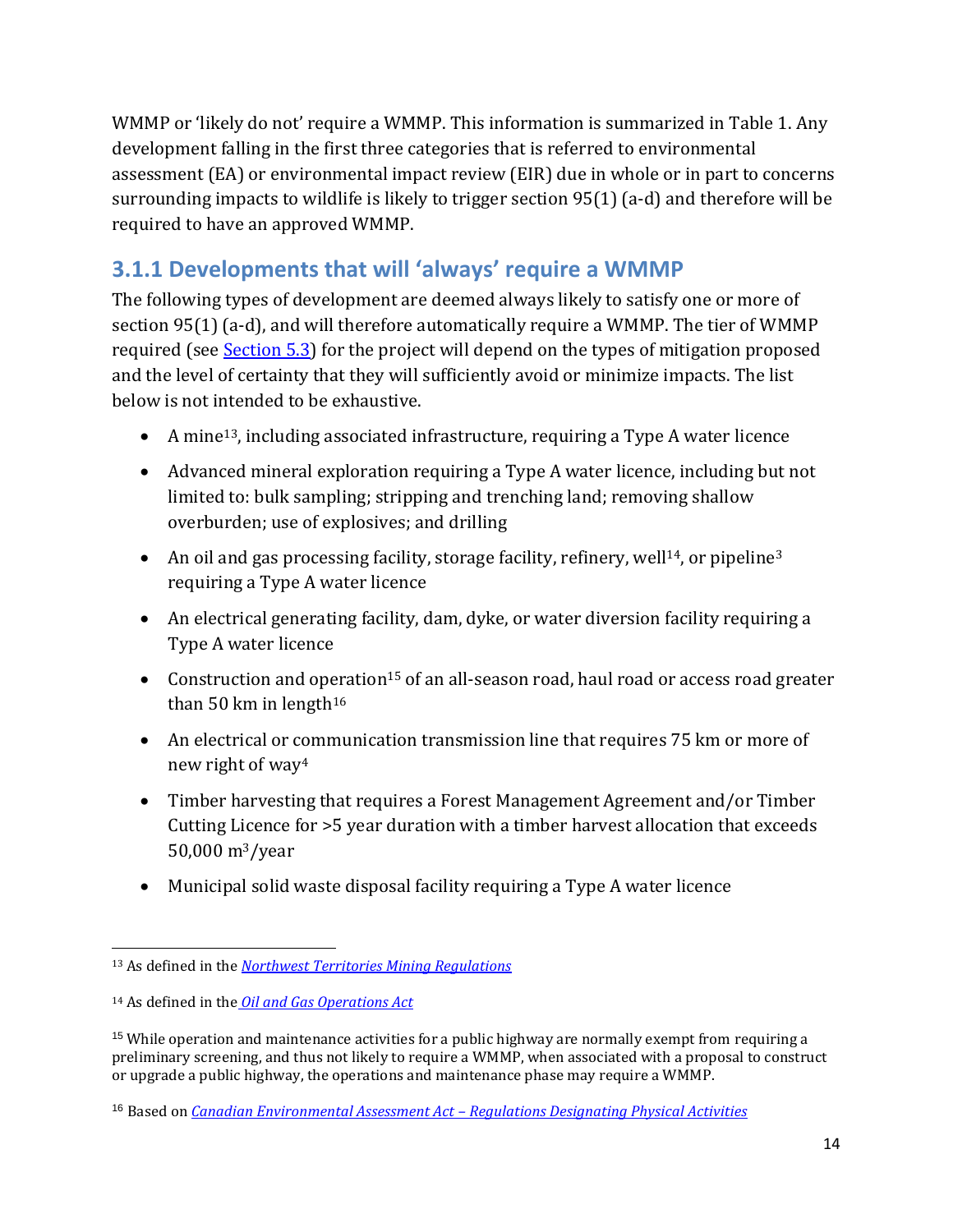## <span id="page-14-0"></span>**3.1.2 Developments that will 'likely' require a WMMP**

The following types of development are likely to satisfy one or more of section 95(1) (a-d) and will therefore trigger ENR to evaluate the development proposal against the criteria in section 95(1) to determine if WMMP is required. The list below is not intended to be exhaustive. Other types of developments that are not listed below may, at the Minister's discretion, be assessed on a case-by-case basis.

- Construction of a mine<sup>17</sup>, including associated infrastructure, requiring a Type B water licence
- Advanced mineral exploration requiring a Type B water licence, including but not limited to, bulk sampling; stripping and trenching land; removing shallow overburden; use of explosives; and drilling
- An oil and gas processing facility, storage facility, refinery, well, or pipeline requiring a Type B water licence
- Land-based seismic programs that do not meet the definition of "Low impact seismic" as described in the [Northern Land Use Guidelines: Northwest Territories](http://www.assembly.gov.nt.ca/sites/default/files/12-06-13td37-173.pdf)  [Seismic Operations](http://www.assembly.gov.nt.ca/sites/default/files/12-06-13td37-173.pdf)<sup>18</sup>
- Construction and operation<sup>19</sup> of an all-season, haul road or access road 25-50 km in length
- Construction and operation<sup>8</sup> of a seasonal road greater than 50 km in length including trails, compacted snow roads or winter access roads as defined in the [Northern Land Use Guidelines](http://www.lands.gov.nt.ca/sites/lands/files/resources/nlug_roadstrails_2015_english_16_sept_2015.pdf) – Access: Roads and Trails<sup>20</sup>; or, upgrading of greater than 25 km of a seasonal road to an all-season road
- An electrical generating facility, dam, dyke, or water diversion facility requiring a Type B water licence
- An electrical or communication transmission line that requires 25-75 km of new right of way

<sup>17</sup> See footnote 2

<sup>18</sup> *[Northern Land Use Guidelines: Northwest Territories Seismic Operations](https://www.lands.gov.nt.ca/sites/lands/files/resources/nlug_seismic_2015_english_-_16_sept_2015.pdf)*, p.20

 $19$  While operation and maintenance activities for a public highway are normally exempt from requiring a preliminary screening, and thus not likely to require a WMMP, when associated with a proposal to construct or upgrade a public highway, the operations and maintenance phase may require a WMMP.

<sup>20</sup> *[Northern Land Use Guidelines](http://www.lands.gov.nt.ca/sites/lands/files/resources/nlug_roadstrails_2015_english_16_sept_2015.pdf) – Access: Roads and Trails,* p.6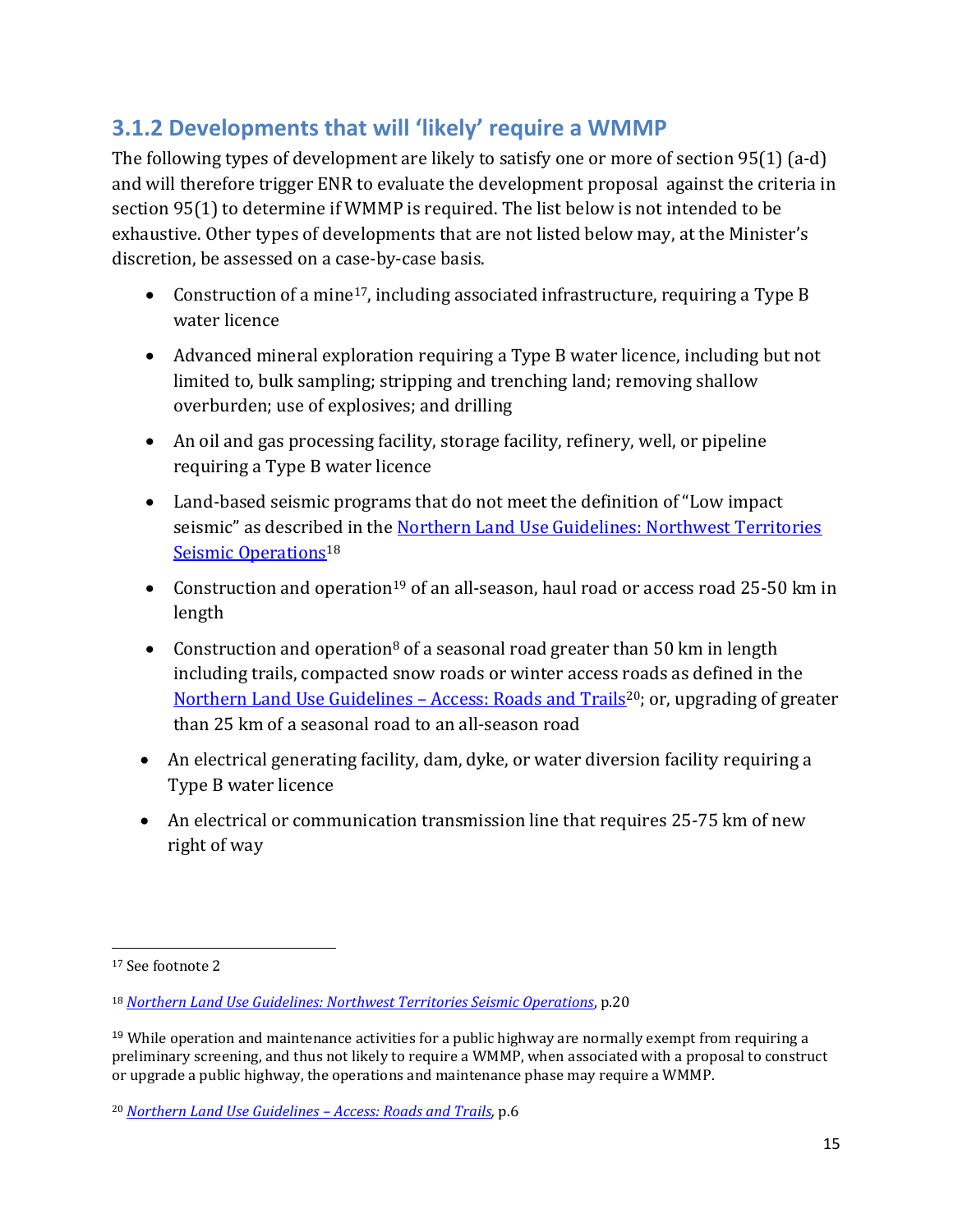- Timber harvesting that requires a Timber Cutting Licence, i.e., a multi-year timber harvest allocation or a single year allocation that exceeds  $5,000 \text{ m}^{3,21}$
- Solid waste disposal facility within a municipality requiring a Type B water licence

# <span id="page-15-0"></span>**3.1.3 Developments that 'might' require a WMMP**

Other types of developments not listed in Sections 3.1.1 and 3.1.2 are deemed less likely to require a WMMP and will not automatically be screened against the criteria unless wildliferelated concerns are identified during project screening<sup>22</sup> that cannot be adequately addressed through conditions included in authorizations issued by the regulatory authority. See Table 1 for criteria for different development types that may fall in this category.

# <span id="page-15-1"></span>**3.1.4 Developments that 'likely do not' require a WMMP**

Certain types of development, such as those listed below, likely will not require a WMMP.

- In the Mackenzie Valley, developments that are not required to undergo a screening as per the *[Mackenzie Valley Resource Management Act](http://laws-lois.justice.gc.ca/eng/acts/M-0.2/)* (MVRMA) *Exemption List [Regulations](http://laws-lois.justice.gc.ca/eng/acts/M-0.2/)*<sup>23</sup>
- In the Inuvialuit Settlement Region (ISR), activities that are not developments as that term is defined in the [Inuvialuit Final Agreement](http://www.irc.inuvialuit.com/sites/default/files/Western_Arctic_Claim_Inuvialuit_FA_0.pdf) (IFA). This may also include developments that are exempt from the environmental impact screening (EIS) and review process by virtue of being listed in the Exclusion List found in section 3.2.4 and Appendix C of the **Environmental Impact Screening Committee** (EISC) guidelines<sup>24</sup>
- Developments or activities that would only require a Type B or C land use permit  $25$ under the *[Mackenzie Valley Land Use Regulations](http://laws-lois.justice.gc.ca/eng/regulations/SOR-98-429/)* or a Class B permit under the *[Territorial Land Use Regulations](http://laws-lois.justice.gc.ca/eng/regulations/C.R.C.,_c._1524/)*
- Developments within municipal boundaries, excluding solid waste disposal facilities

<sup>21</sup> [Commercial Timber Harvest Planning and Operations Standard Operating Procedures Manual](http://www.enr.gov.nt.ca/sites/enr/files/reports/commercial_timber_procedures_manual.pdf) 

 $^{22}$  In this document, "project screening" means a preliminary screening conducted under the MVRMA as well as the synonymous process of environmental screening under the IFA.

<sup>23</sup> [MVRMA Exemption List Regulations](http://laws-lois.justice.gc.ca/eng/regulations/sor-99-13/FullText.html)

<sup>&</sup>lt;sup>24</sup> EISC's EIS Guidelines can be found at: [www.screeningcommittee.ca/pdf/eisc\\_guidelines.pdf](http://www.screeningcommittee.ca/pdf/eisc_guidelines.pdf)

 $25$  MVLWB's list of activities requiring Type A and Type B permit can be found at: [mvlwb.com/sites/default/files/documents/Activities-Requiring-a-Land-Use-Permit.pdf](https://mvlwb.com/sites/default/files/documents/Activities-Requiring-a-Land-Use-Permit.pdf)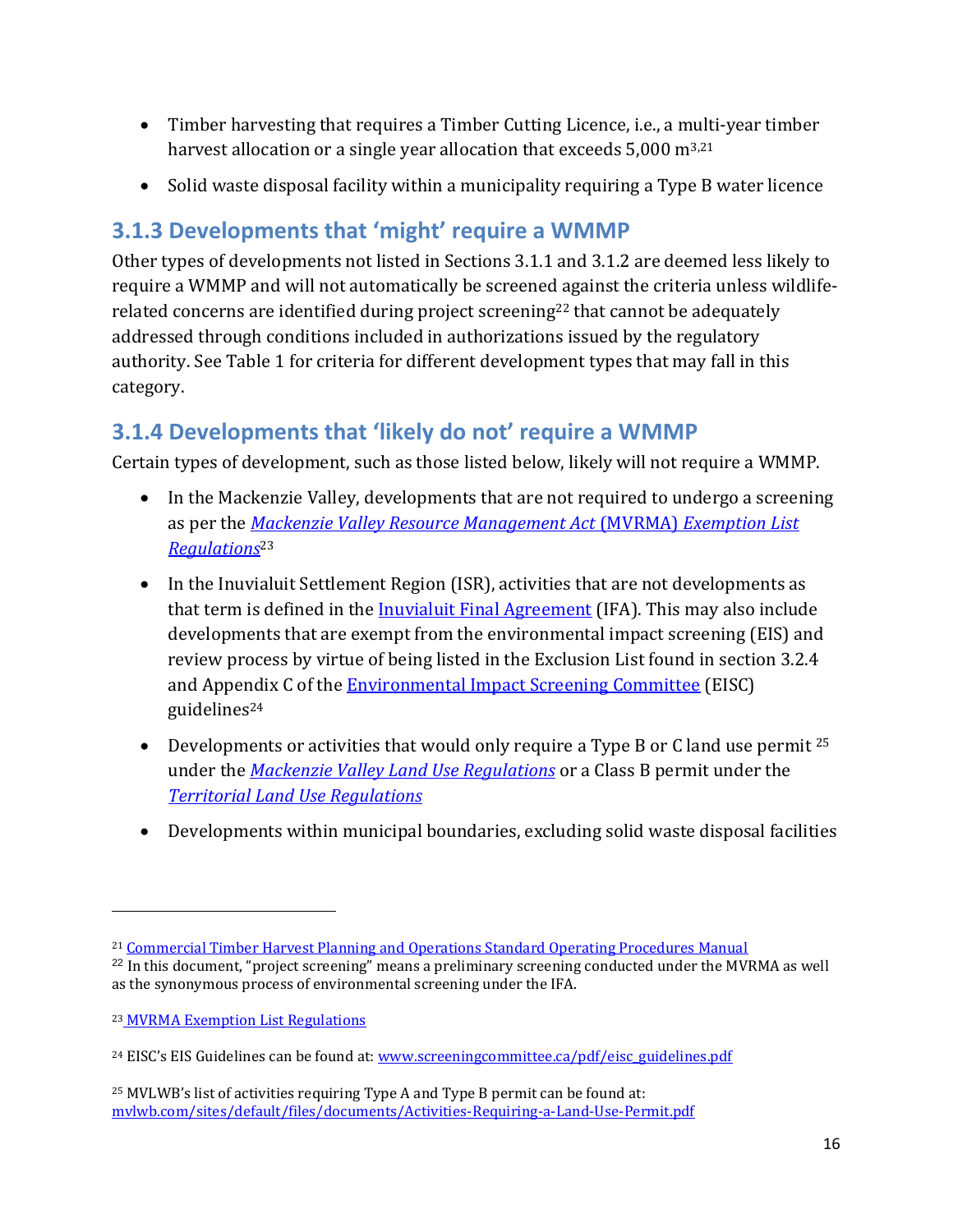**Table 1.** Summary of high level criteria used to assist in determining if different types of development 'always', 'likely', 'might' or 'likely do not' require a WMMP.

|                                                                                                                                                                                 | <b>WMMP Required?</b>                                                                   |                                                                                                                                                   |                                                                                                                                             |                                                                       |  |
|---------------------------------------------------------------------------------------------------------------------------------------------------------------------------------|-----------------------------------------------------------------------------------------|---------------------------------------------------------------------------------------------------------------------------------------------------|---------------------------------------------------------------------------------------------------------------------------------------------|-----------------------------------------------------------------------|--|
| <b>Type of Development</b>                                                                                                                                                      | 'Always'                                                                                | 'Likely'                                                                                                                                          | 'Might'                                                                                                                                     | 'Likely Not'                                                          |  |
| <b>Mine</b>                                                                                                                                                                     | Type A water<br>licence                                                                 | Type B<br>water<br>licence                                                                                                                        | N/A <sup>1</sup>                                                                                                                            | N/A                                                                   |  |
| <b>Advanced Mineral Exploration</b>                                                                                                                                             | Type A water<br>licence                                                                 | Type B<br>water<br>licence                                                                                                                        | No water<br>licence<br>required                                                                                                             | N/A                                                                   |  |
| Oil and gas processing facility, storage<br>facility, refinery, well, or pipeline                                                                                               | Type A water<br>licence                                                                 | Type B<br>water<br>licence                                                                                                                        | No water<br>licence<br>required                                                                                                             | N/A                                                                   |  |
| Land-based seismic programs                                                                                                                                                     | N/A                                                                                     | Programs<br>that do not<br>meet the<br>definition of<br>"Low impact<br>seismic"                                                                   | Programs that<br>do meet the<br>definition of<br>"Low impact<br>seismic"                                                                    | N/A                                                                   |  |
| Electrical generating facility, dam,<br>dyke, or water diversion facility                                                                                                       | Type A water<br>licence                                                                 | Type B<br>water<br>licence                                                                                                                        | No water<br>licence<br>required                                                                                                             | N/A                                                                   |  |
| Construction and operation of an all-<br>season road, haul road or access road                                                                                                  | >50 km in length                                                                        | 25-50 km in<br>length                                                                                                                             | $<$ 25 km in<br>length                                                                                                                      | N/A                                                                   |  |
| Construction and operation of a<br>seasonal road including trails,<br>compacted snow roads or winter<br>access roads; or, upgrading of a<br>seasonal road to an all-season road | N/A                                                                                     | <b>New</b><br>seasonal<br>road: $>50$<br>km in length<br>Upgrade<br>from a<br>seasonal<br>road to an<br>all-season<br>road: $>25$<br>km in length | New seasonal<br>road: <50 km<br>in length<br><b>Upgrade</b> from<br>a seasonal<br>road to an all-<br>season road:<br>$<$ 25 km in<br>length | N/A                                                                   |  |
| <b>Electrical or communication</b><br>transmission line                                                                                                                         | >75 km in length                                                                        | 25-75 km in<br>length                                                                                                                             | $<$ 25 km in<br>length                                                                                                                      | N/A                                                                   |  |
| <b>Timber harvesting</b>                                                                                                                                                        | Forest<br>Management<br>Agreement<br>$(>50,000 \text{ m}^3/\text{yr})$<br>and $>5$ yrs) | Timber<br>Cutting<br>Licence<br>(>5,000<br>$\rm m^3/\rm yr$ and $>$<br>1 <sub>yr</sub>                                                            | Timber<br><b>Cutting Permit</b><br>$(<5,000 \text{ m}^3/\text{yr})$<br>and $<1$ yr)                                                         | Free Timber<br>Cutting<br>Permit (<60<br>$m^3$ or $\leq$ 20<br>trees) |  |
| Solid waste disposal facility within<br>municipal boundaries                                                                                                                    | Type A water<br>licence                                                                 | Type B<br>water<br>licence                                                                                                                        | No water<br>licence<br>required                                                                                                             | N/A                                                                   |  |
| Other types of Industrial, Agricultural,<br><b>Conservation, Recreational or</b><br>Miscellaneous undertakings <sup>2</sup> for which<br>a water licence is required            | N/A                                                                                     | N/A                                                                                                                                               | Type A or B<br>water licence                                                                                                                | N/A                                                                   |  |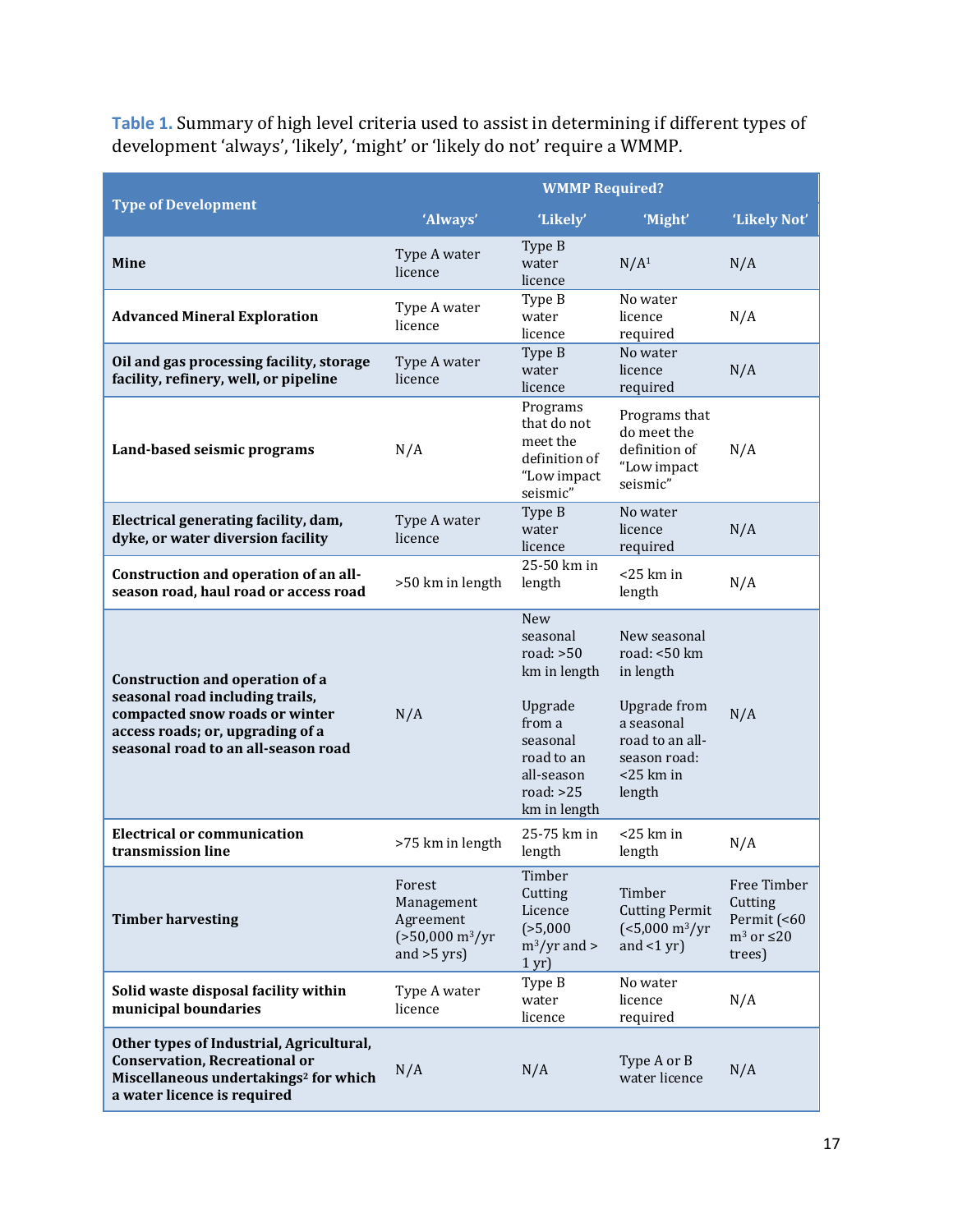|                                                                                                                                                                                                                          | <b>WMMP Required?</b> |                            |                         |              |
|--------------------------------------------------------------------------------------------------------------------------------------------------------------------------------------------------------------------------|-----------------------|----------------------------|-------------------------|--------------|
| <b>Type of Development</b>                                                                                                                                                                                               | 'Always'              | 'Likely'                   | 'Might'                 | 'Likely Not' |
| Developments listed in the Mackenzie<br><b>Valley Resource Management Act</b><br>(MVRMA) Exemption List Regulations                                                                                                      | N/A                   | N/A                        | N/A                     |              |
| Activities that are not developments as<br>that term is defined in the IFA and<br>developments or activities that are<br>listed in the Exclusion List found in<br>section 3.2.4 and Appendix C of the<br>EISC guidelines | N/A                   | N/A                        | N/A                     | ✓            |
| Developments or activities that would<br>only require a Type B land use permit<br>under the Mackenzie Valley Land Use<br><b>Regulations or a Class B permit under</b><br>the Territorial Land Use Regulations            | N/A                   | N/A                        | N/A                     | ✓            |
| Developments within municipal<br>boundaries (excluding landfills)                                                                                                                                                        | N/A                   | N/A                        | N/A                     | ✓            |
| <b>Remediation Projects</b>                                                                                                                                                                                              | N/A                   | Type A<br>water<br>licence | Type B water<br>licence | N/A          |

<sup>1</sup> "N/A" means this category will never apply to this type/size of development.

<sup>2</sup>Refer to the *Northwest Territories Water Regulations* Schedule II for definitions of these types of undertakings.

# <span id="page-17-0"></span>3.2 Basic principles for assessment of impacts to wildlife and habitat

Section 95(1) uses the qualifiers "significant(ly)," "substantial" and "serious" to determine whether impacts of a development on wildlife or habitat would trigger the requirement for a WMMP.

In assessing whether impacts of a development would meet these criteria, GNWT will use both scientific and traditional knowledge (TK), where available, to apply the following biological principles:

- Risk is proportional to the population size of a potentially affected species. Smaller populations are already at greater risk of extirpation or extinction.
- Risk depends on the resilience of the species or habitat to change. For example, species that have low reproductive output or delayed sexual maturity may be slower to recover from impacts that would reduce their abundance.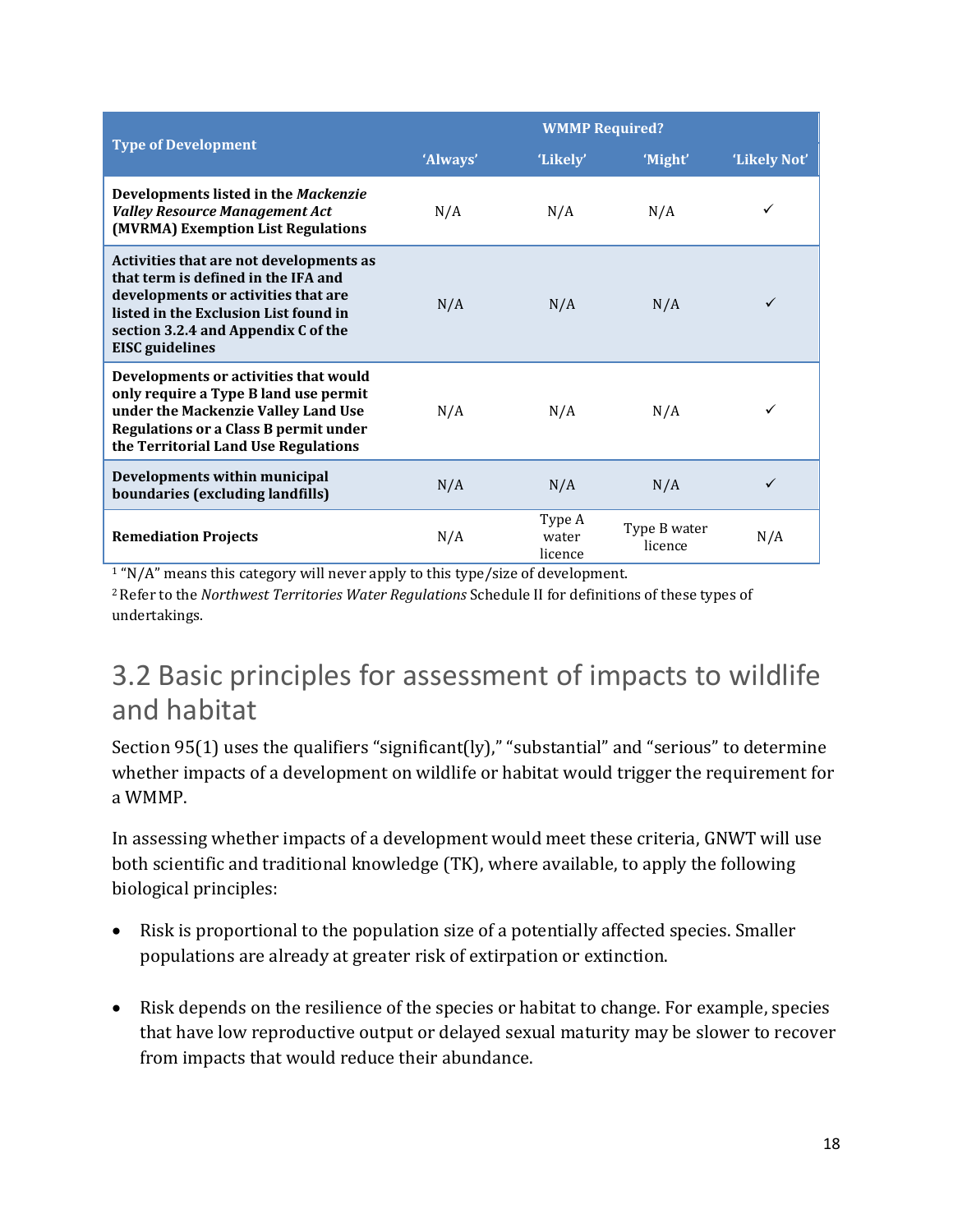- At the Minister's discretion, assessments will be made at a species, subspecies, distinct population26, herd or local population level, as appropriate. For example, assessment of impacts of a development on barren-ground caribou will be made for each affected herd.
- A development that affects, or is likely to affect, a small number of individuals would usually not be likely to have an impact on the population as a whole. A development that impacts only a small proportion of individuals within a population is unlikely to influence the trend (i.e. increasing, stable or decreasing) or health of the entire population.
- When a population is small in numbers nationally or territorially, or its distribution or habitat is restricted or fragmented within the NWT, or if the habitat has particular importance for the population, the development is more likely to cause a negative impact that could be significant, substantial or serious.
- A development is more likely to have a significant, substantial or serious impact on a species that is considered to be at risk nationally or territorially. An impact is more likely to be significant, substantial or serious when it is irreversible or long-term, occurs at a time or location where wildlife congregate in large numbers, affects a rare or limiting habitat feature or resource used by the species, or affects a species that is already subject to harvest restrictions due to conservation concerns.
- An impact is more likely to be significant, substantial or serious if it is important enough with respect to its context or intensity to have a negative effect on the survival or reproduction of the appropriate population unit of the wildlife species of concern.

# <span id="page-18-0"></span>**3.2.1 Criteria considered by the Minister to determine when a WMMP is required**

A WMMP may be required if the Minister is satisfied that a development or proposed development is 'likely' to meet any of the criteria outlined in section 95(1) (a-d) of the *Wildlife Act*. When evaluating these criteria, the Minister will take into consideration aspects of the development, such as the chosen location, design, methodology or timing to avoid or prevent impacts to wildlife and habitat from occurring.

 $^{26}$  A "distinct population" means a geographically or biologically distinct population of a species, or a distinct population identified by the Conference of Management Authorities under section 26(2) of the *Species at Risk (NWT) Act*. Further information on the criteria for defining a distinct population can be found at: [www.nwtspeciesatrisk.ca/LegislationPrograms.](http://www.nwtspeciesatrisk.ca/LegislationPrograms)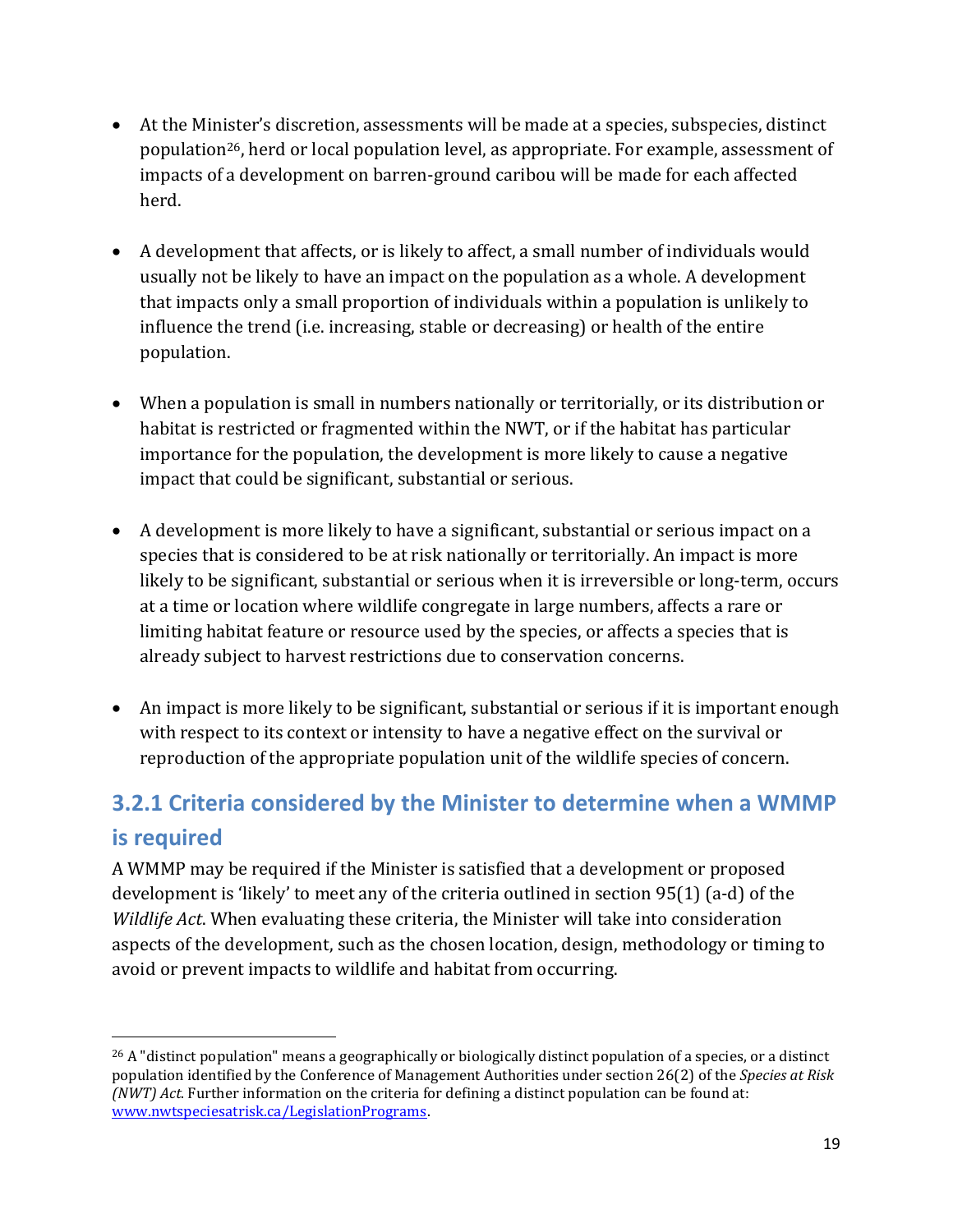If the development entails unavoidable impacts to wildlife and habitat, the Minister will evaluate whether the impacts would meet the tests under section 95(1) (a-d) prior to application of other types of mitigation to minimize or rectify these impacts. If a developer has proposed mitigation measures that would minimize or rectify the unavoidable impacts to the point where the tests under section 95(1) (a-d) would no longer be met, the Minister will require a WMMP that includes those mitigation measures to make them mandatory and enforceable under the *Wildlife Act*.

It is therefore important to note that when the Minister is of the opinion that a development is likely to result in 'significant disturbance' or 'significantly contribute to cumulative impacts' *for the purpose of requiring a WMMP under Section 95 of the Wildlife Act,* this decision is distinct from any determination the Minister, the GNWT, a land and water board, the EISC, EIRB, MVRB, or any other body with the authority to refer a project to environmental assessment or environmental impact review, may make on the potential or likely significance of adverse residual environmental impacts under either the MVRMA, the IFA or the *Canadian Environmental Assessment Act*, 2012.

## **A) Section 95(1) (a): "Result in a significant disturbance to big game or other prescribed wildlife"**

## *Definition/Interpretation*

• "Disturbance" is defined as any sensory stimulus resulting from a development such as noise, light, vibrations or human presence that would elicit a response in big game or other prescribed wildlife that is likely to result in physiological stress, avoidance of key habitat, or loss of reproductive fitness (e.g. nest or den abandonment, miscarriage).

## *Application*

• Applies to big game species or other prescribed wildlife (see *WMMP Acronyms and Definitions*).

## *In deciding whether a disturbance is significant, the Minister of ENR will consider the following types of questions:*

- Will the development occur during a seasonally critical life stage (e.g. breeding, rearing, migration, etc.) and in an area where that critical life stage occurs (such as calving or post-calving grounds, an active den, nest or hibernaculum, etc.)?
- Does the development occur near a key habitat site during a time at which large numbers of individuals congregate?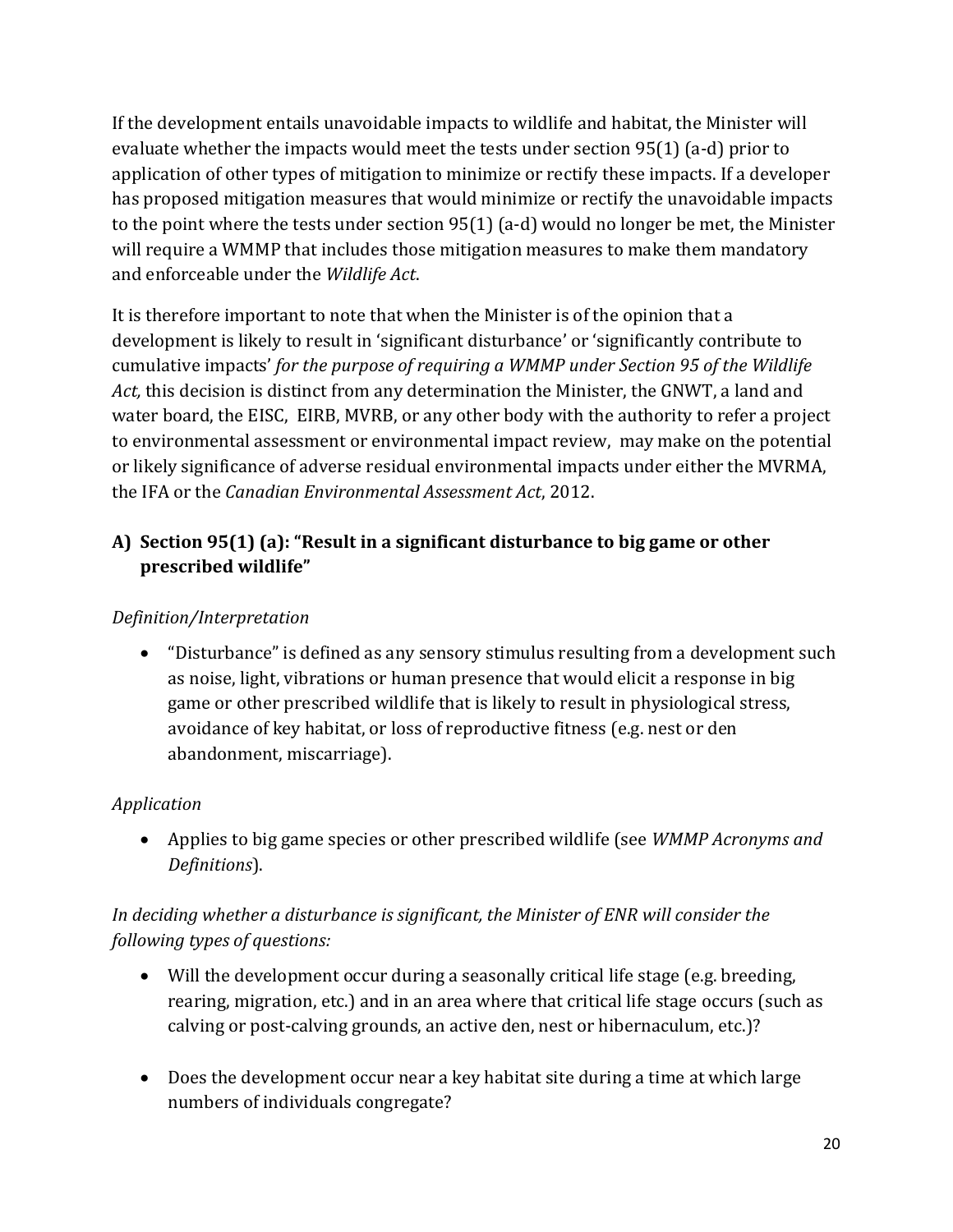- Could the disturbance from the development alter the behaviour or movements of a large number of individuals over a broad area or long period of time?
- Could the disturbance from the development cause avoidance of a large area of otherwise suitable habitat? If so, does the amount of effective habitat loss exceed a threshold or compromise meeting goals or targets identified in a management plan or recovery strategy for the species (e.g. national recovery strategy and range plans for boreal caribou)?
- Could the disturbance from the development compromise the ability of a large number of individuals of an applicable species to carry out all or part of their normal life processes for one season or year, whichever is less? Life processes include feeding or foraging, breeding, rutting/mating, denning, overwintering, rearing young, dispersal or migration, or avoidance of predators.
- Does the disturbance occur within the range of an applicable species that has a restricted or fragmented distribution within the NWT and at a location that is known to be occupied by the species or is within habitat known to be suitable for the species?
- Does the development have the potential to cause a disturbance that would displace applicable wildlife species from an area that is relied upon for the harvest of the species?

## **B) Section 95(1) (b): "Substantially alter, damage or destroy habitat"**

## *Definitions/Interpretation*

- "Habitat" means the area or type of site where a species or an individual of a species of wildlife naturally occurs or on which it depends, directly or indirectly, to carry out its life processes.
- "Substantially alter" means to cause a change to the structure, composition and/or function of wildlife habitat that is large enough that it would no longer support a similar community of wildlife species.
- "Damage" means to degrade the quality of the habitat to a point where it no longer supports one or more life processes for wildlife previously supported in that habitat. Life processes include feeding or foraging, breeding, rutting/mating,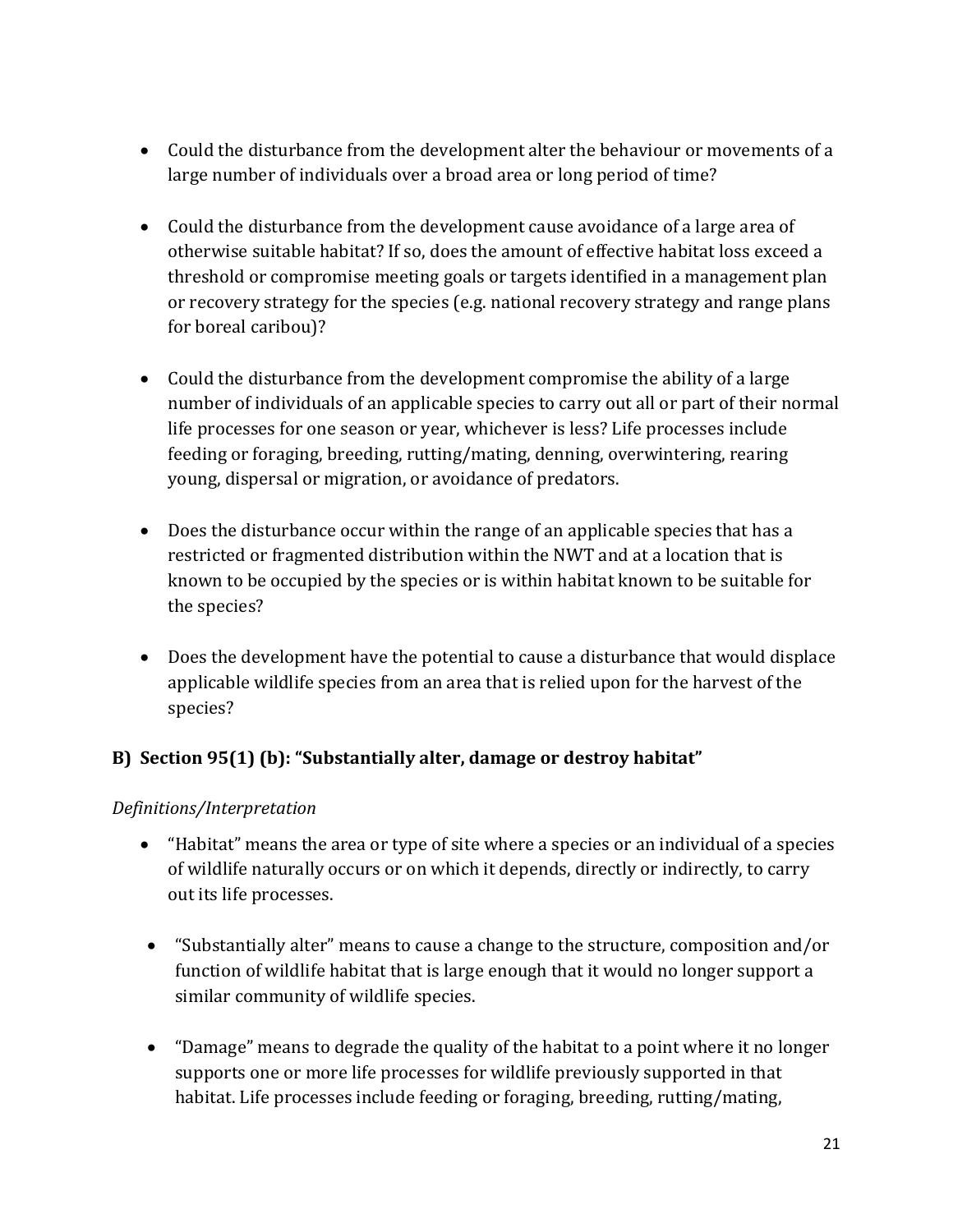denning, overwintering, rearing young, dispersal or migration, or avoidance of predators.

• "Destroy" means to cause a change to wildlife habitat which permanently and completely eliminates wildlife's ability to use area for one or more of its life processes. For the purpose of these guidelines permanent means the change to wildlife habitat cannot be reversed and restoration is unlikely.

## *Application*

• Applies to all wildlife and habitat as those terms are defined in Part 1 of the *Wildlife Act* (see *WMMP Acronyms and Definitions*).

*In deciding whether substantial alteration, damage or destruction of habitat is sufficient to require a WMMP, the Minister of ENR will consider the following types of questions:*

- What is the extent of habitat that is being affected relative to the availability of suitable habitat for a species within its NWT range?
- Is the affected habitat within the range of a species that has a limited or fragmented distribution in the NWT?
- Is the affected habitat rare or does the availability of that habitat type limit the growth of the population? Habitat that could meet this criteria include calving grounds, lambing areas, mineral licks, rutting areas, water crossings, breeding colonies, hibernacula, staging areas and rare denning/nesting habitat.
- Is the affected habitat "critical habitat" or "designated habitat" as defined in the federal and NWT species at risk legislation for a federally or territorially assessed (pre-listed) or listed species at risk that is under the management authority of the GNWT?
- Would the development alter, damage or destroy an area of habitat that is large enough to exceed a threshold or compromise meeting goals or targets identified in a management plan or recovery strategy (e.g. national recovery strategy and range plans for boreal caribou or barren-ground caribou herds)?
- Would the development alter habitat in such a way as to create physical barriers or semi-permeable barriers to wildlife movement along frequently used travel or migration corridors used by a large number of wildlife?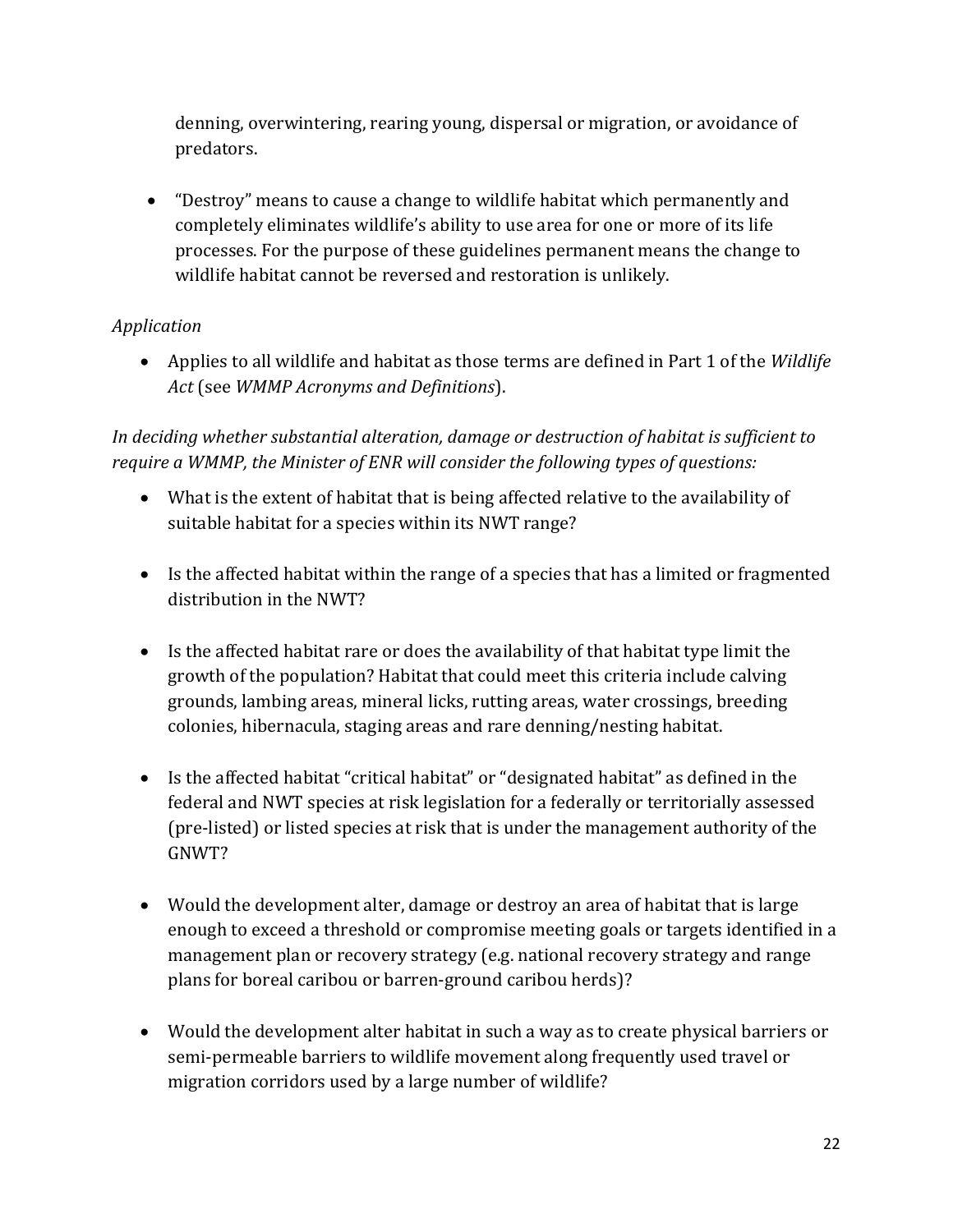• Would the extent of habitat alteration, damage or destruction be sufficient to adversely affect the productivity of an area that is relied upon by a harvested species?

*Examples of types of activities and infrastructure that may substantially alter, damage or destroy habitat:*

- Clearing of vegetation or stripping of soils
- Removing overburden, trenching or excavation
- Blasting
- Drainage of areas of lakes, ponds or wetlands
- Flooding areas of terrestrial habitat
- Roads, above-ground pipelines and other linear developments (e.g. seismic exploration) that could create barriers to animal movement
- Dust or other particulate emissions leading to reduction in habitat quality or contamination of forage for wildlife

## **C) Section 95(1) (c): "Pose a threat of serious harm to wildlife or habitat"**

## *Definition/Interpretation*

• A "threat of serious harm" is interpreted to mean any action or activity resulting in a risk of incidental injury or mortality of wildlife, or of incidental alteration, damage or destruction of habitat where the consequences would be significant were such an event to occur one or more times.

## *Application*

• Applies to all wildlife and habitat as those terms are defined in Part 1 of the *Wildlife Act* (see *WMMP Acronyms and Definitions*).

## *In deciding whether a development or activity is likely to pose a threat of serious harm to wildlife or habitat, the Minister of ENR will consider the following types of questions:*

• Does the development pose a risk of collision mortality to a large number of wildlife due to vehicular traffic?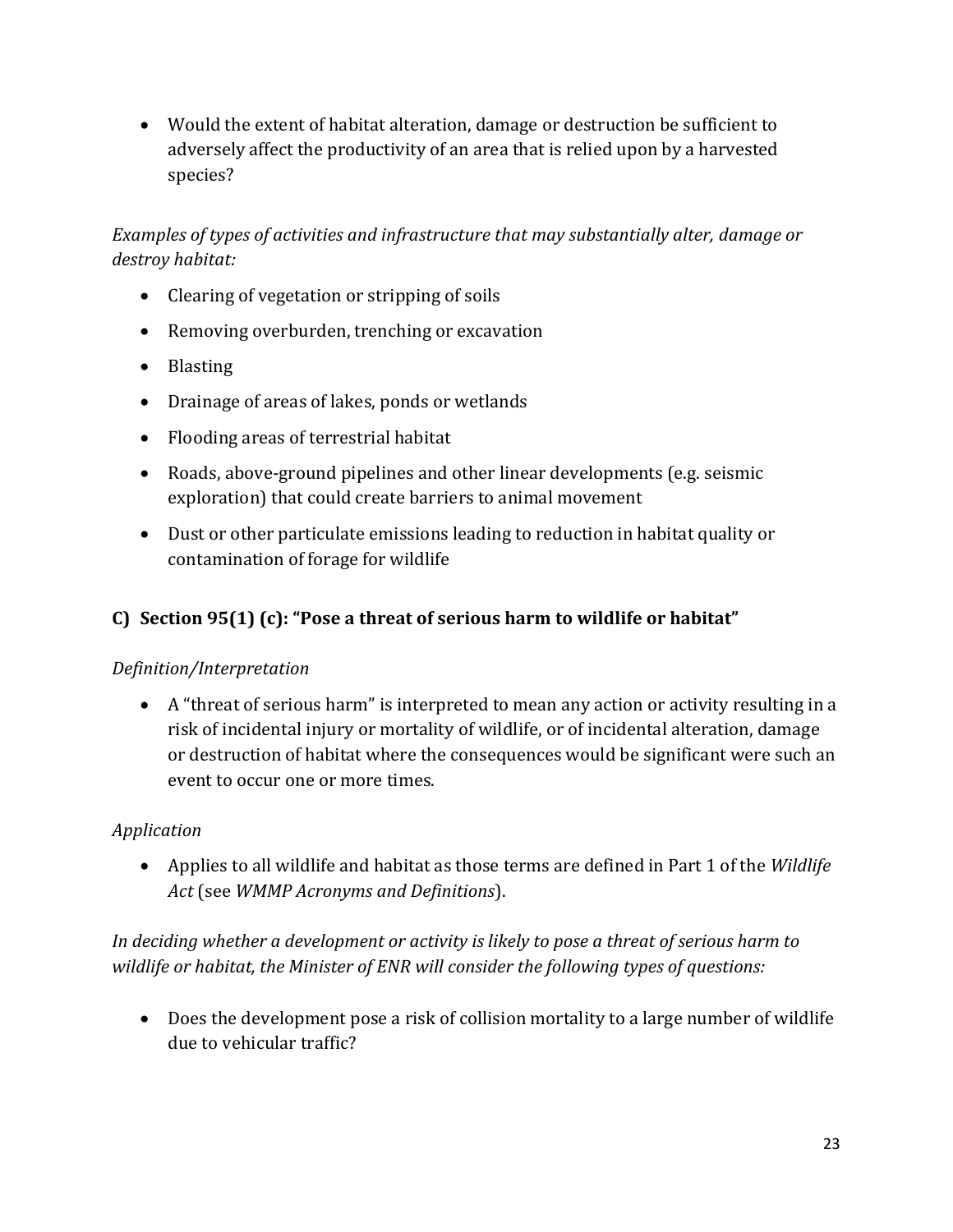- Will the development increase the risk of mortality or injury of wildlife due to improved access for harvesters?
- Does the development involve the construction of physical features or structures that might cause entrapment, entanglement, electrocution or collisions with wildlife leading to injury or death (e.g. fences, open pits, netting, tailings ponds, tall structures or overhead wires)?
- Will the development or activity attract wildlife to the area, or cause changes to habitat that attract wildlife, in turn leading to a higher likelihood for defence of life and property kills or injury/mortality of wildlife?
- Is there potential for the release or spills of contaminants or toxic substances that would damage or destroy habitat or pose a risk of injury or mortality to wildlife (e.g. ruptured pipeline, breach of tailings pond or well blow-out)?
- Is there potential for the development or activity to trigger a natural disturbance such as a fire or landslide that could damage or destroy habitat or pose a risk of injury or mortality to wildlife?
- Is there potential for the development to facilitate the introduction or spread of invasive species or the expansion of species that may be an ecological or disease risk for NWT wildlife?

**NOTE:** Where (c) is the only criterion triggered in determining whether a WMMP is required, alternate plans (e.g. spill contingency plans, emergency response plans, waste management plans, etc.) may be accepted as per *Wildlife Act* section 95(3), provided they explicitly address how wildlife and habitat will be addressed should an event occur that poses a serious threat of harm to wildlife or habitat.

## **D) Section 95(1) (d): "Significantly contribute to cumulative impacts on a large number of big game or other prescribed wildlife, or on habitat"**

## *Definition/Interpretation*

• "Cumulative impacts" mean changes to a valued ecosystem component (e.g. a large number of big game or other prescribed wildlife, or habitat) caused by multiple interactions among human activities and natural processes that accumulate across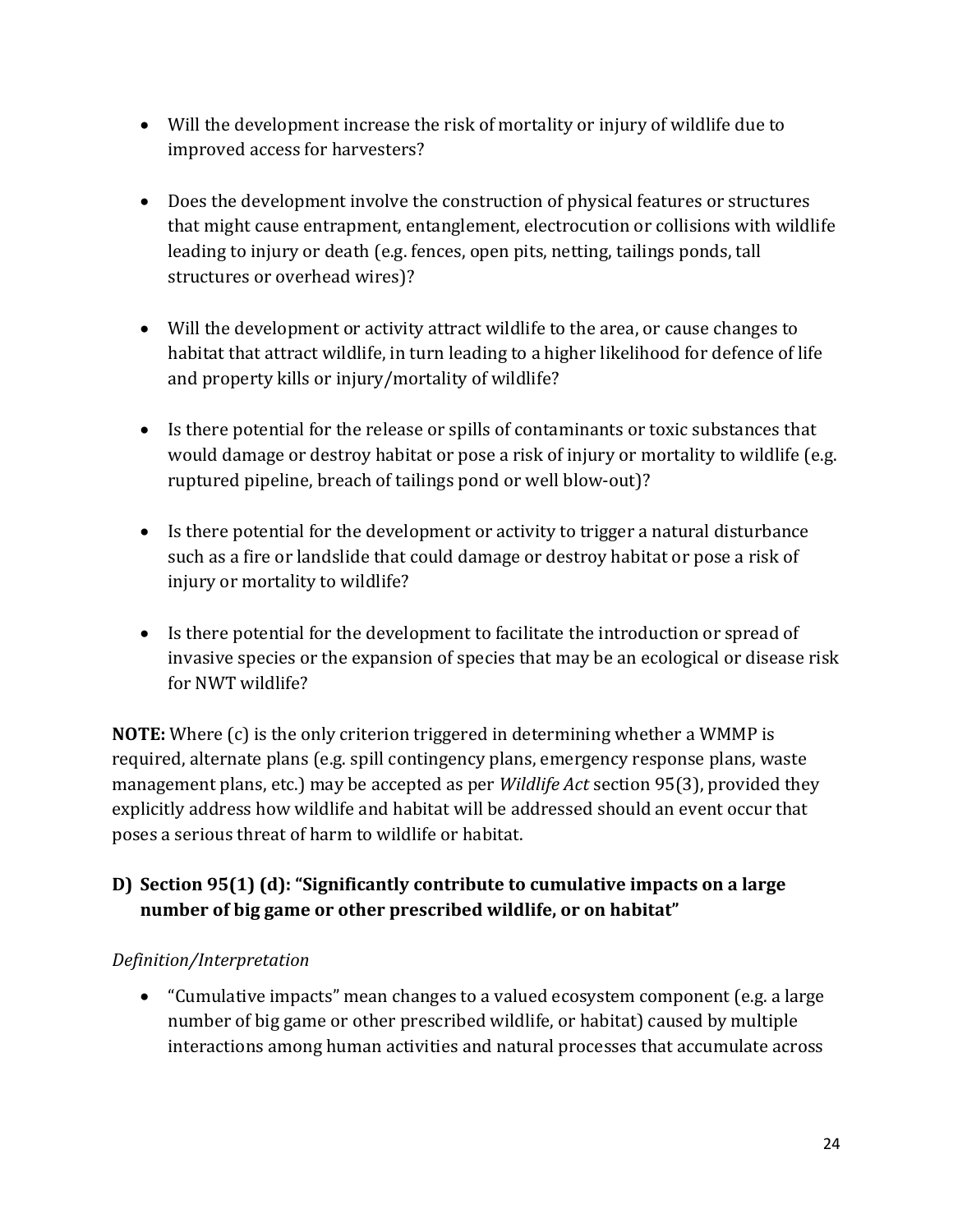space and time27. For the purpose of these guidelines, only negative cumulative impacts are considered.

• "Contribute" means an increase in a negative impact over and above existing impacts from other past, present or future human actions and natural stressors.

## *Application*

- Applies to big game species or other prescribed wildlife (see *WMMP Acronyms and Definitions*).
- The test is not whether cumulative impacts are significant but whether a development's contribution to cumulative impacts is significant.
- Where wildlife species have transboundary annual ranges, the Minister will also consider past, present and reasonably foreseeable projects within those portions of ranges that occur in other jurisdictions.

*In deciding whether a development's contribution to cumulative impacts is likely to be significant, the Minister of ENR will consider any or all of the following questions:*

- Does the development in combination with other past, present or reasonably foreseeable developments or processes:
	- a) Contribute to negative population-level impacts on an applicable wildlife species, particularly if that species is already subject to harvest restrictions and/or is already experiencing population declines that are of conservation concern?
	- b) Increase the direct footprint of habitat disturbance from development or the zone of influence around human made features, particularly within the range of a wildlife species for which habitat loss is considered to be a factor in its population decline within the NWT?
	- c) Increase the length or density of linear features (e.g. seismic lines) to a point that approaches an identified threshold or limit?
	- d) Increase volumes of vehicular traffic on existing roads or create new roads that could lead to a potential increase in levels of mortality from vehicle collisions to a point where they would be a conservation concern?
	- e) Create or improve access into formerly roadless or inaccessible areas leading to potential increase in predation, competition with other species, wildlife harvesting, recreational land use or further development activity?

<sup>&</sup>lt;sup>27</sup> Adapted from **CCME** definition of cumulative effects.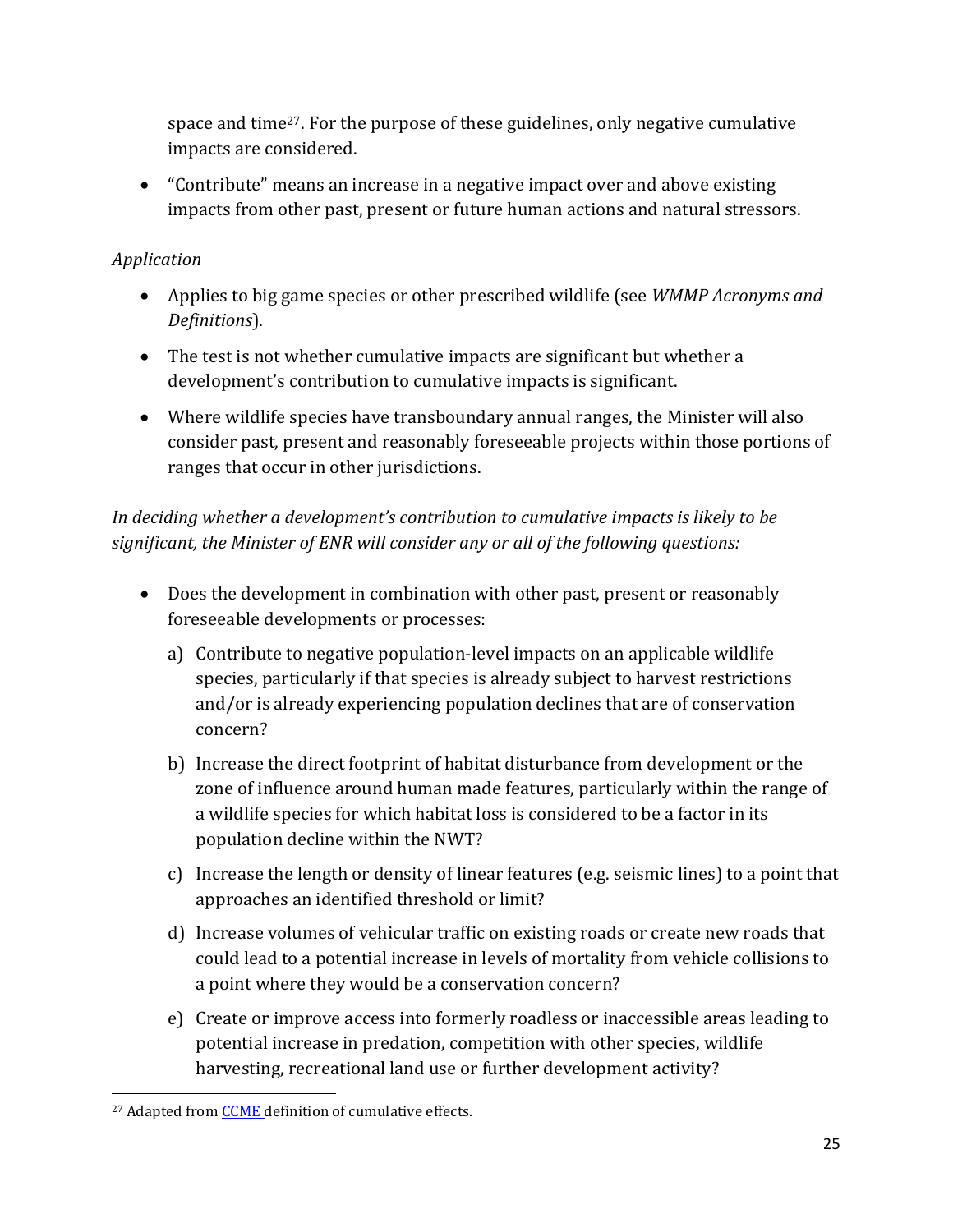f) Cause a population or habitat disturbance threshold identified in a management plan to be exceeded or risk compromising the ability to reach a target specified in such a plan?

# <span id="page-25-0"></span>3. 3 Application of WMMP requirements to existing developments

This section clarifies how WMMP requirements may be applied to active projects that currently have permits and licences and to projects that have already undergone EA but had not received permits at the time of WMMP regulations coming into force.

When a developer is renewing permits or licences or seeking amendments to permits or licences, the development may be screened against the criteria for requiring a WMMP in section 95(1) if it is a type of development that is 'always' or 'likely' to require a WMMP as per [Section 3.1](#page-12-2) of these guidelines. This also applies to permits and licences subject to screening requirement exemptions under section 157.1 of the **MVRMA** that come up for renewal or amendment.

The Minister will use comments made by reviewing parties regarding impacts to wildlife and wildlife habitat in determining whether a WMMP is required if none has previously been required. Parties will be notified that their comments will be considered in making this determination in the notification letter provided by the applicable land and water board.

If the Minister determines a WMMP is required and the developer already has a plan or plans that together may satisfy the content requirement in section 95(2), the Minister may accept those other plans as per section 95(3) of the *Wildlife Act*, which states:

*"If a developer or other person or body that is required to prepare a wildlife management and monitoring plan has, for a body under other legislation, prepared a plan that deals to the Minister's satisfaction with part or all of the matters referred to in subsection (2), the Minister may accept that plan, or part of it, in place of part or all of the requirements under subsection (2)."*

If it is determined that a WMMP is required and if there is no existing plan that satisfies the content requirements of section 95(2) or the Minister is not satisfied that the existing plans meet the requirements, the developer will be notified of the steps required to develop a plan that is in conformity with the Act and guidelines.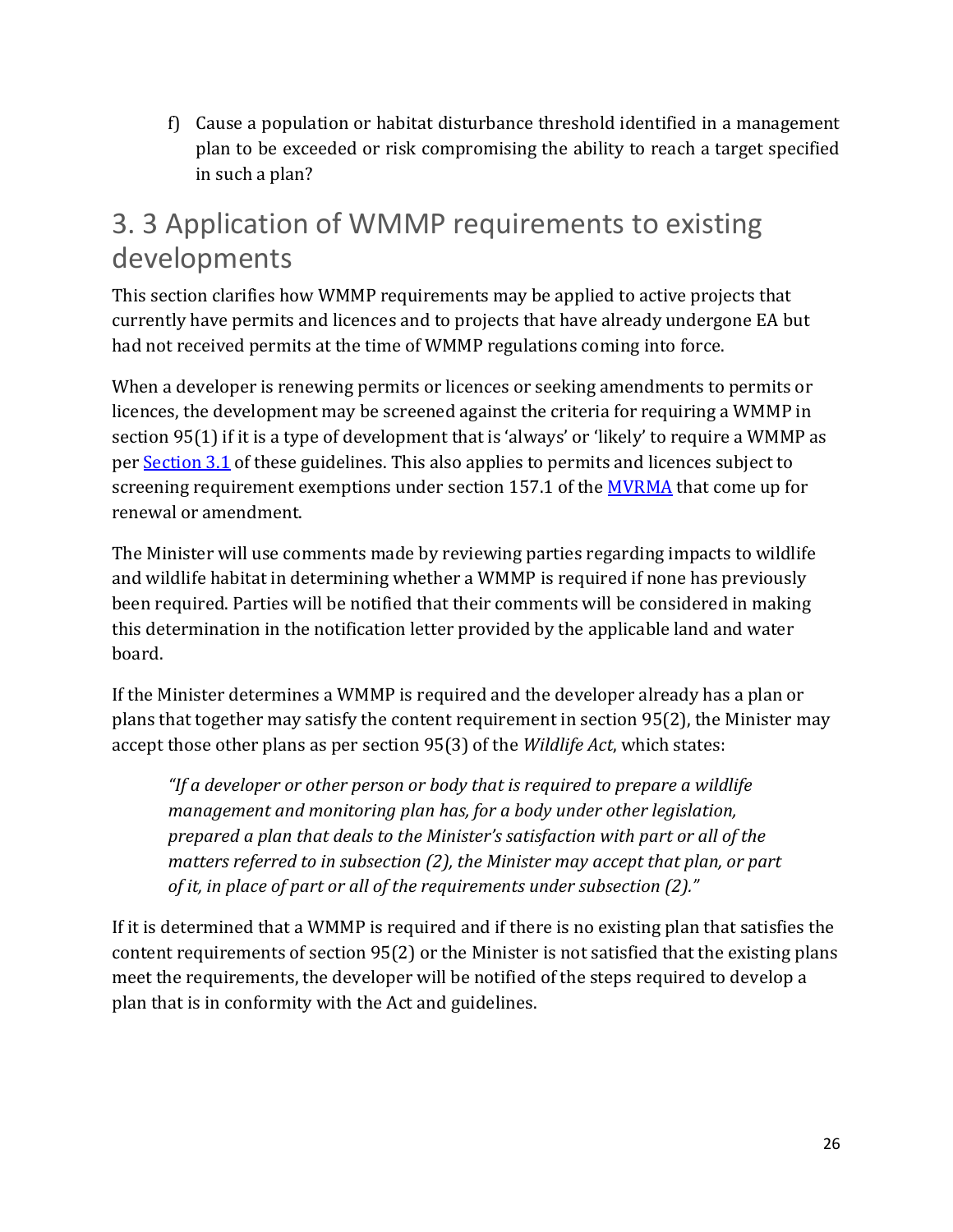# BEST PRACTICE

Notwithstanding section 95(3) of the *Wildlife Act*, GNWT recommends developers consolidate all mitigation and monitoring measures relevant to wildlife and wildlife habitat into a stand-alone WMMP. This will facilitate communication on these aspects of a development to project staff, regulators and other relevant parties and improve compliance.

# <span id="page-26-0"></span>3. 4 Application of WMMP requirements to remediation projects

Remediation projects are viewed as ultimately beneficial to wildlife and wildlife habitat, because these projects aim to remove, destroy, contain or reduce contaminants that pose a threat to the environment<sup>28</sup>. When screening remediation projects against criteria for requiring a WMMP, the focus will be on impacts associated with the remediation activities, not the existing impacts already associated with the original land use or disturbance.

# <span id="page-26-1"></span>4.0 PROCESS FOR SUBMISSION, REVIEW AND APPROVAL

# <span id="page-26-2"></span>4.1 General process

If the Minister of ENR determines that a WMMP is required for a development, the WMMP will have to meet certain content requirements and be approved by the Minister. The requirement for a WMMP and its approval by the Minister is legislatively independent of the established regulatory processes outlined in the MVRMA and the IFA. However, those processes provide a convenient and relevant framework to fulfill some of the procedural aspects of preparing a WMMP.

During the regulatory process and EA/EIR, developers are required to assess the potential impacts of their development on wildlife and wildlife habitat and to identify mitigation measures to avoid or minimize these potential impacts. The process that has been developed for submission, review and approval of WMMPs seeks to provide developers with the opportunity to have their draft WMMPs reviewed during existing board-run public review processes.

<sup>28</sup> See: [mvlwb.com/sites/default/files/documents/Environmental-Guideline-for-Contaminated-Site-](https://mvlwb.com/sites/default/files/documents/Environmental-Guideline-for-Contaminated-Site-Remediation.pdf)[Remediation.pdf](https://mvlwb.com/sites/default/files/documents/Environmental-Guideline-for-Contaminated-Site-Remediation.pdf)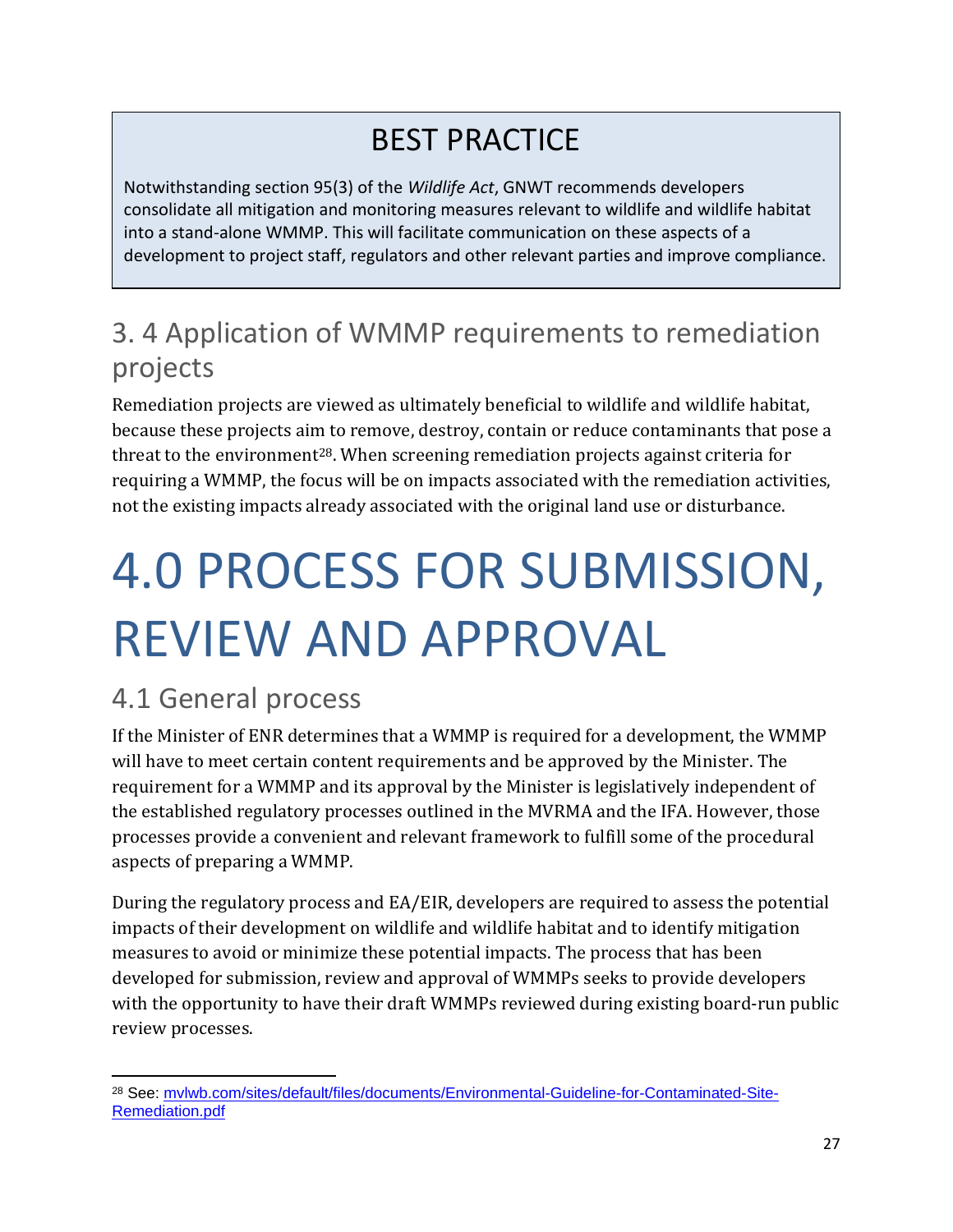In most cases, the Minister will use the project description submitted by a developer with an application for an authorization to a land and water board (LWB) or the EISC, as well as comments made by reviewers during the public review phase of a project screening, to make a determination of whether an approved WMMP is required. By providing a draft Tier 1 WMMP with an application for an authorization, developers give parties the opportunity to review the WMMP as part of these processes. If the Minister determines an approved WMMP is required, this should result in a shorter timeline for approval of the WMMP following conclusion of these processes than if a Tier 1 WMMP was not submitted with an application for an authorization.

Following the public review associated with the LWB or EISC screening process, if the Minister determines that a WMMP is required and no draft WMMP was provided for review during that process, ENR will carry out its own process for public review of the WMMP following conclusion of the screening process. This is likely to result in longer timelines.

Therefore, to improve the efficiency of the review and approval of the draft WMMP, developers should submit a Tier 1 WMMP with their applications so it can be reviewed during the LWB or EISC public review phase associated with a project screening. If a WMMP is submitted with an application for an authorization but the Minister determines an approved WMMP is not required as per s. 95(1) of the Act developers are nonetheless encouraged to follow their submitted WMMP as a best practice.

If the development is referred to EA or EIR, the process of WMMP review will occur throughout the EA/EIR and the subsequent permitting and licensing phase as described in [Sections 4.2.2](#page-30-0) an[d 4.3.2](#page-34-0) of this document.

# BEST PRACTICE

While a WMMP will usually be approved by the Minister of ENR after authorizations for a development are issued, developers are encouraged to provide a basic (Tier 1) WMMP early in the regulatory process, unless their development is exempt from the requirement as per Section 3.1.4 of this document. A WMMP will assist regulatory screeners to determine the potential significance of residual impacts after mitigation has been applied and provide reviewers, regulators or affected parties with an opportunity to comment on the content of the plan. Submission of a WMMP with an application for an authorization may also help avoid having a development referred to EA or EIR if it demonstrates that potential impacts have been identified and will be adequately mitigated and monitored.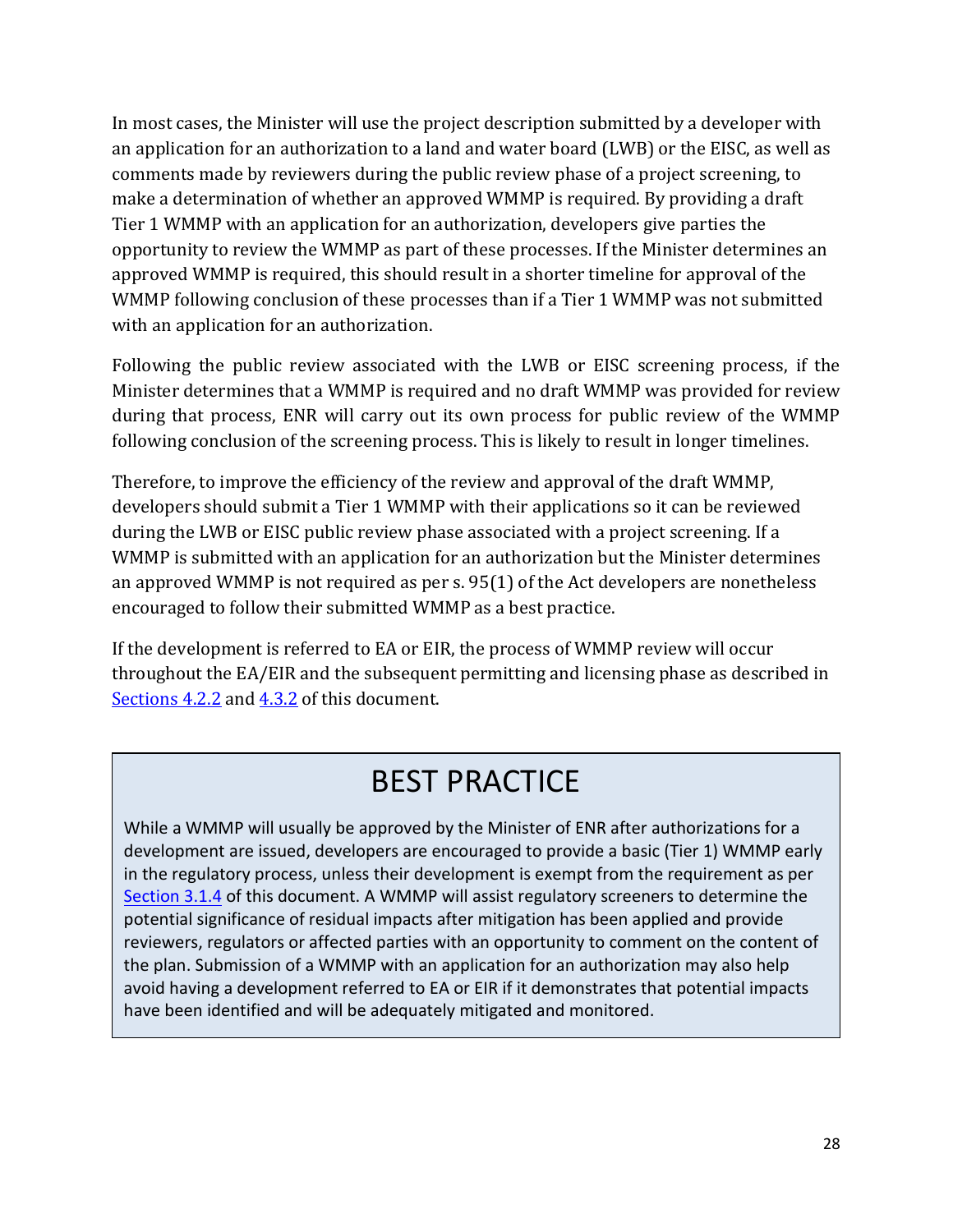The following sections provide an overview of the main steps involved in the preparation, submission, review and approval of a WMMP. The details and timing of these steps may vary depending on where in the NWT the development is proposed; however, the approach is similar in the Mackenzie Valley and the ISR.

[Appendix 1](#page-45-0) contains graphical representations of these processes in the Mackenzie Valley and the ISR. These processes are intended to represent the ideal situation in terms of timing and integration of steps in the review and approval of WMMPs during other regulatory review processes, although the process may vary on a case-by-case basis. The process and timelines may also be modified in the case of inter-jurisdictional reviews or transboundary projects requiring coordination of several governments or regulatory agencies, or where issues of potential infringement on Aboriginal or treaty rights arise (See [Section 4.5\)](#page-35-1).

Similarly, in rare cases where a development would be exempt from a screening or preliminary screening but ENR determines a WMMP is required, ENR would hold its own public review process and would approach the relevant LWB or EISC for an appropriate distribution list for the public review. In such cases, ENR will notify all parties involved of any changes to the process or timelines as they pertain to WMMPs.

# BEST PRACTICE

- Developers should engage early on with affected communities and Indigenous governments and organizations (IGOs) to identify potential impacts to wildlife and wildlife habitat. Developers are encouraged to follow MVLWB Engagement Guidelines [for Applicants and Holders of Water Licences and Land Use Permits](https://mvlwb.com/sites/default/files/documents/wg/MVLWB%20Engagement%20Guidelines%20for%20Holders%20of%20LUPs%20and%20WLs%20-%20Oct%202014.pdf) in the Mackenzie Valley or Section 4.2 of the [EIS Guidelines](http://www.screeningcommittee.ca/pdf/eisc_guidelines.pdf) in the ISR when planning engagement for their project.
- Developers should [contact ENR](http://diims.pws.gov.nt.ca/yk32vapp06pdav/nodes/135532318/%20wmmp%40gov.nt.ca) early in the process and complete a WMMP screening questionnaire (available on the **ENR website**) to determine if a WMMP will likely be required for the project.
- Developers should submit a basic (Tier 1) WMMP with their application for authorizations (Development Description in the ISR) so it can be reviewed during the preliminary screening. This is most important if the development falls into the "always" or "likely" category identified in Table 1.
- If a developer chooses not to submit a WMMP with their application for authorizations, they should time their applications to allow for a 30 calendar day public review of a WMMP following the screening or permitting process to ensure that they do not run the risk of operating without an approved WMMP in place, if one is required.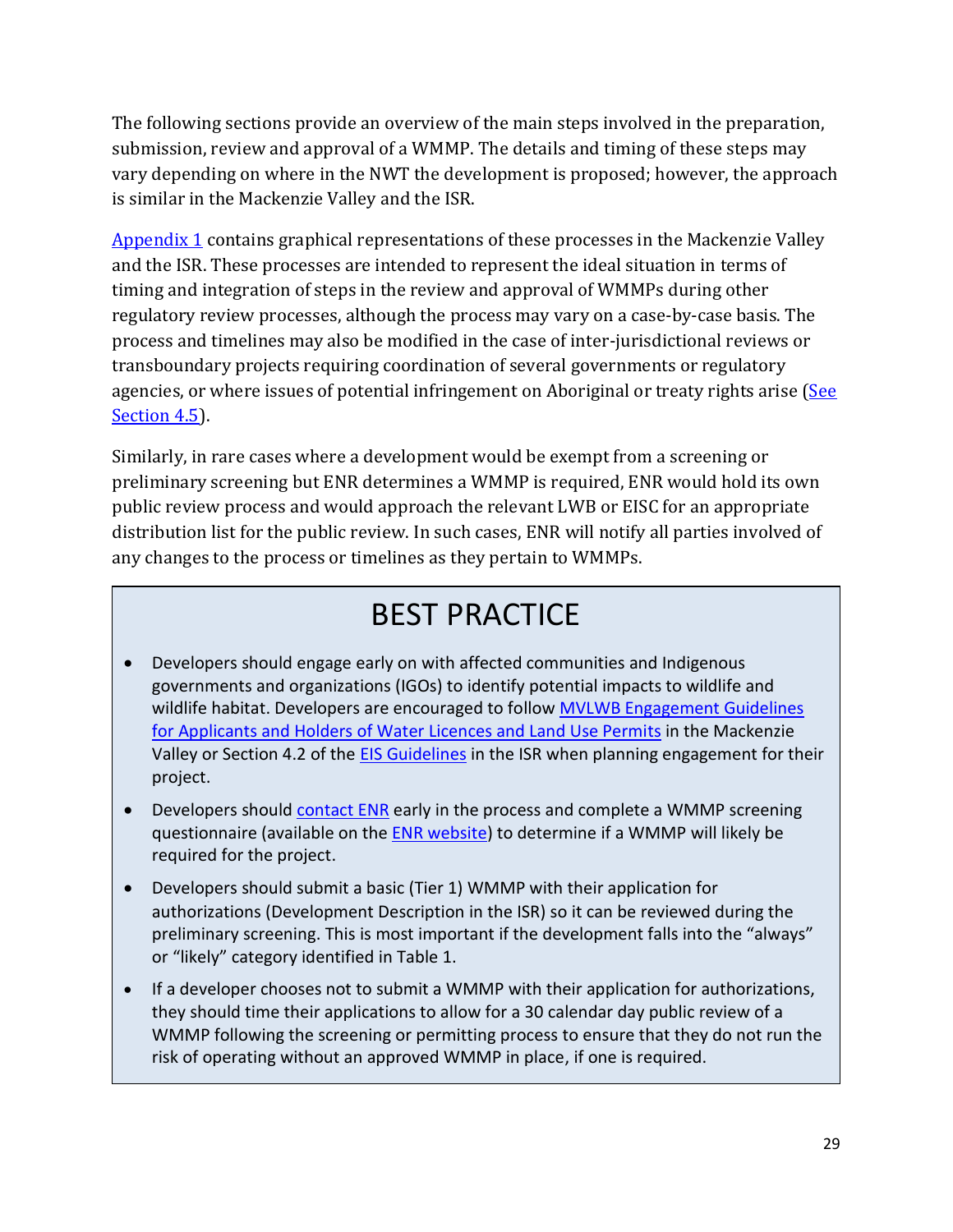# <span id="page-29-0"></span>4.2 In the Mackenzie Valley

In the Mackenzie Valley, the regulatory review process is established through the MVRMA. The LWBs conduct the preliminary screening as well as the permitting and licensing processes. If the development is referred for further review following the preliminary screening, the Mackenzie Valley Review Board conducts the environmental assessment (EA) or environmental impact review (EIR). If the development is approved, it then goes back to the Land and Water Board (LWB) for permitting and/or licensing.

## <span id="page-29-1"></span>**4.2.1 Preliminary screening conducted by Land and Water Boards**

- Usually, the Minister will determine if a WMMP is required following the conclusion of the public comment phase associated with preliminary screening.
- In determining if a WMMP is required, the Minister will use comments regarding a development's potential impacts to wildlife and wildlife habitat made during the LWB's public comment period associated with the preliminary screening of that development. Interested and affected parties, including Indigenous governments and organizations (IGOs) and applicable renewable resources boards, will be informed that their comments will be considered by the Minister in making this determination in the request for notification provided by the applicable LWB.
- Following the public comment period, ENR will notify the developer as to whether an approved WMMP is required and the reasons why. In the case where the developer is the GNWT, ENR will notify the proponent GNWT department or division. ENR will post the decision letter to the public registry of the relevant LWB.
- **If a WMMP was provided** with the application for authorization(s) and it is determined that an approved WMMP is required, ENR will consider comments made by other parties in the LWB's public comment period in determining the changes to the WMMP that may be required before it can be approved.
- **If no WMMP was provided** with the application for authorization(s) and the Minister determines that one is required, the developer will submit a draft WMMP to ENR following conclusion of the preliminary screening. Upon receipt of a draft WMMP, ENR will initiate a 30 calendar day public comment period. This will include a letter notifying the relevant LWB and reviewing parties requesting their review of the draft WMMP. However, if the development is referred to EA, a draft WMMP should be submitted with the Developer's Assessment Report (DAR) or Environmental Impact Statement (EIS) (See **Section 4.2.2**).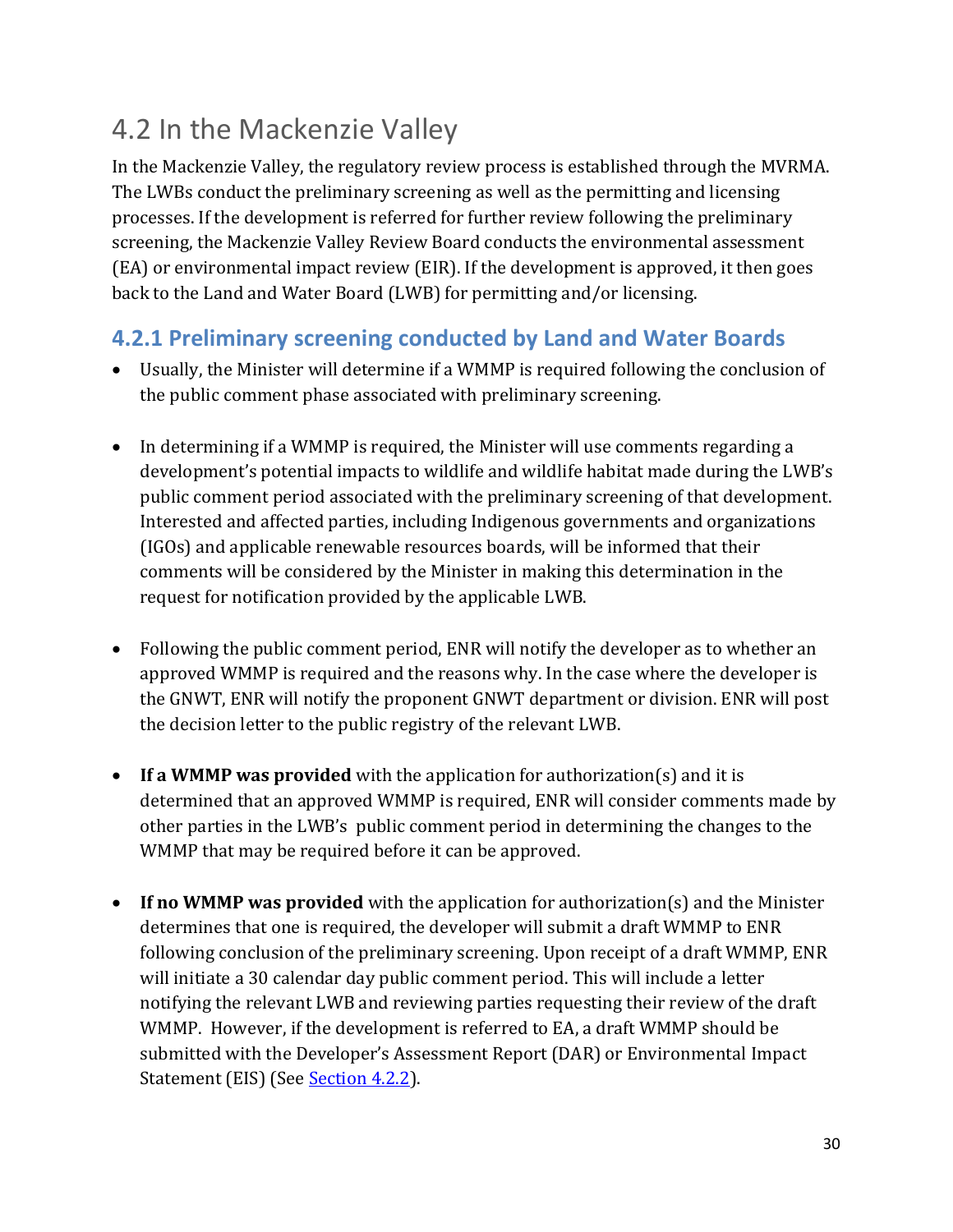- Based on ENR's review and the comments received from other parties, ENR will notify the developer of required revisions to the WMMP before its approval. The notification will also be posted to the relevant LWB public registry.
- The public review of the WMMP, whether prior to the LWBs preliminary screening decision (if the developer provided a draft WMMP with its application) or after the preliminary screening decision (if the developer did not provide a draft WMMP with their application) is also an opportunity for affected parties and IGOs to raise any potential concerns about infringement on Aboriginal or treaty rights related to mitigation and monitoring measures proposed in the WMMP.
- The developer will respond to comments on the WMMP from parties and ENR, update the WMMP accordingly and provide a final draft WMMP to ENR and, if applicable, the Wek'èezhìı Renewable Resources Board (see below). The final draft should also be submitted to the relevant LWB's public registry.
- When the developer is a party to the Tłicho Agreement (i.e. the GNWT, Tłicho Government or Government of Canada) and the development under consideration is located in Wek'èezhìı, the developer will submit the final WMMP to the Wek'èezhìı Renewable Resources Board for review as a management proposal as per sections 12.5.1 and 12.5.4 the Thicho Agreement prior to submission to ENR.
- Upon receipt of the final draft WMMP, the Minister will evaluate whether the required revisions have been made and will provide a written notice of approval, provisional approval or rejection of the WMMP within 30 calendar days. Upon approval, the final draft WMMP becomes the final WMMP. The decision notice, along with the approved version of the WMMP, will be posted to the public registry. Timelines in the event of provisional approval will depend on the nature of the conditions and discussion with the developer.

## <span id="page-30-0"></span>**4.2.2 Environmental assessments or environmental impact reviews**

• Once a development has been referred to EA/EIR, ENR will use the EA/EIR process and the subsequent permitting and licensing process to further understand the parties' views on the nature of the impacts to wildlife and wildlife habitat. Approval of the WMMP will take place concurrent with, or in some cases following, the post-EA/EIR permitting and licensing process run by the relevant LWB.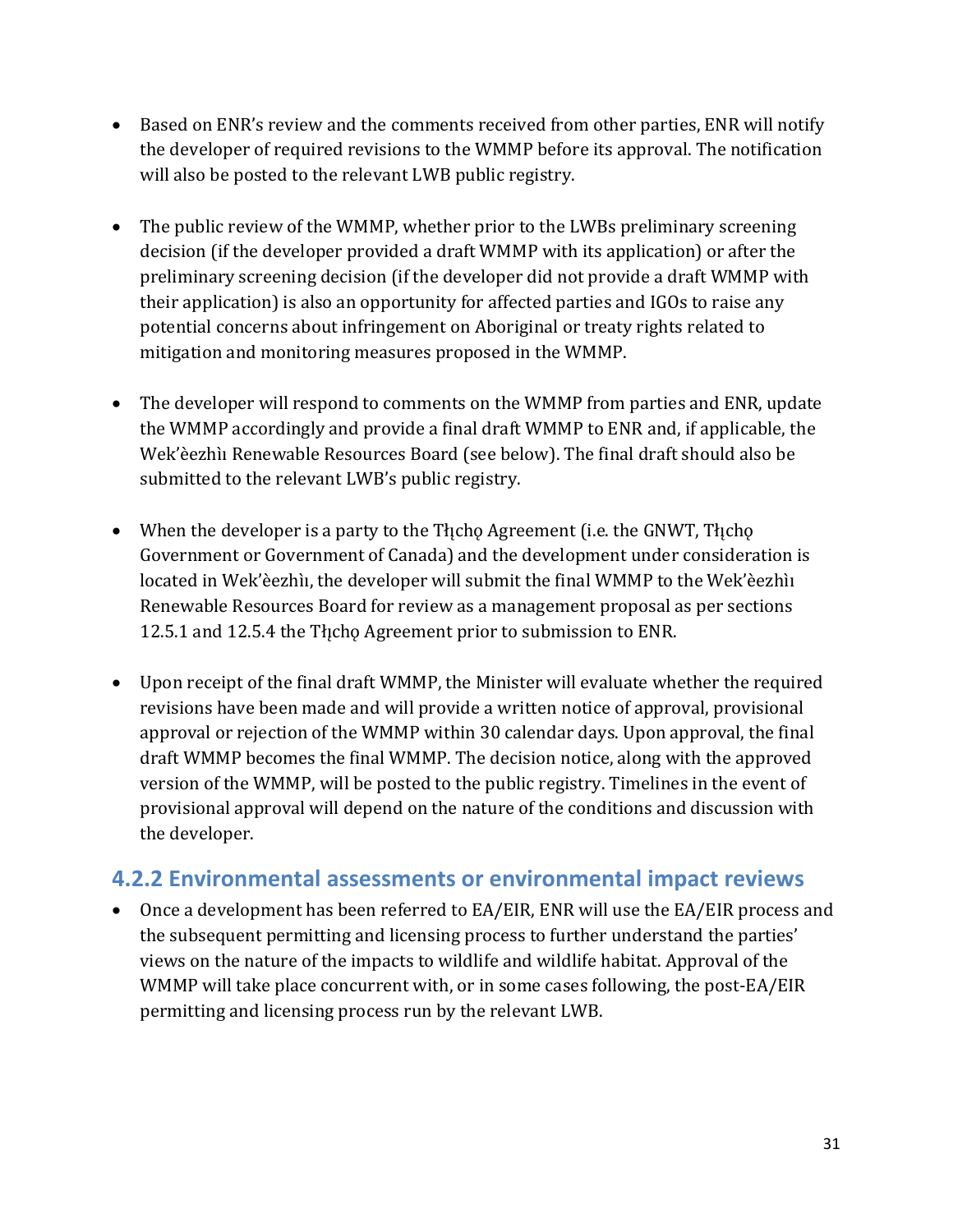- These processes are an opportunity for affected parties and IGOs to raise any potential concerns about infringement on Aboriginal or treaty rights related to mitigation and monitoring measures proposed in the WMMP.
- During the scoping phase of the EA/ EIR, ENR will recommend to the MVRB that the terms of reference for the development require submission of a draft WMMP with the DAR.

# BEST PRACTICE

Developers that submit a draft WMMP with their authorization application for a development that is later referred to EA should be prepared to provide an updated WMMP during the EA process. In the Mackenzie Valley, an updated WMMP would ideally be provided following the technical sessions, prior to parties' preparation of technical reports. In the ISR, an updated WMMP would ideally be submitted after information requests and technical sessions and prior to the deadline for written submissions. The updated WMMP should include new commitments, additional mitigation efforts and more detail on the wildlife effects monitoring programs beyond the initial proposal that the developer has introduced in the EA to assist reviewers in assessing the significance of the residual impacts of their development.

- Following the EA/EIR, the developer should submit a revised draft WMMP along with their updated project description package to the appropriate LWB. The revised draft WMMP should address any measures, recommendations and commitments related to wildlife and habitat identified during the EA/EIR.
- During permitting and licensing, the LWB will notify the parties to the proceedings that the Minister will consider their comments regarding the revised WMMP during the public review period including, if applicable, any technical sessions and public hearings associated with the permitting and licensing process. ENR will also submit comments on the revised draft WMMP to the LWB registry during the public review period.
- Following the public review period, ENR will evaluate the WMMP against the commitments, recommendations and measures identified in the EA/EIR, as well as reviewer comments. ENR will provide a list of required revisions to the developer within 30 days of the conclusion of the public review period of the permitting process.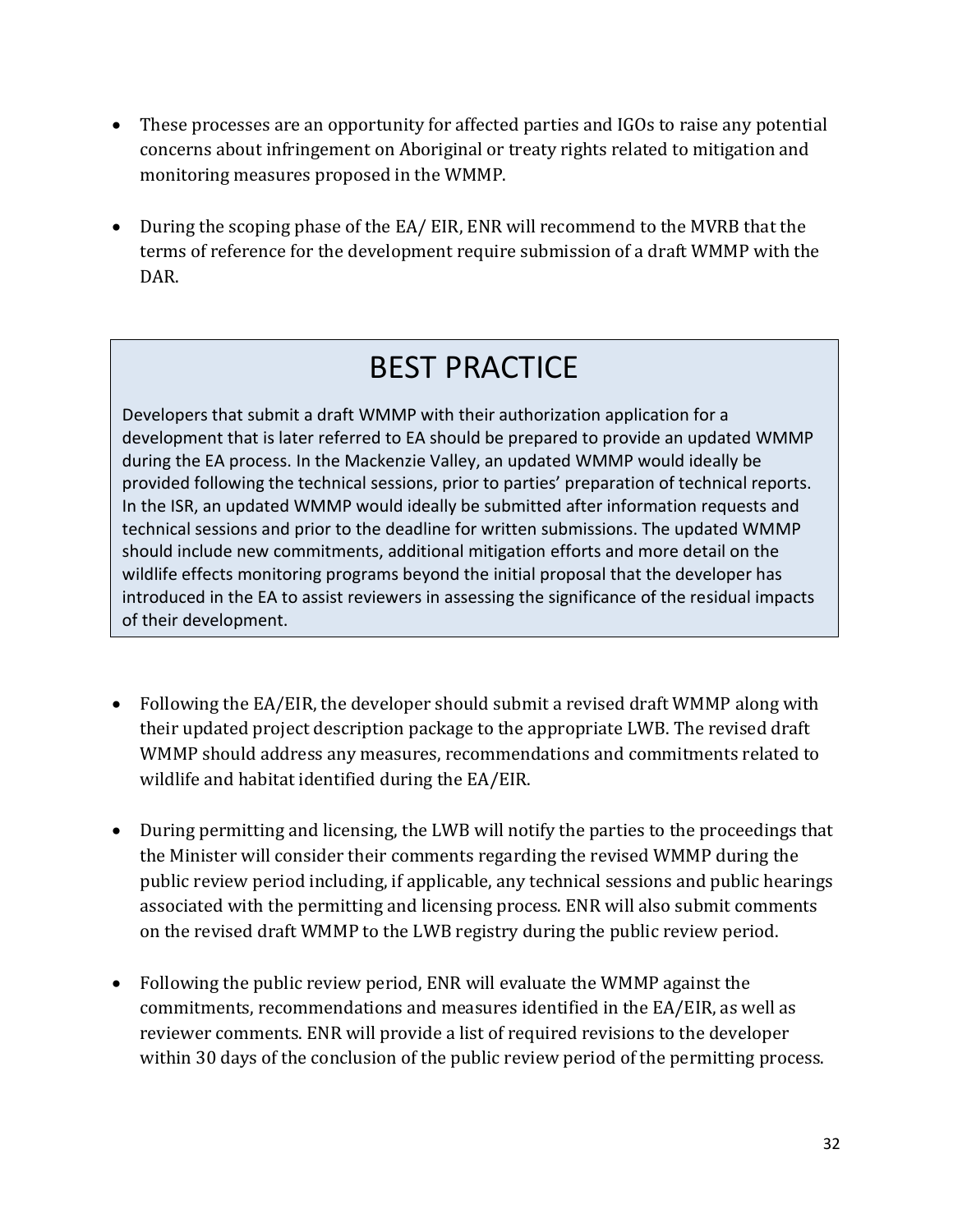- The developer will respond to comments on the WMMP from parties and ENR, update the WMMP accordingly and provide a final draft WMMP to ENR, and, if applicable, the Wek'èezhìı Renewable Resources Board (see below). The final draft should also be submitted to the relevant LWB's public registry.
- When the developer is a party to the Tłicho Agreement (including the GNWT, Tłicho Government or Government of Canada) and the development under consideration is located in Wek'èezhìı, the developer will submit the final WMMP to the Wek'èezhìı Renewable Resources Board for review as a management proposal as per sections 12.5.1 and 12.5.4 the Theop Agreement prior to submission to ENR.
- Upon receipt of the final draft WMMP, ENR will provide written notice of approval, provisional approval or rejection of the WMMP within 30 calendar days. Upon approval, the final draft WMMP becomes the final WMMP. The decision notice will be posted on the applicable LWB public registry. Timelines in the event of provisional approval will depend on the nature of the conditions and discussion with the developer.

# <span id="page-32-0"></span>4.3. In the Inuvialuit Settlement Region

The environmental assessment process in the Inuvialuit Settlement Region (ISR) is established by the Inuvialuit Final Agreement (IFA) and consists of the Environmental Impact Screening Committee (EISC), which conducts environmental screenings of proposed developments, and the Environmental Impact Review Board (EIRB) which conducts environmental impact review (EIR) for projects that are referred to further review. If a project is approved following an EIR, the project then goes on to licensing and permitting with the relevant authorities.

# <span id="page-32-1"></span>**4.3.1 Environmental screenings conducted by the Environmental Impact Screening Committee**

- Usually, the Minister will determine if a WMMP is required following an environmental screening.
- The Minister will use the developer's project description, information requests, information request responses, and written submissions made by parties to the proceedings regarding impacts to wildlife and wildlife habitat in determining whether a WMMP is required. Parties will be notified that their comments will be considered in making this determination in the Notice of Proceeding letter provided by the EISC.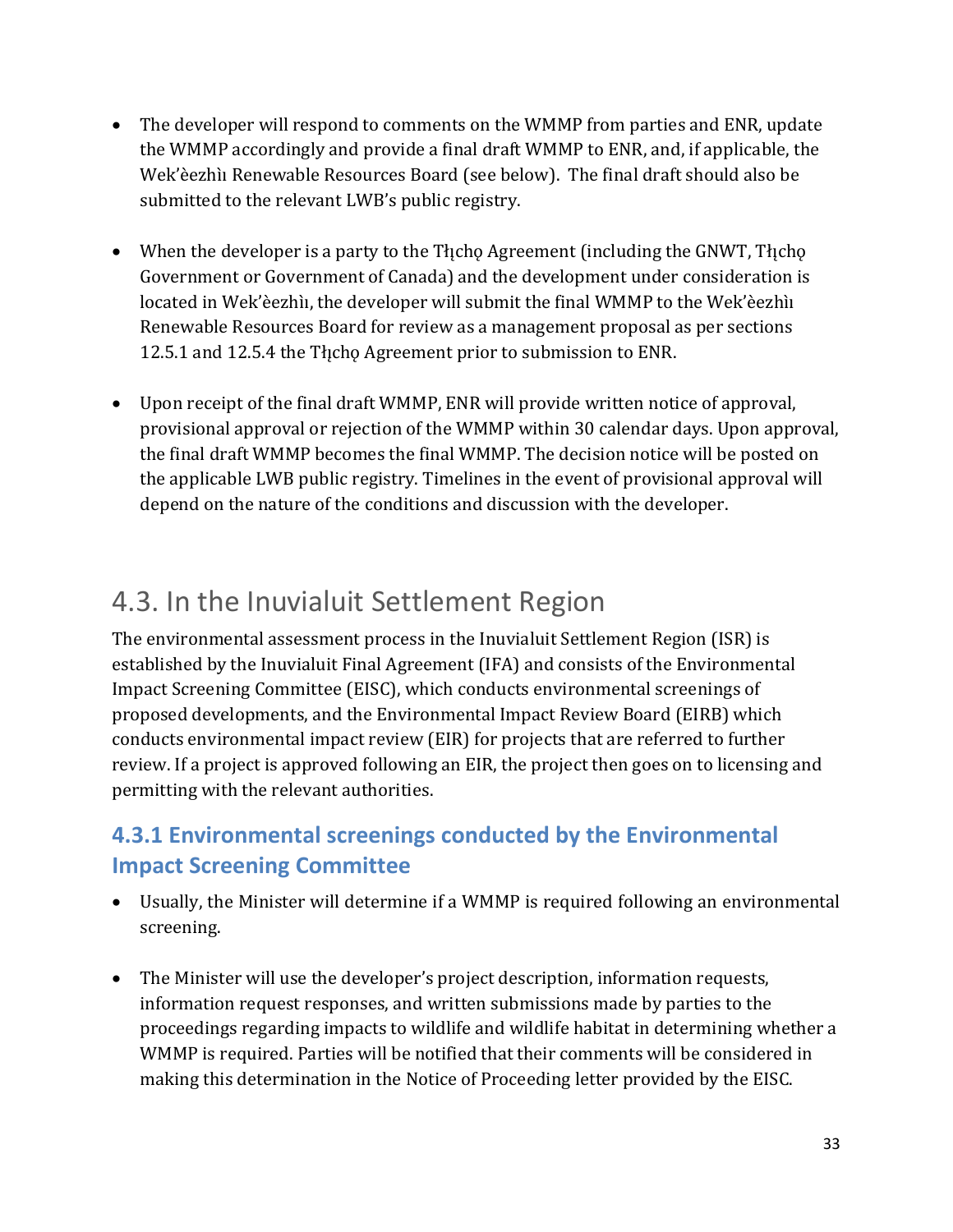- Following the conclusion of an environmental screening, ENR will notify the developer as to whether an approved WMMP is required and the reasons why. In the case that the developer is the GNWT, ENR will notify the proponent GNWT department or division. ENR will post the decision letter to the EISC registry.
- **If a WMMP was** provided during the environmental screening, and the Minister determines that one is required, ENR will use information requests, information request responses, and written submissions made by parties to the proceedings in identifying the changes to the WMMP that will be required before it can be approved.
- **If no WMMP was provided** during the environmental screening, and the Minister determines that one is required, the developer should submit a draft WMMP to ENR following conclusion of the environmental screening. However, if the development is referred to EIR, the draft WMMP, or a revised draft WMMP, should be submitted with the environmental impact statement (See [Section 4.3.2\)](#page-34-0). Upon receipt of a draft WMMP, ENR will initiate a 30 calendar day public comment period. This will include issuing a notification to the EISC and reviewing parties requesting their review of the draft WMMP.
- Based on ENR's review, and the comments received from other parties, ENR will notify the developer of required revisions to the WMMP before its approval. This notification will be posted on the relevant permitting authority's registry, if the notification is issued after the EISC registry is closed.
- The environmental screening process, and ENR-initiated public comment period on the WMMP, if required, is also an opportunity for affected parties and IGOs to raise any potential concerns about infringement of Aboriginal and/or Treaty rights related to mitigation and monitoring measures proposed in the WMMP.
- The developer will respond to comments on the WMMP from parties and ENR, update the WMMP accordingly, and provide a final draft WMMP to ENR for approval.
- Upon receipt of the final draft WMMP, ENR will provide a written notice of approval, provisional approval or rejection of the WMMP within 30 calendar days. Upon approval, the final draft WMMP becomes the final WMMP. The decision notice will be posted to the relevant registry. Timelines in the event of provisional approval will depend on the nature of the conditions and discussion with the developer.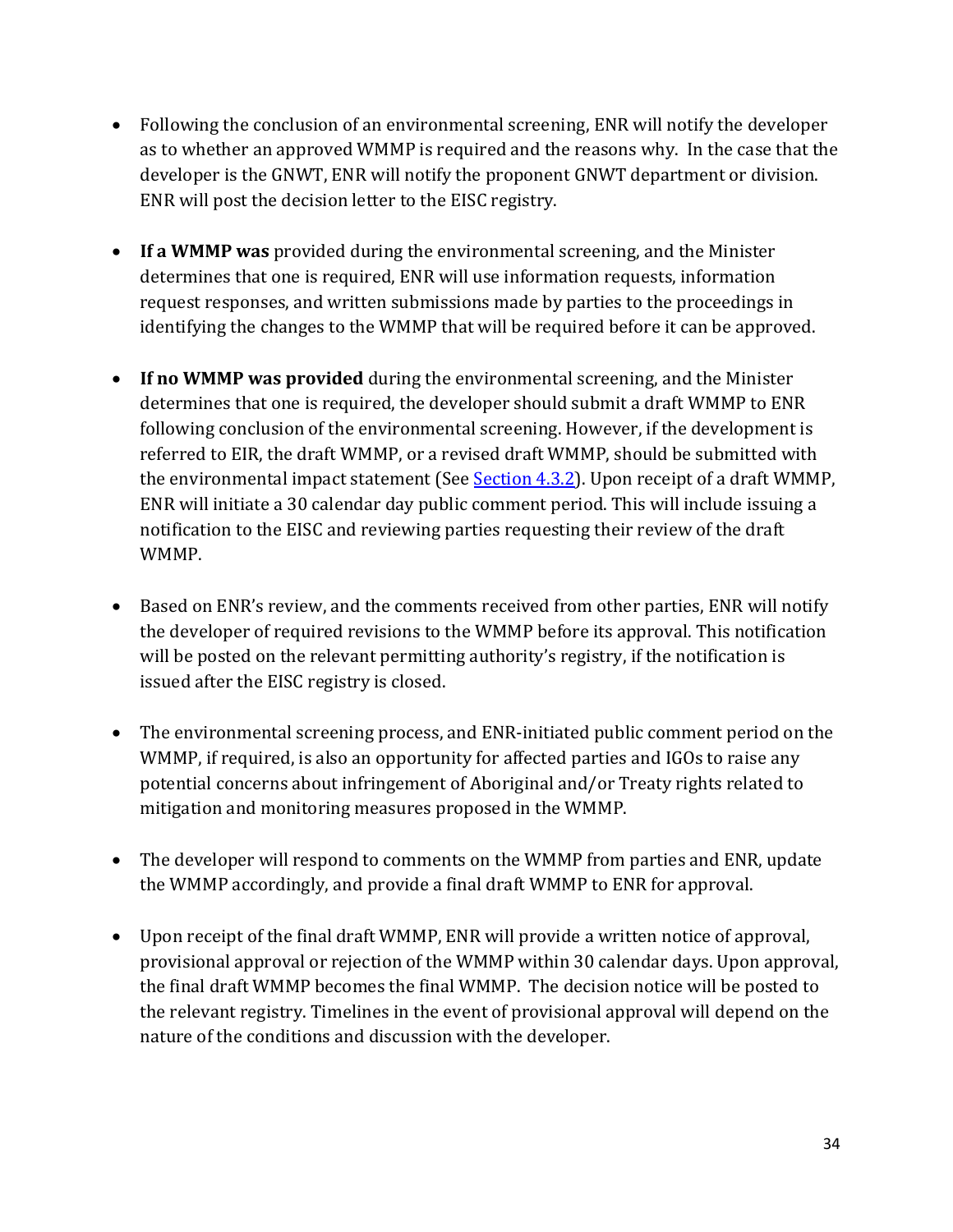## <span id="page-34-0"></span>**4.3.2 Reviews conducted by the Environmental Impact Review Board**

- ENR's approval of the WMMP will take place following the EIRB's process.
- During the external review of the draft Terms of Reference for the EIS, ENR will recommend to the EIRB that the Terms of Reference require submission of a draft WMMP with the EIS.
- ENR will use the EIRB's process to further understand parties' views on the nature of the impacts to wildlife and wildlife habitat. ENR will consider comments made on the draft WMMP by parties to the proceedings as part of the technical review process, information requests and public hearings. These processes are also an opportunity for affected parties and IGOs to raise any potential concerns about infringement of Aboriginal and/or Treaty rights related to mitigation and monitoring measures proposed in the WMMP.
- Following the EIR, the developer will submit a revised draft WMMP along with their updated project description to the relevant Competent Authority's <sup>29</sup> public registry. The revised draft WMMP should address the terms and conditions, recommendations and commitments related to wildlife and habitat identified during the EIR.
- During permitting and licensing, the relevant Competent Authority will notify the parties to the proceedings, and the EIRB, that the Minister will consider their comments regarding the revised WMMP during the public review period including, if applicable, any technical sessions and public hearings associated with the permitting and licencing process. ENR will submit comments on the revised draft WMMP to the relevant registry during the public review period.
- Following the public review period, ENR will evaluate the WMMP against the commitments, recommendations and measures identified in the EA / EIR, as well as reviewer comments, and, if necessary, will provide a list of required revisions to the developer within 30 days of the conclusion of the public review period of the permitting or licencing process.
- The developer will respond to comments on the WMMP from parties and ENR, update the WMMP accordingly, and provide a final draft WMMP to ENR for approval.

<sup>29</sup> Under the IFA, Competent Authorities may include the Inuvialuit Water Board, the Inuvialuit Land Administration, the GNWT Minister of Lands, or federal government department issuing a permit or licence required for the development.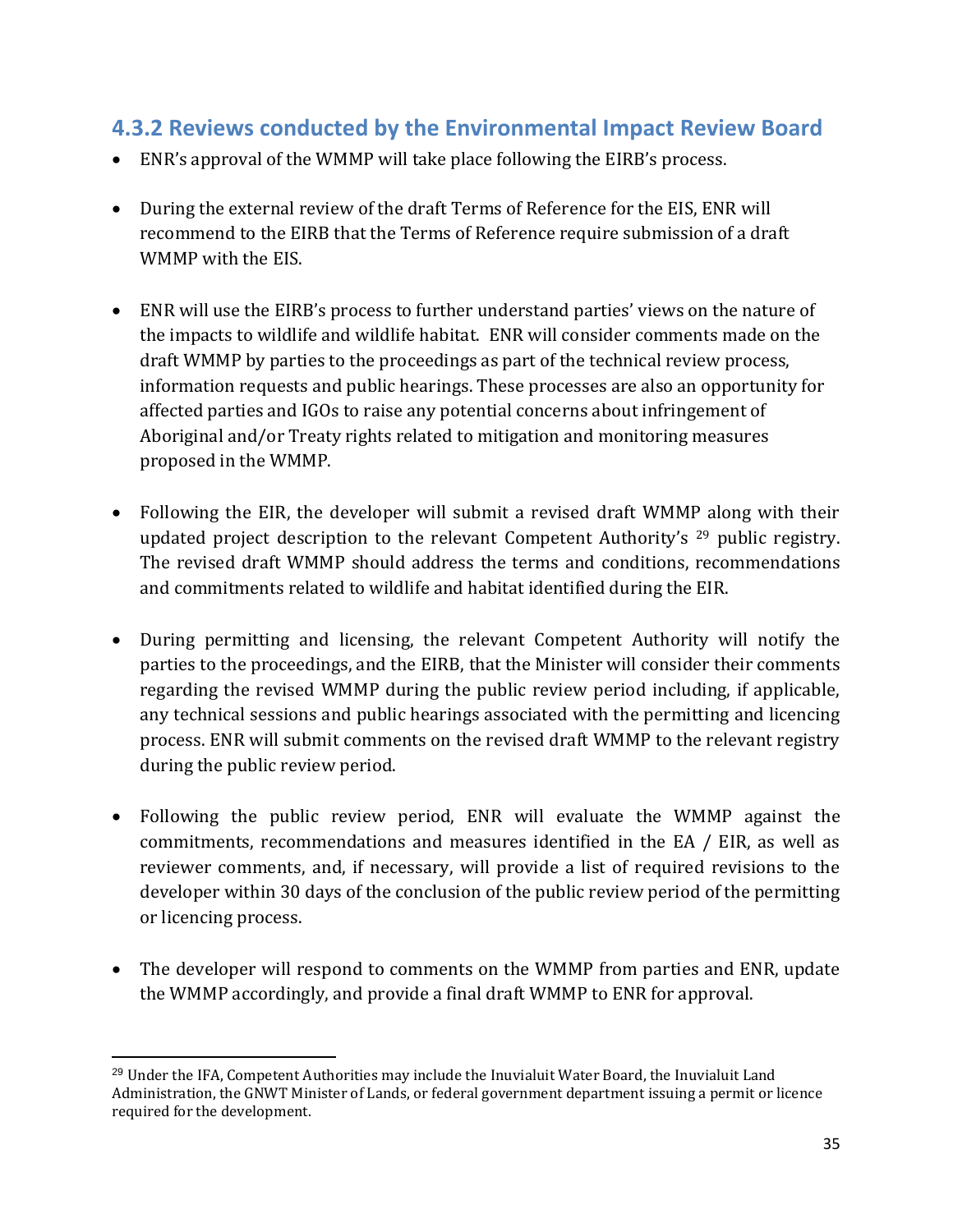• Upon receipt of the final draft WMMP, ENR will provide a written notice of approval, provisional approval or rejection of the WMMP within 30 calendar days. Upon approval, the final draft WMMP becomes the final WMMP. The decision notice will be posted to the relevant registry. Timelines in the event of provisional approval will depend on the nature of the conditions and discussion with the developer.

# <span id="page-35-0"></span>4.4 Review and update of a WMMP

If a water licence is provided for a period that is longer than five years, the developer should review and update their WMMP every five years and re-submit it to ENR for approval.

If a land use permit is issued for a five year period (+2 year possible extension), the developer should review and update their WMMP and resubmit it to ENR for approval if there is a request for a renewal.

If a new LUP/WL is required due to a change in project scope, an updated WMMP should be resubmitted with the application for review.

# <span id="page-35-1"></span>4.5 Consultation and approval of a WMMP

ENR relies on the procedural aspects of regulatory processes to help fulfil the Crown's duty to consult and will be assessing the adequacy of consultation and accommodations throughout the process leading up to the decision of whether to approve a WMMP.

Affected parties and IGOs are encouraged to use any of the public review periods outlined i[n Section 4.0](#page-26-1) of this document to raise concerns about potential impacts to Aboriginal and or treaty rights due to mitigation and monitoring measures proposed in the WMMP, whether prior to a screening decision, after a screening decision, during review phases of an EA/EIR or during licensing and permitting post-EA. However, affected parties and IGOs are not limited to these formal public review opportunities. After a public review period closes, potential concerns about Aboriginal or treaty rights related to mitigation and monitoring measures proposed in the WMMP may be raised at any time leading up to an approval decision by notifying the Minister.

In assessing concerns raised by affected parties and IGOs regarding the potential impact of a WMMP on Aboriginal and or treaty rights, ENR looks for clear identification of the right that is potentially affected, how any deficiency in the WMMP contributes to the concern and what modifications to the WMMP could address the concern.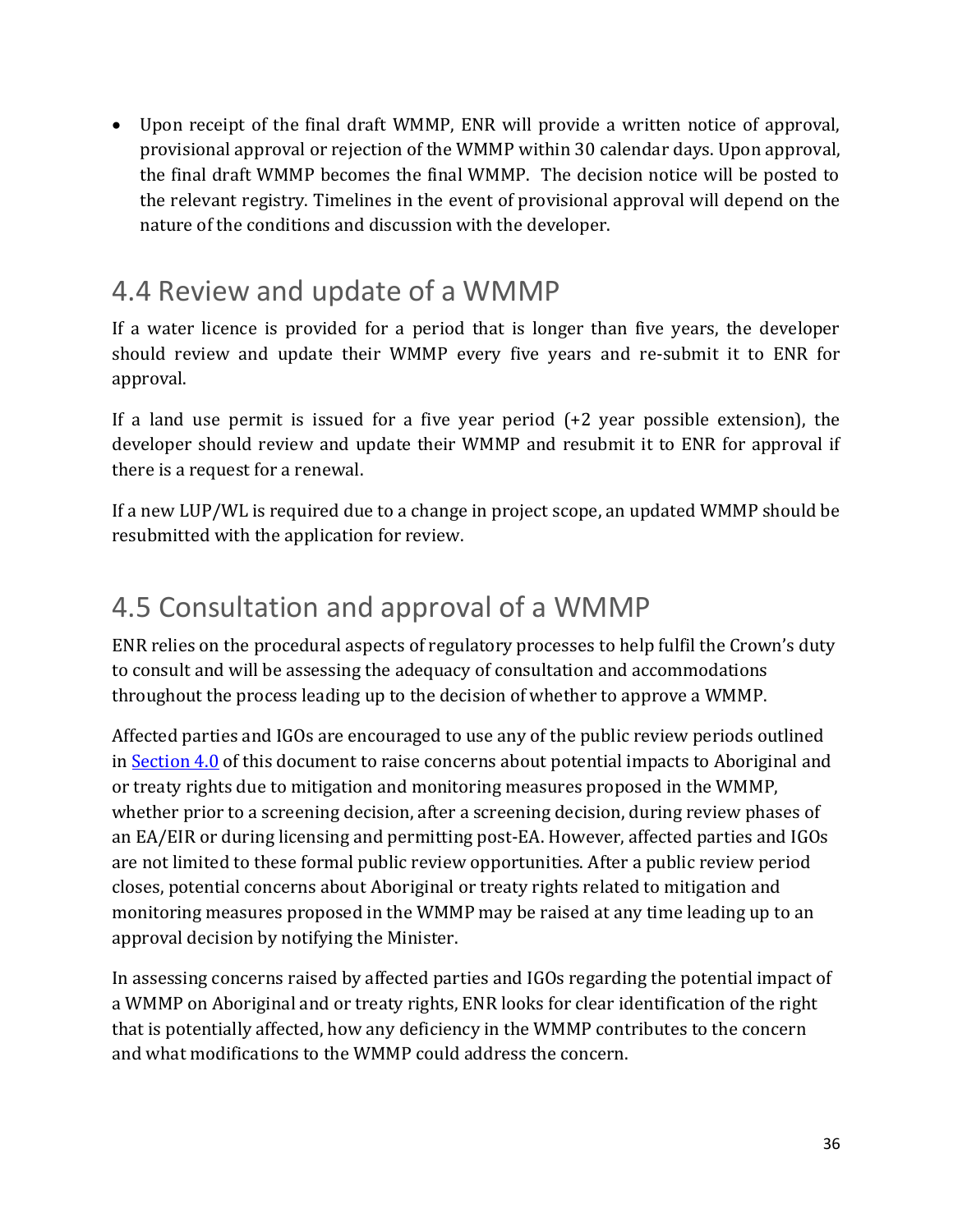If a potentially affected party or IGO raises concerns regarding Aboriginal and or treaty rights related to mitigation and monitoring measures proposed in the WMMP at any point in the process, the Minister will provide parties with 14 days to comment on a final WMMP submitted by a developer prior to making a decision to approve a WMMP in order to assess the adequacy of accommodation. In such cases, ENR will notify all parties involved of any changes to the process or timelines as they pertain to WMMPs.

# <span id="page-36-0"></span>5.0 WHAT GOES IN A WMMP?

# <span id="page-36-1"></span>5.1 Key components of a WMMP

# <span id="page-36-2"></span>**5.1.1 Mitigation hierarchy**

The GNWT encourages developers to design their mitigation strategies according to the mitigation hierarchy. In order of priority, mitigation approaches should progressively be designed to:

- 1) **Avoid:** Not undertaking certain activities or adjusting the location, design, methodology or timing of a development to prevent impacts from occurring should always be the first consideration.
- 2) **Minimize:** Actions that initially limit the magnitude of unavoidable impacts
- 3) **Rectify:** Actions to restore impacted wildlife or wildlife habitat or otherwise eliminate the unavoidable impacts of the development, with priority given to actions that rectify on-site impacts
- 4) **Offset:** Measurable conservation outcomes resulting from actions designed to compensate for significant residual adverse impacts after the first three levels of mitigation are considered

## <span id="page-36-3"></span>**5.1.2 Types of monitoring**

This document distinguishes between three main types of monitoring. These types of monitoring could be carried out by the developer or by the developer in collaboration with a third party, such as through community-based or traditional monitoring programs:

1) **Mitigation monitoring** consists of regular surveys or inspections by project personnel to determine whether mitigation designs, procedures and equipment outlined in the WMMP are being implemented as planned and are functioning as intended. It also includes surveillance to document and report on the presence of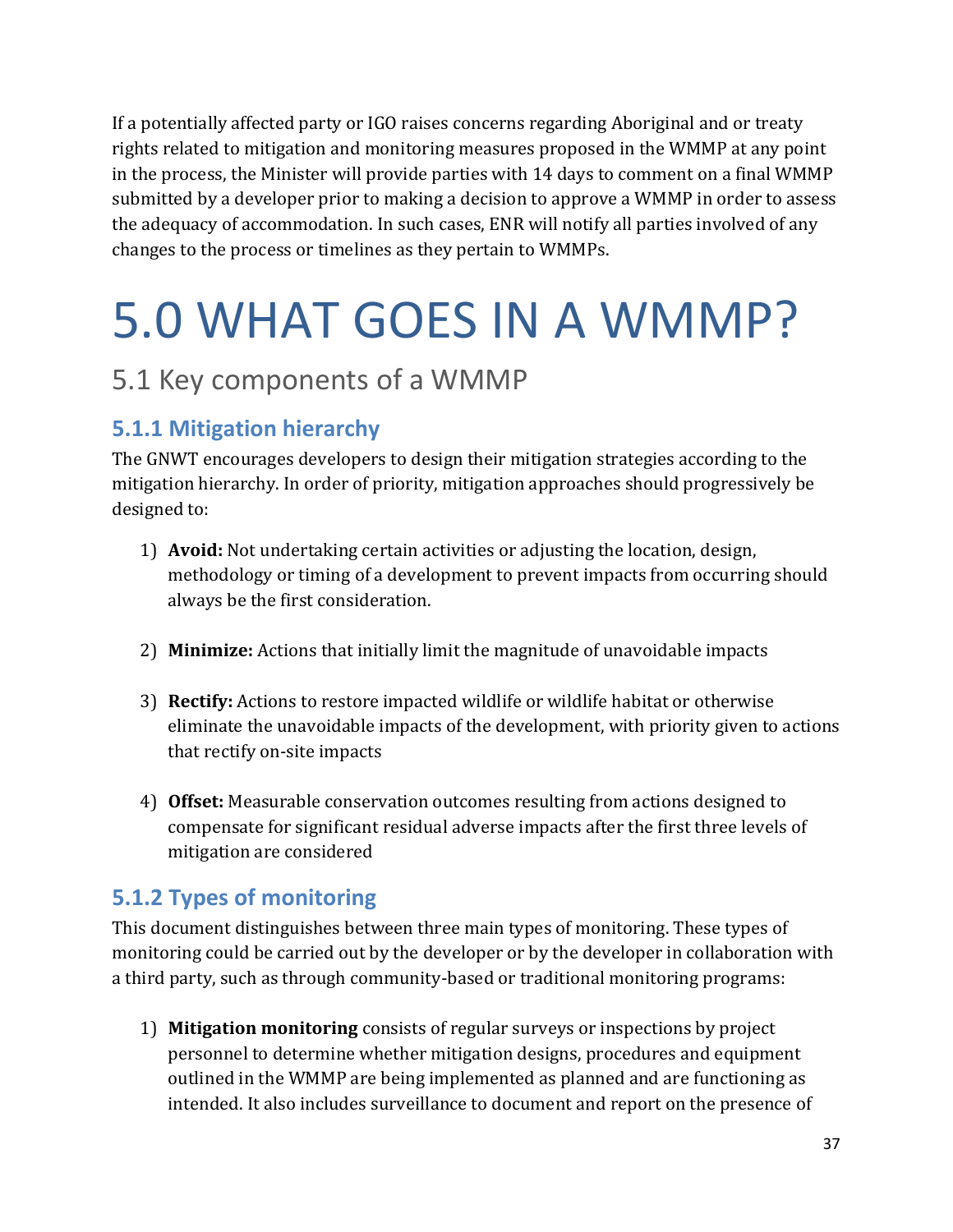wildlife on-site, risks to wildlife and human safety and other wildlife incidents (injury, mortality, wildlife-human interactions) that require a management response. For example, this could include monitoring to identify the presence of dens or bird nests in an area to identify the need to observe setback distances.

# BEST PRACTICE

Mitigation monitoring is a basic level of monitoring recommended for all projects regardless of the need for a WMMP, and may be the only type of monitoring necessary for smaller developments such as some short-term mineral exploration programs.

This is a basic level of monitoring expected for all developments, regardless of the need for a WMMP, and may be the only type of monitoring required for smaller developments such as short-term mineral exploration programs. Action levels for this type of monitoring would largely be set by the developer based on operational experience, existing guidelines and input of affected and interested parties. The response framework would likely be less formal than for wildlife effects monitoring and would be largely a matter of outlining potential corrective actions.

- 2) **Wildlife effects monitoring** consists of systematically tracking changes in indicators generally measured within the local study area (LSA) and regional study area (RSA) to quantify project-related effects on wildlife and wildlife habitat, test predictions made in environmental impact assessment (EIA) or test the effectiveness of mitigation measures. In developing effects monitoring programs, priority should be placed on areas of uncertainty with respect to potentially significant impacts and on obtaining data to inform management actions. Typically, this type of monitoring would involve a more rigorous, scientific approach than mitigation monitoring. Action levels for wildlife effects monitoring would largely be established during or following EIA or be based on guidelines, existing wildlife management plans, regulations or engagement.
- 3) **Regional-scale wildlife monitoring** is monitoring undertaken at a regional scale beyond the RSA, consistent with the scale of predicted impacts. Developers may be required to contribute to the collection of regional-scale monitoring data to understand the contribution of their project to cumulative effects. Monitoring may be undertaken by another party on the developer's behalf at a regional scale beyond the RSA in collaboration with other developers, governments, IGOs, renewable resource boards, communities or academics. This type of monitoring would generally be included in WMMPs for development projects that will make a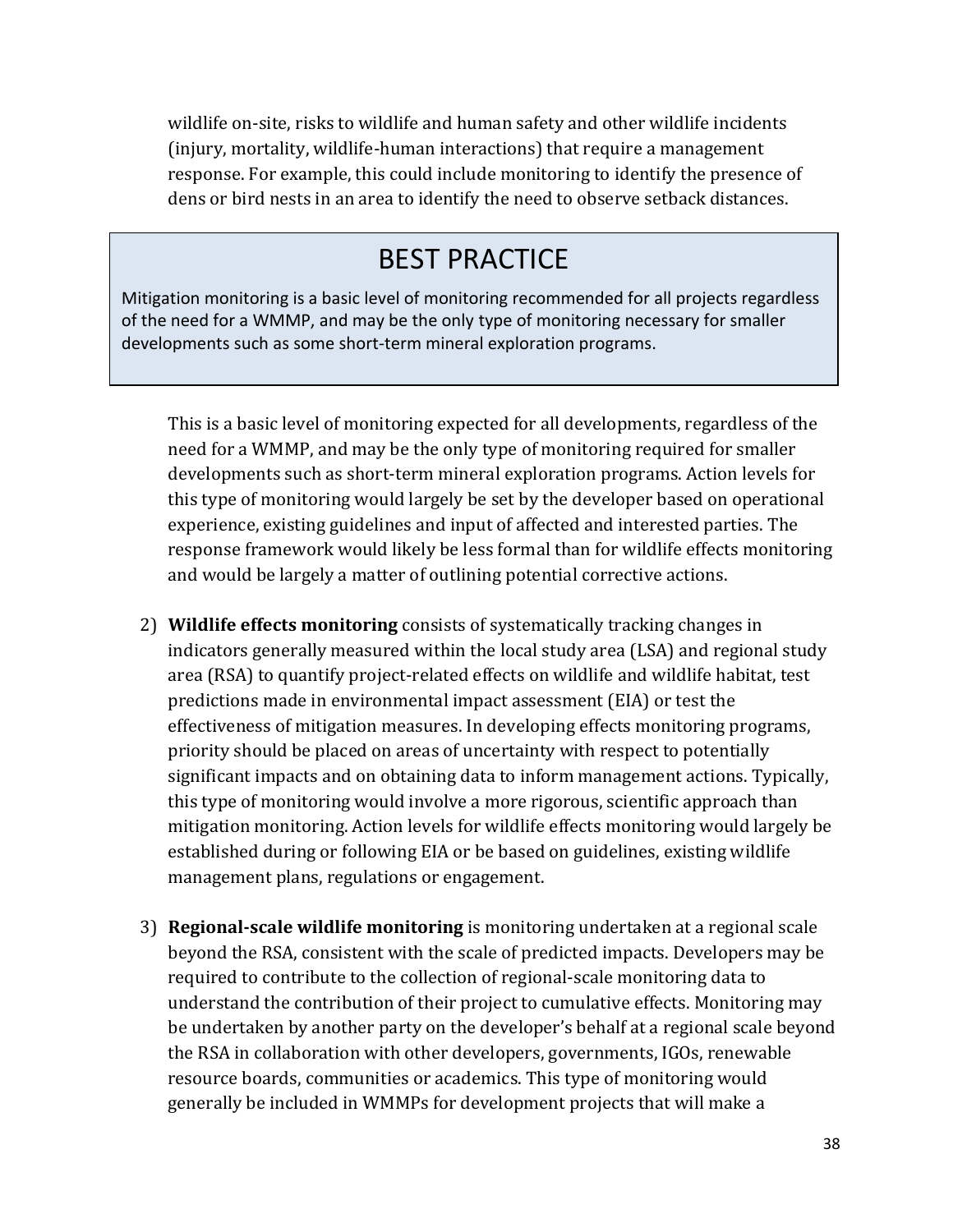significant contribution to cumulative impacts on wildlife or habitat. While individual developers would not normally be responsible for preparing response frameworks for collaborative regional monitoring programs in which they participate, they would be expected to follow guidelines or best practices developed based on the results of such programs.

## <span id="page-38-0"></span>**5.1.2 Adaptive management**

To be an effective management tool, a WMMP needs to be developed with consideration for the operational relationship between mitigation and monitoring. The Wek'èezhìı Land and Water Board's (WLWB) final draft *[Guidelines for Adaptive Management, a Response](https://wlwb.ca/sites/default/files/documents/Final-Draft-Response-Framework-for-Aquatic-Effects-Monitoring.pdf)  [Framework for Aquatic Effects Monitoring](https://wlwb.ca/sites/default/files/documents/Final-Draft-Response-Framework-for-Aquatic-Effects-Monitoring.pdf)* provides guidance for how to consider this relationship within the context of the NWT's regulatory structure.

Though tailored to aquatic effects, the general concepts in the WLWB's document can be applied to managing certain types of impacts on wildlife and wildlife habitat. Specifically, a response framework should be applied in situations where the appropriate action involves mitigation(s) that can be intensified or reduced in response to changing conditions, as opposed to mitigations that involve a single, discreet action (e.g. project design feature, decision of where to locate roads etc.). This involves setting action levels which are predefined, project-specific levels of change in a monitored indicator identified within the WMMP that trigger an identified management response. Ideally, action levels should be set to provide early warning such that a management response is triggered prior to adverse impacts becoming unacceptable.

Examples of types of impacts that may be conducive to the development of response frameworks could include:

- Minimization of disturbance or barrier effects of a haul road by managing traffic levels according to numbers of wildlife present.
- Minimization of disturbance and habitat quality by intensifying application of dust suppression in response to monitored dust levels.
- Minimization of potential wildlife attraction by intensifying worker training education in response to identified levels of food-related waste in a landfill.

For some types of impacts it may not be feasible to identify pre-defined action levels along the whole spectrum of possible responses, and some impacts may be difficult to quantify or measure in such a way as to provide early warning of approaching unacceptable impacts. In these cases, it may be acceptable to set a low action level in advance and determine options for medium or high action levels if and when the low action level is reached.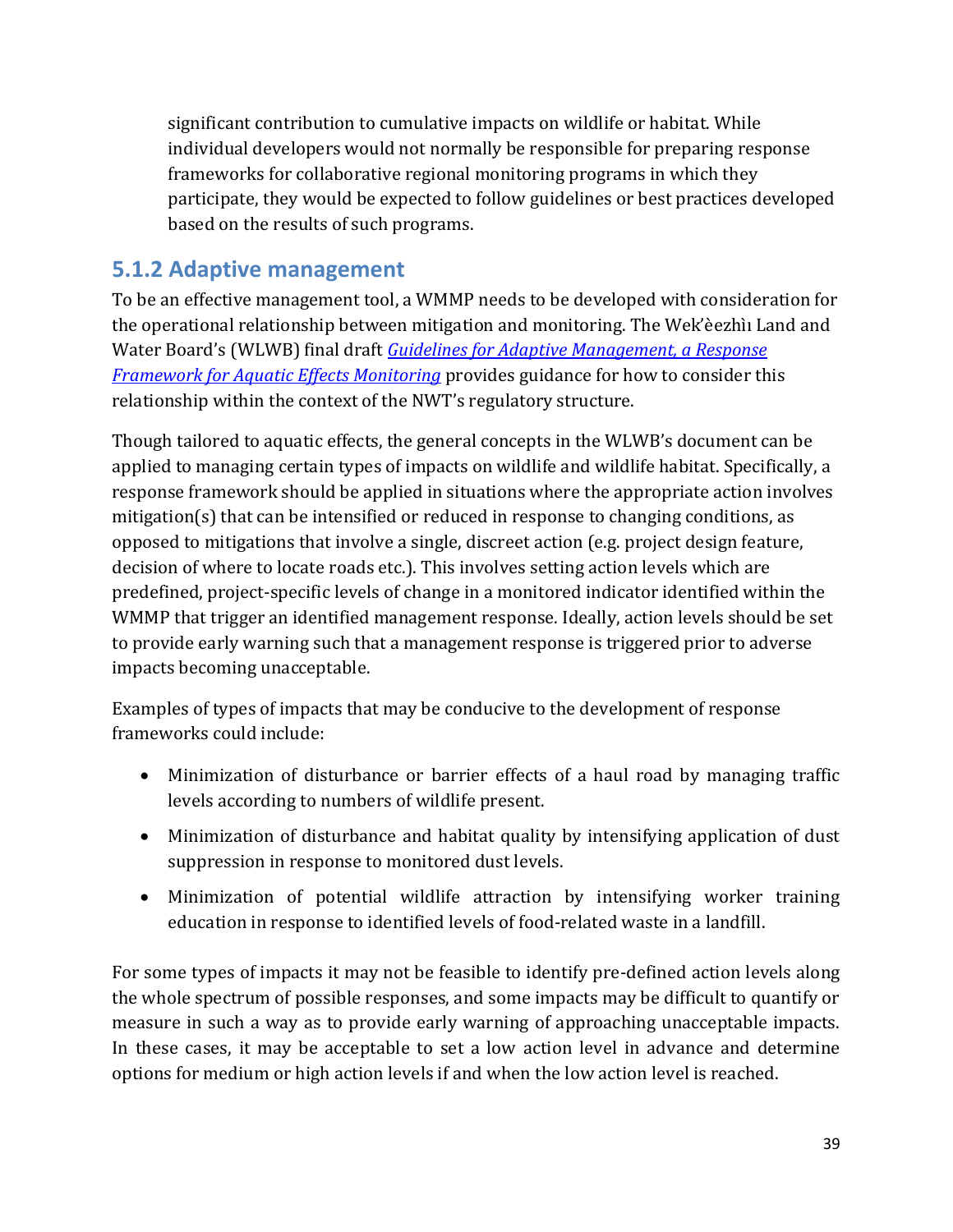# <span id="page-39-0"></span>5.2 Three tiers of WMMP

The content and complexity of a WMMP should be scaled to the size and type of development. The GNWT has identified three tiers of WMMP. A detailed breakdown of appropriate sections for each tier of WMMP is provided in [Appendix 2](#page-45-0). An annotated Table of Contents for a full scale, comprehensive WMMP is provided on the **ENR** website. If further guidance is necessary, please contact te [ENR Wildlife Division](http://diims.pws.gov.nt.ca/yk32vapp06pdav/nodes/135532318/WMMP%40gov.nt.ca) or [regional ENR](https://www.enr.gov.nt.ca/en/regional-offices)  [office.](https://www.enr.gov.nt.ca/en/regional-offices)

If a development occurs within a management zone identified in an approved range plan or land use plan, there may be associated requirements identified through that plan or related operational plans that will need to be incorporated into the WMMP.

## <span id="page-39-1"></span>**Tier 1: Basic WMMP**

Tier 1 WMMPs will be required for developments that meet one or more of subsection  $95(1)$  paragraphs(a-c), and for which the impacts are well understood and there is a relatively high degree of certainty that the proposed mitigations will be effective.

Developments that are not referred to environmental assessment (EA) will generally only require a Tier 1 WMMP.

## *Required content*:

- a) A description of the impacts of the development on wildlife and wildlife habitat;
- b) A description of how those impacts will be mitigated; and
- c) A description of mitigation monitoring.

A suggested template for Tier 1 WMMPs is provided on the **ENR** website.

## <span id="page-39-2"></span>**Tier 2: Basic WMMP with effects monitoring**

Tier 2 WMMPs will be required for developments that meet one or more of subsection 95(1) paragraphs(a-c), and for which the impacts are not well understood and/or there is a relatively low degree of certainty that the proposed mitigations will be effective.

Developments that are referred to EA due to concerns related to wildlife and wildlife habitat will generally require a Tier 2 WMMP.

## *Required content*:

- a) A description of the impacts of the development on wildlife and wildlife habitat;
- b) A description of how those impacts will be mitigated;
- c) A description of mitigation monitoring; and
- d) A description of project-specific wildlife effects monitoring.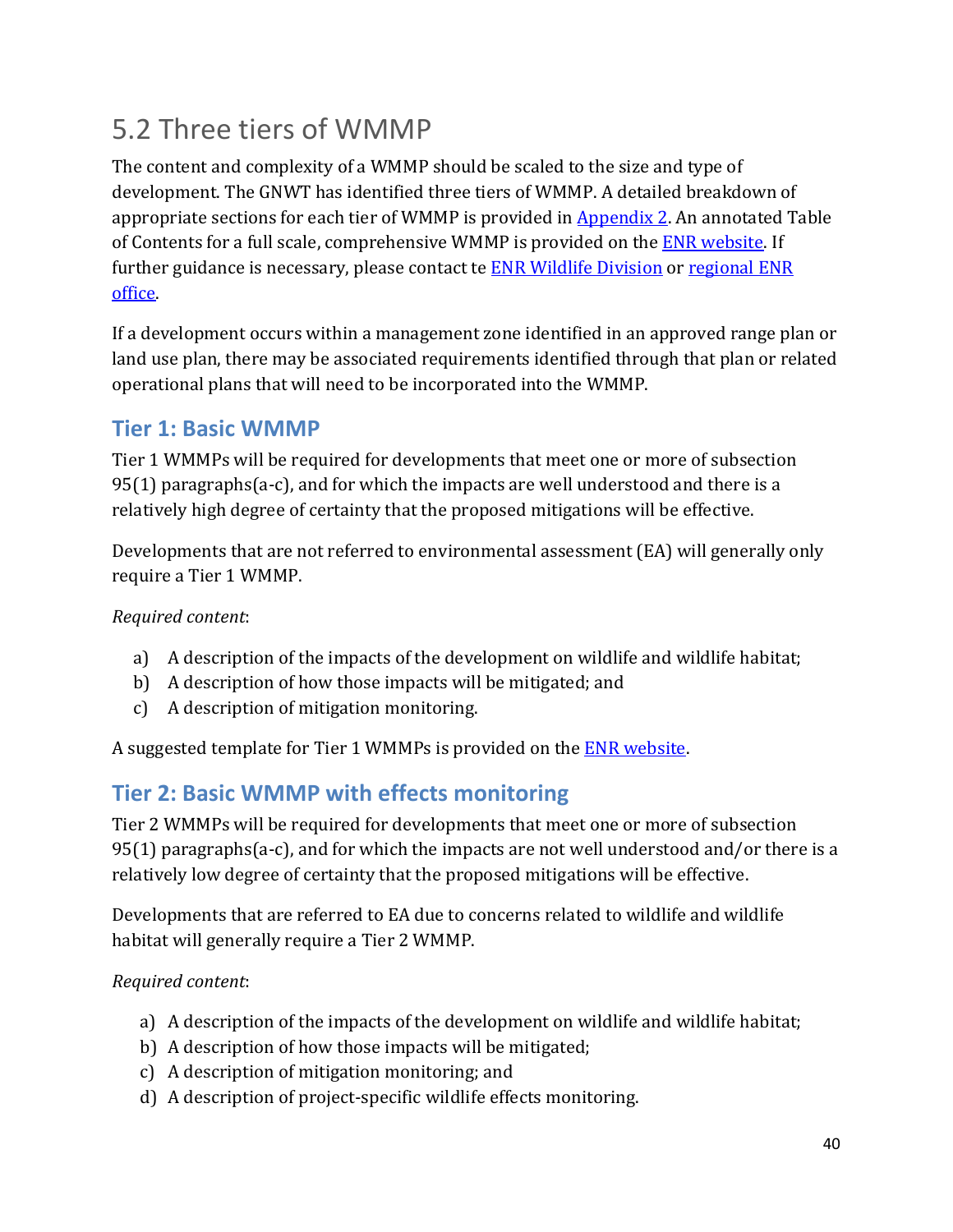Sections appropriate for inclusion in a WMMP for Tier 2 projects are identified in **Appendix** [2.](#page-50-0)

# <span id="page-40-0"></span>**Tier 3: WMMP with contribution to cumulative impact initiatives**

Tier 3 WMMPs may be appropriate for developments that meet one or more of subsection 95(1) paragraphs(a-c) **and** paragraph (d). The potential for contributions to cumulative effects monitoring, research, assessment or management are often discussed during an EA/EIR.

## *Required content*:

- a) A description of the impacts of the development on wildlife and wildlife habitat;
- b) A description of how those impacts will be mitigated;
- c) A description of mitigation monitoring;
- d) A description of project-specific wildlife effects monitoring30; and
- e) A description of how the WMMP will contribute to regional-scale wildlife monitoring, and/or cumulative effects research, assessment or management.

# <span id="page-40-1"></span>**5.2.1 Cumulative impacts**

A WMMP can be used by developers and regulators alike for assessing, monitoring and managing cumulative impacts. As users of the land, developers can assist in efforts to address cumulative impacts in three ways:

1) Developers can **avoid, minimize, rectify or offset the impacts of their individual developments**, which in turn reduces the combined impact of multiple developments at a regional scale. Consideration of cumulative impacts allows developers to design mitigation programs that address impacts that at the projectscale may be minor, but when considered in combination with effects of other developments, may be substantial.

For example, when individual developers implement effective mitigations and report on what they learn through their WMMPs, this information can be incorporated into best practices and guidelines that can be applied to existing and future developments. In regions where cumulative impacts are a concern, inclusion of offsetting or enhanced mitigation approaches that can compensate for residual impacts of a development may need to be included in the WMMP.

2) Through **directed research, regional monitoring and mitigation programs**, it may be appropriate for some developers to contribute to the collective

<sup>&</sup>lt;sup>30</sup> In limited circumstances where the impacts and mitigations are well understood but the contribution to cumulative impacts is significant, effects monitoring may not be required.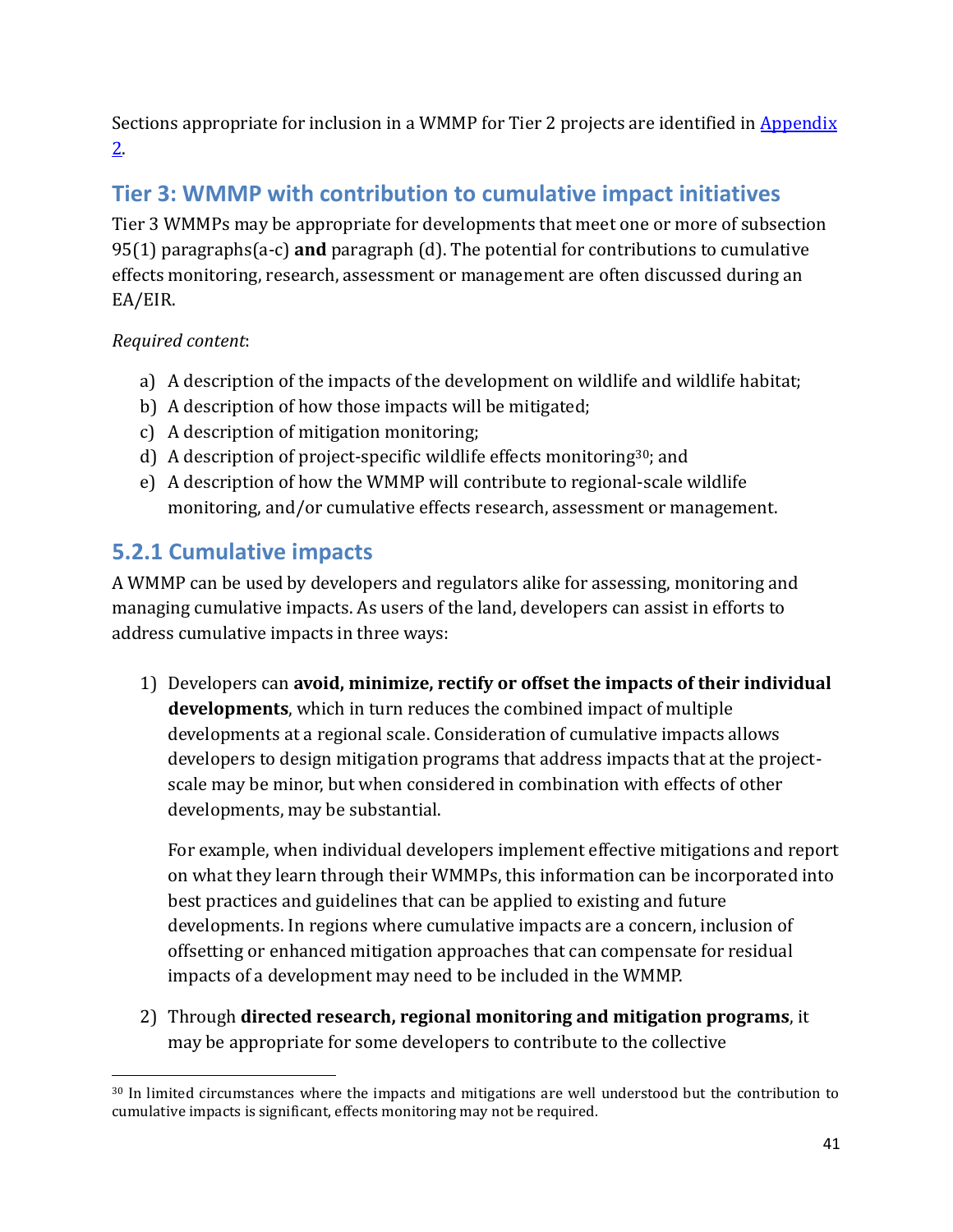understanding of the impacts of development and other factors at a regional scale and to initiatives for managing those impacts.

For example, the GNWT may require developers to employ standardized protocols for monitoring certain big game or other prescribed wildlife or require an approach consistent with that used by other developers for these species to support regional assessment and management. Developers are encouraged to contact ENR to discuss potential collaborative regional monitoring projects or other research or monitoring opportunities that would help fulfill this requirement.

3) Developers that are required to submit a WMMP will also be required to **submit geospatial data and reporting on final footprint size** to contribute to the quantification of habitat disturbance on the land. Developers that are not required to submit a WMMP are also encouraged to submit geospatial data for their development, as all developments that leave a footprint on the landscape will contribute towards cumulative habitat disturbance.

# BEST PRACTICE

Developers are encouraged to submit geospatial data on the footprint of their development to the applicable land and water board or regulatory body. This information will contribute to maintaining accurate records of habitat disturbance on the land. Please consult the MVLWB's *[Standards for Geographic Information Systems \(GIS\) Submissions](https://mvlwb.com/sites/default/files/documents/Standards-for-Geographic-Information-System-GIS-Submissions-FINAL.pdf)* for further information. Guidelines for submissions can also be found here[:](https://slwb.com/sites/default/files/news/937/attachments/public-review-draft-standard-maps-and-gis-data-submission.pdf) [slwb.com/sites/default/files/news/937/attachments/public-review-draft-standard-maps](https://slwb.com/sites/default/files/news/937/attachments/public-review-draft-standard-maps-and-gis-data-submission.pdf)[and-gis-data-submission.pdf.](https://slwb.com/sites/default/files/news/937/attachments/public-review-draft-standard-maps-and-gis-data-submission.pdf)

# <span id="page-41-0"></span>5.3 Reporting requirements

Requirements and schedules for submitting reports about implementation of the WMMP depend on the type of information that is being reported. Table 2 summarizes where certain types of data should be submitted.

# <span id="page-41-1"></span>**5.3.1 Types of information**

• *Wildlife Incidents*: All developers are expected to immediately report wildlife incidents (e.g. wildlife injury/mortality, use of deterrents, threats from wildlife to human safety or property) to ENR and other appropriate wildlife authorities (i.e. Environment and Climate Change Canada for migratory birds and federally managed species at risk). Reporting procedures should be outlined in SOPs for wildlife incidents.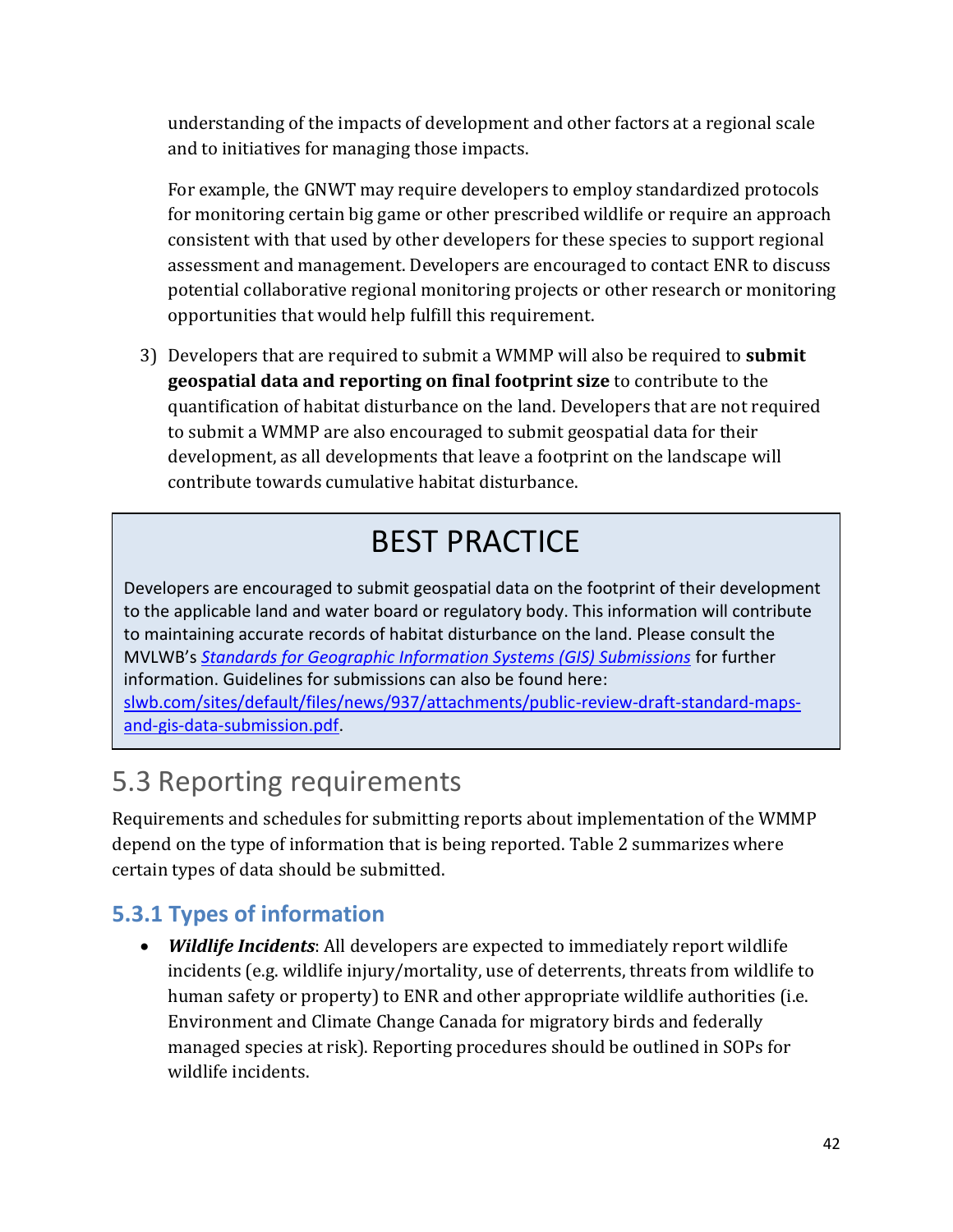- *Wildlife Sightings*: Developers are required to submit wildlife sighting data to ENR's Wildlife Management Information System (WMIS) on an annual basis at minimum. More frequent reporting may be required in specific cases, such as if concerns about impact magnitude, mitigation effectiveness or non-compliance to regulations arise. Data collected under other wildlife monitoring programs conducted as part of a WMMP shall be submitted to WMIS as well. Developers can indicate whether the data can be made publicly available, is only for use by the GNWT or if the developer should be contacted directly by users requesting the data. Contac[t WMISTeam@gov.nt.ca](http://diims.pws.gov.nt.ca/yk32vapp06pdav/nodes/62540887/mailto_WMISTeam%40gov.nt.ca_subject%3DProviding%20Wildife%20Observations%20to%20WMIS) to discuss the best way to submit your data.
- *Spatial Data:* Developers for all types and sizes of project shall submit geospatial data files of their project footprint and report on annual changes and final footprint size to contribute to the understanding of disturbance on the land.

# BEST PRACTICE

GNWT highly recommends developers take explicit steps to share the results of monitoring conducted under the WMMP with affected parties, including IGOs and communities.

## <span id="page-42-0"></span>**5.3.2 Types of reports**

*A summary report* should include the results of mitigation monitoring, wildlife incidents, a discussion of the effectiveness of mitigation, lessons learned and unpredicted impacts, proposed changes to mitigation measures or monitoring protocols, and changes made to mitigation approaches or monitoring protocols during the reporting period. Status updates of larger effects monitoring programs, participation in regional monitoring, research or cumulative effects (CE) initiatives should be included where applicable.

*Comprehensive reports* will include more substantive analysis of effects monitoring programs and could include discussion of accuracy of predictions, success of mitigation measures, findings of special studies or research, new measures implemented through adaptive management and recommendations for the next monitoring cycle. Traditional knowledge studies that have been supported, collaborated upon or made available for the developer to share could be summarized, along with explanations of how the information has influenced mitigation.

While reporting requirements and protocol review for regional programs will typically be determined collaboratively by parties involved in these programs, inclusion of information on these programs can be included if it is available. Because of the level of detail in comprehensive reports, they will be required less frequently than summary reports, usually with a frequency of every two to five years. The schedule for submitting such reports will be determined on a case-by-case basis in collaboration with ENR and will depend on the specifics of the monitoring program and the type of information collected.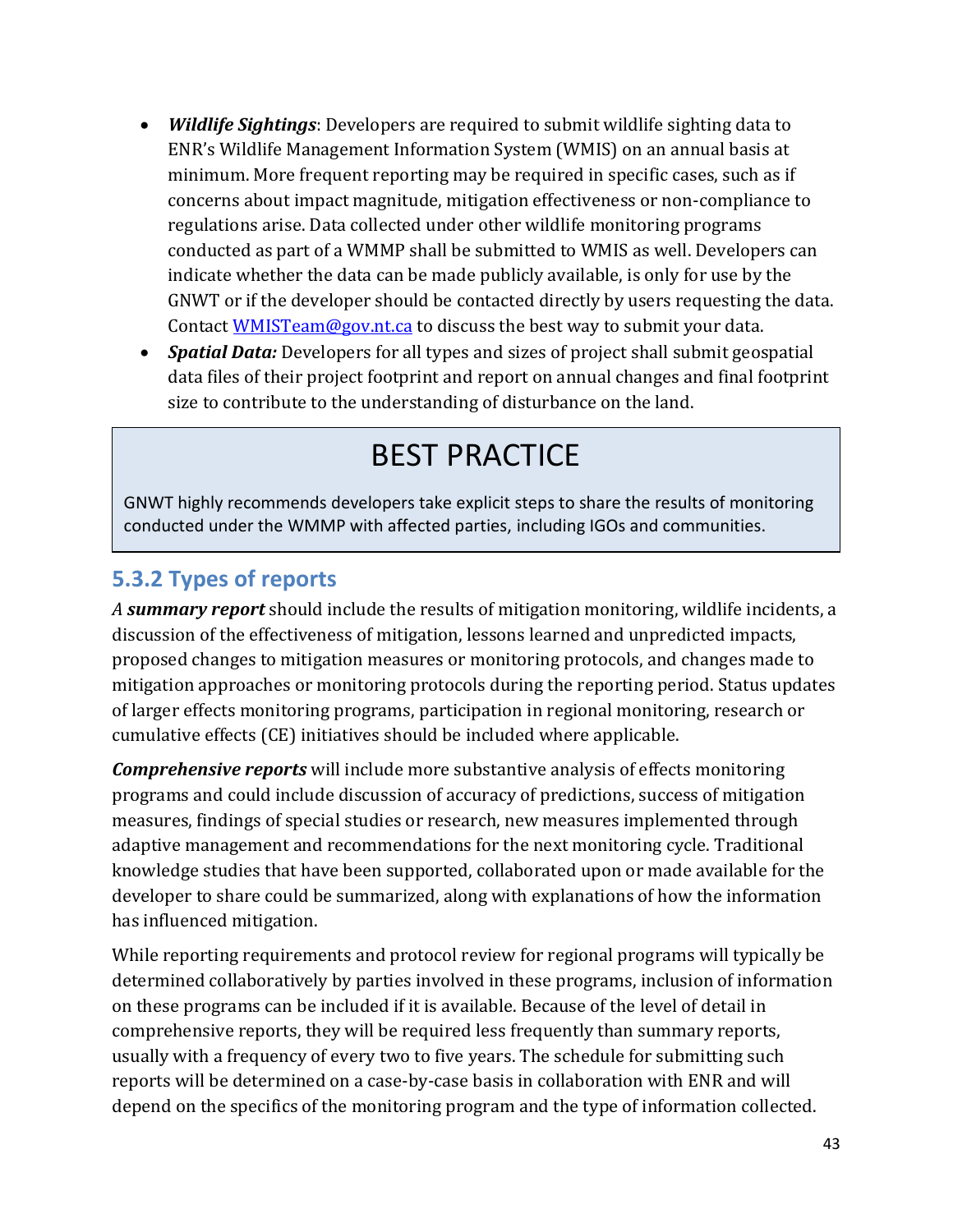# <span id="page-43-0"></span>**5.3.3 Frequency of reports**

The frequency of reporting may vary on a case-by-case basis. In general:

- *Short-term developments* (≤5 yrs.) are expected to provide a summary WMMP report at closure. More frequent reporting may be required by GNWT if concerns about impact magnitude, mitigation effectiveness or non-compliance with wildlife regulations arise.
- **For long-term developments** (>5 yrs.), an annual summary report is recommended unless otherwise specified. The WMMP should outline a schedule indicating the frequency with which summary reports and more detailed comprehensive reports will be required throughout the life of the development.

# BEST PRACTICE

Developers are encouraged to submit their WMMP, monitoring data, and summary and comprehensive reports to the NWT Discovery Portal to ensure such information is publicly accessible and contributes to the broader body of NWT environmental monitoring knowledge. For more information about the NWT Discovery Portal, visit: [nwtdiscoveryportal.enr.gov.nt.ca.](http://nwtdiscoveryportal.enr.gov.nt.ca/geoportal/catalog/main/home.page)

| <b>Information</b><br><b>Type</b>               | Where to submit                                                                                                                                                                           | <b>Timing/Frequency</b>                                                                                                                                              |
|-------------------------------------------------|-------------------------------------------------------------------------------------------------------------------------------------------------------------------------------------------|----------------------------------------------------------------------------------------------------------------------------------------------------------------------|
| Wildlife<br>incidents                           | Regional ENR office                                                                                                                                                                       | Immediately                                                                                                                                                          |
| Wildlife<br>sightings<br><b>Monitoring data</b> | <b>ENR Wildlife Management</b><br><b>Information System (WMIS)</b><br>(WMISTeam@gov.nt.ca)                                                                                                | Annually, at minimum                                                                                                                                                 |
| <b>Summary</b><br>Report                        | <b>ENR Regional office</b><br>$\bullet$<br><b>ENR Wildlife Division</b><br>(WMMP@govnt.ca)<br>Land and Water Board Registry<br>Renewable Resources Boards<br><b>CIMP Discovery Portal</b> | Short-term projects ( $\leq$ 5 yrs.) – at the end of the<br>project<br>Long-term projects (>5 yrs.) - regular intervals<br>to be defined on a project-specific basis |

## **Table 2:** Where to submit data and WMMP reports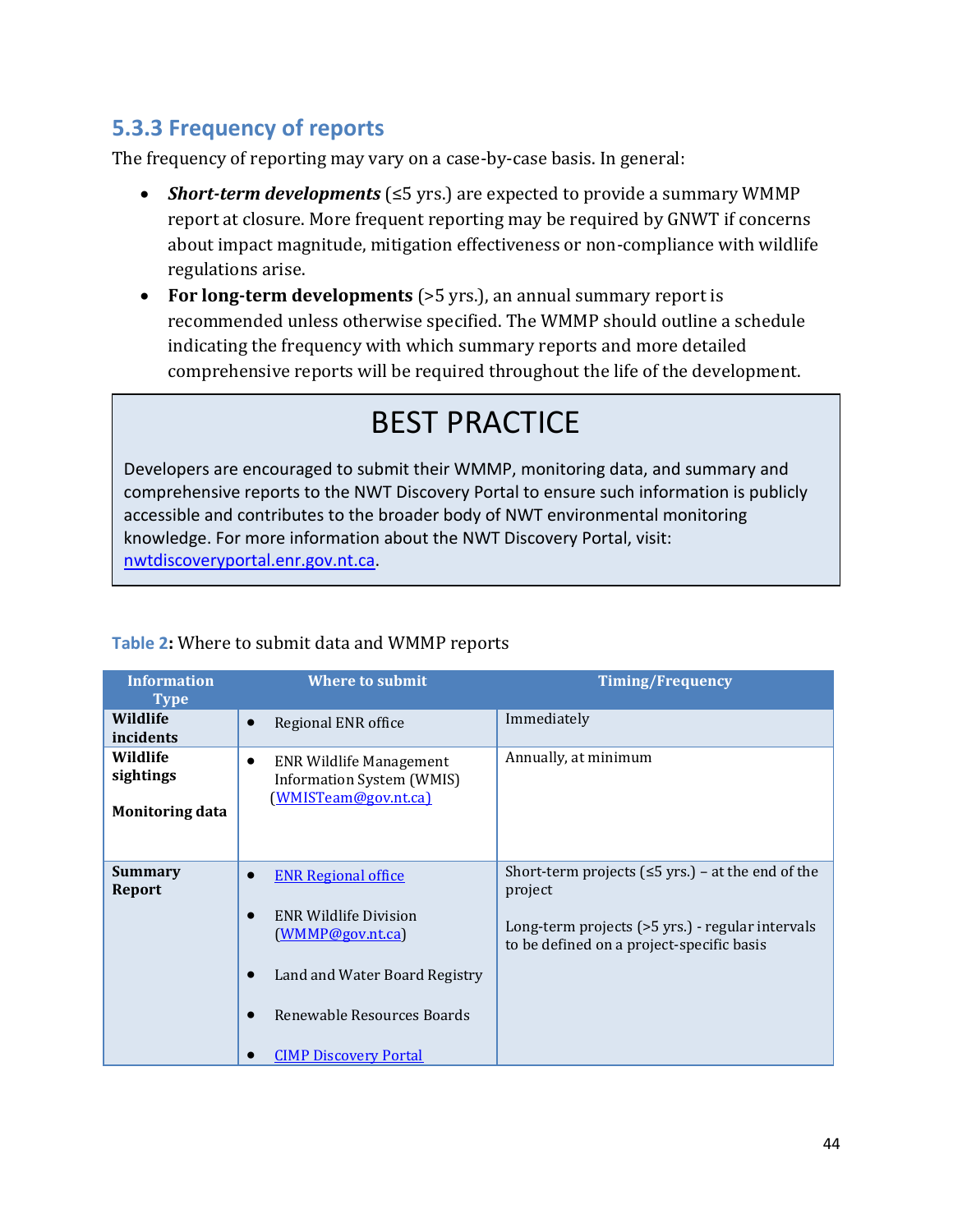| Comprehensive<br><b>Analysis</b> | <b>ENR Regional office</b><br>$\bullet$    | Determined on a project-by-project basis<br>depending on the nature of the studies |
|----------------------------------|--------------------------------------------|------------------------------------------------------------------------------------|
| <b>Reports</b>                   | <b>ENR Wildlife Division HQ</b>            |                                                                                    |
|                                  | Land and Water Board Registry              |                                                                                    |
|                                  | Renewable Resources Boards                 |                                                                                    |
|                                  | <b>CIMP Discovery Portal</b>               |                                                                                    |
| Footprint                        | Land and Water Board Registry<br>$\bullet$ | Short-term projects ( $\leq$ 5 yrs.) – at the end of the<br>project                |
|                                  |                                            | Long-term projects $($ >5 yrs.) – on an annual<br>basis                            |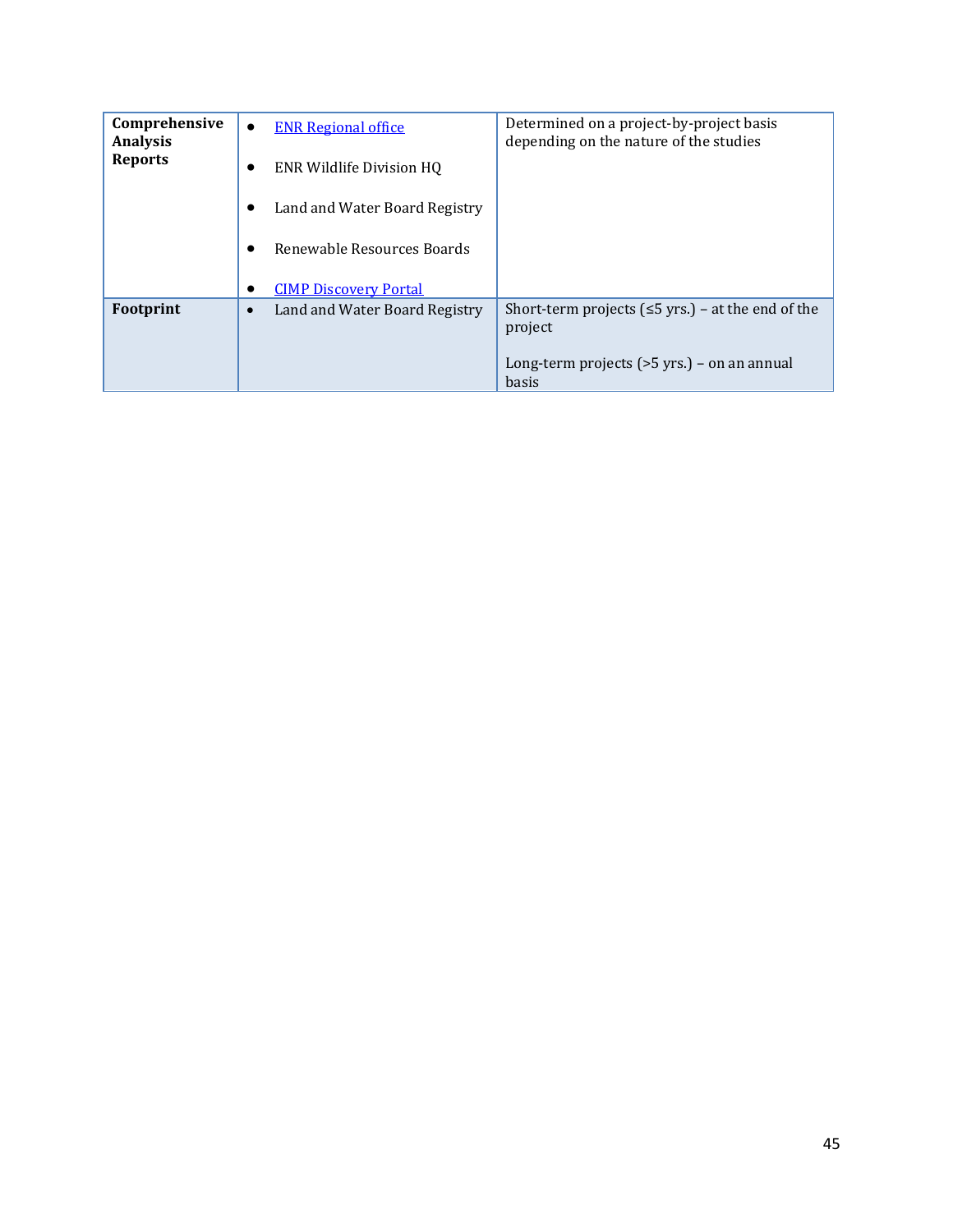# <span id="page-45-0"></span>APPENDIX 1: Process diagrams for submission, review and approval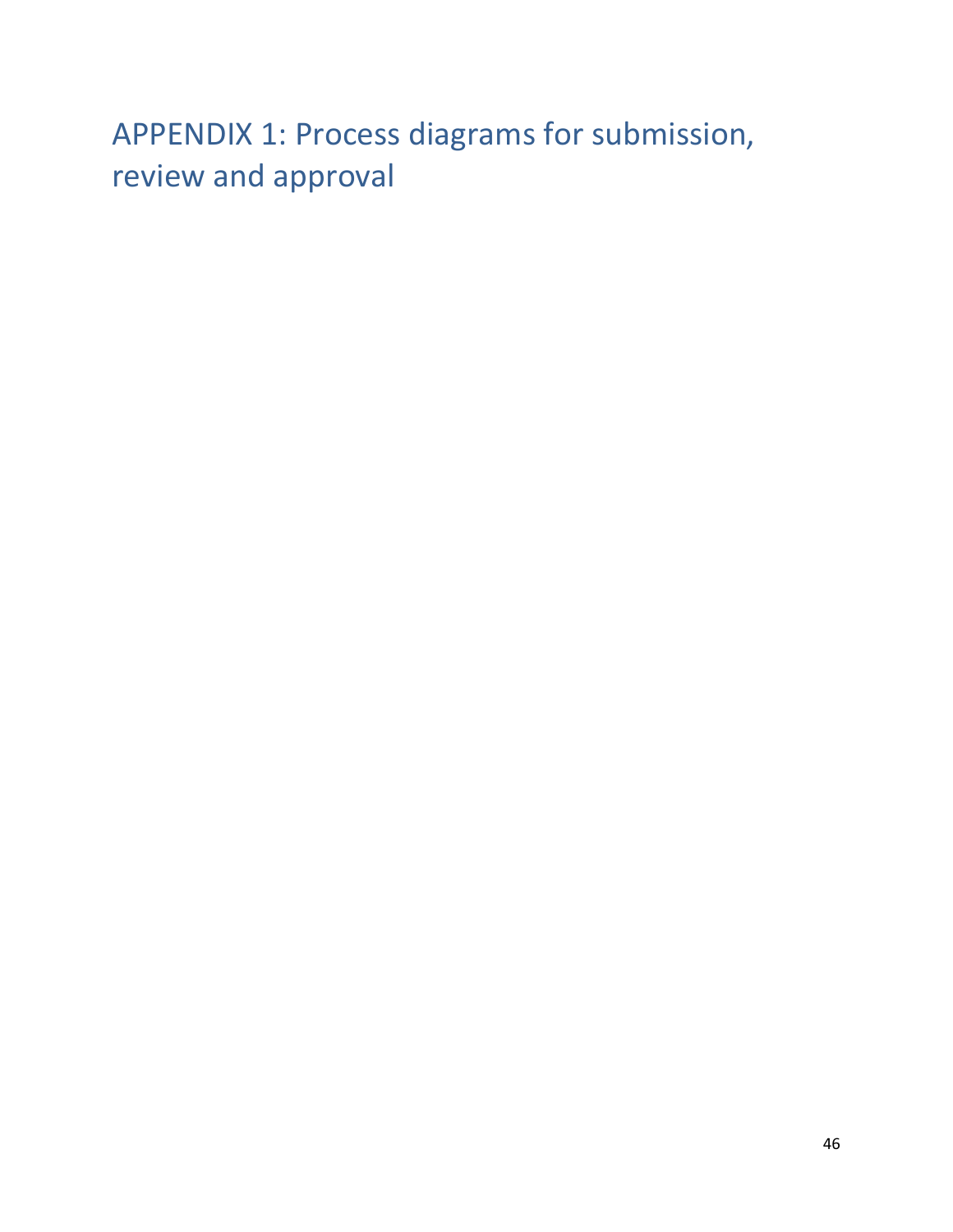#### **Diagram 1. Preliminary Screening Process in the Mackenzie Valley**



to approve a WMMP (See Section 4.5 of the WMMP Guidelines).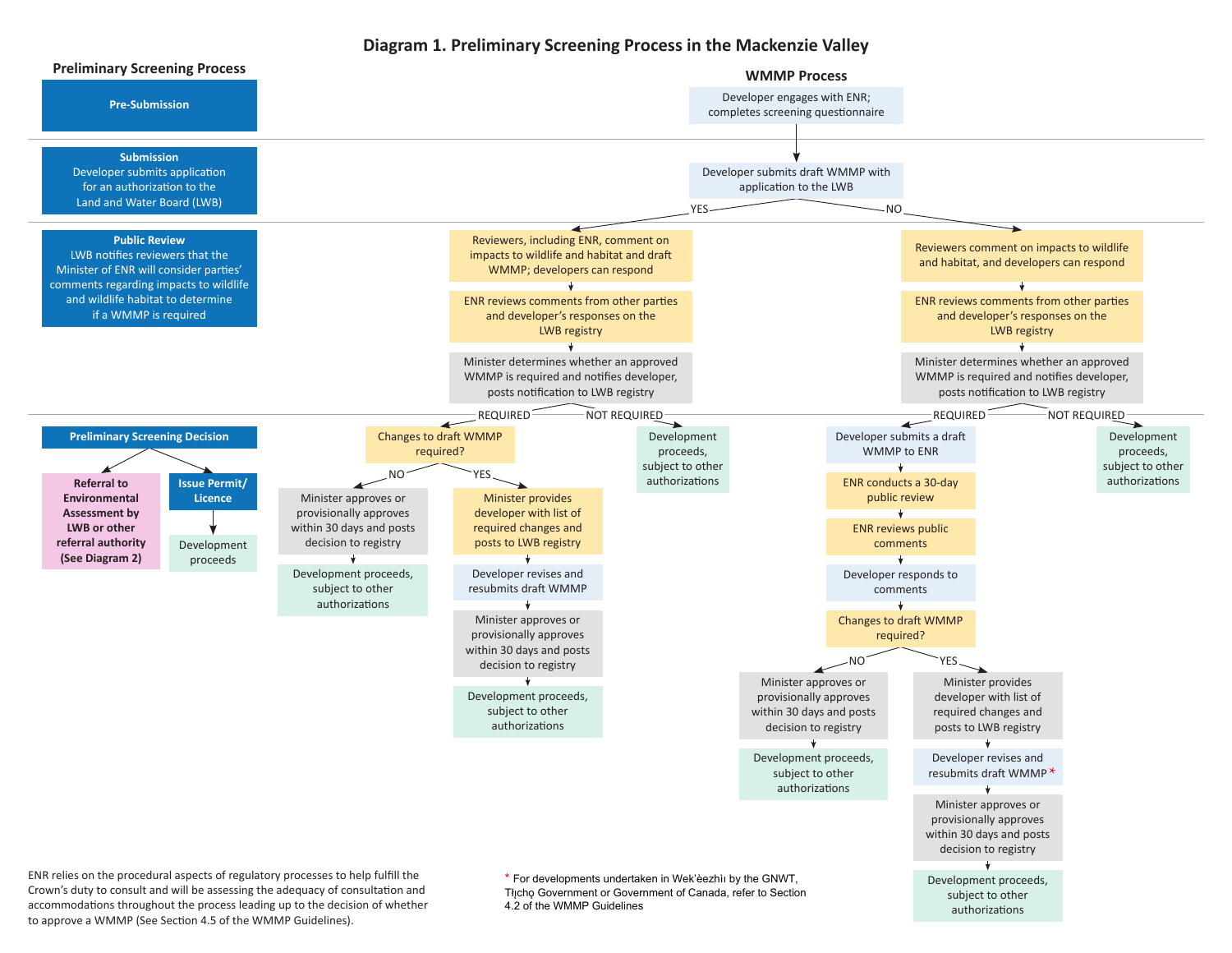#### **Diagram 2. Environmental Assessment (EA) or Environmental Impact Review (EIR) and Post-EA/EIR Process in the Mackenzie Valley**



under s.130(1) of the MVRMA

accommodations throughout the process leading up to the decision of whether to approve a WMMP (See Section 4.5 of the WMMP Guidelines).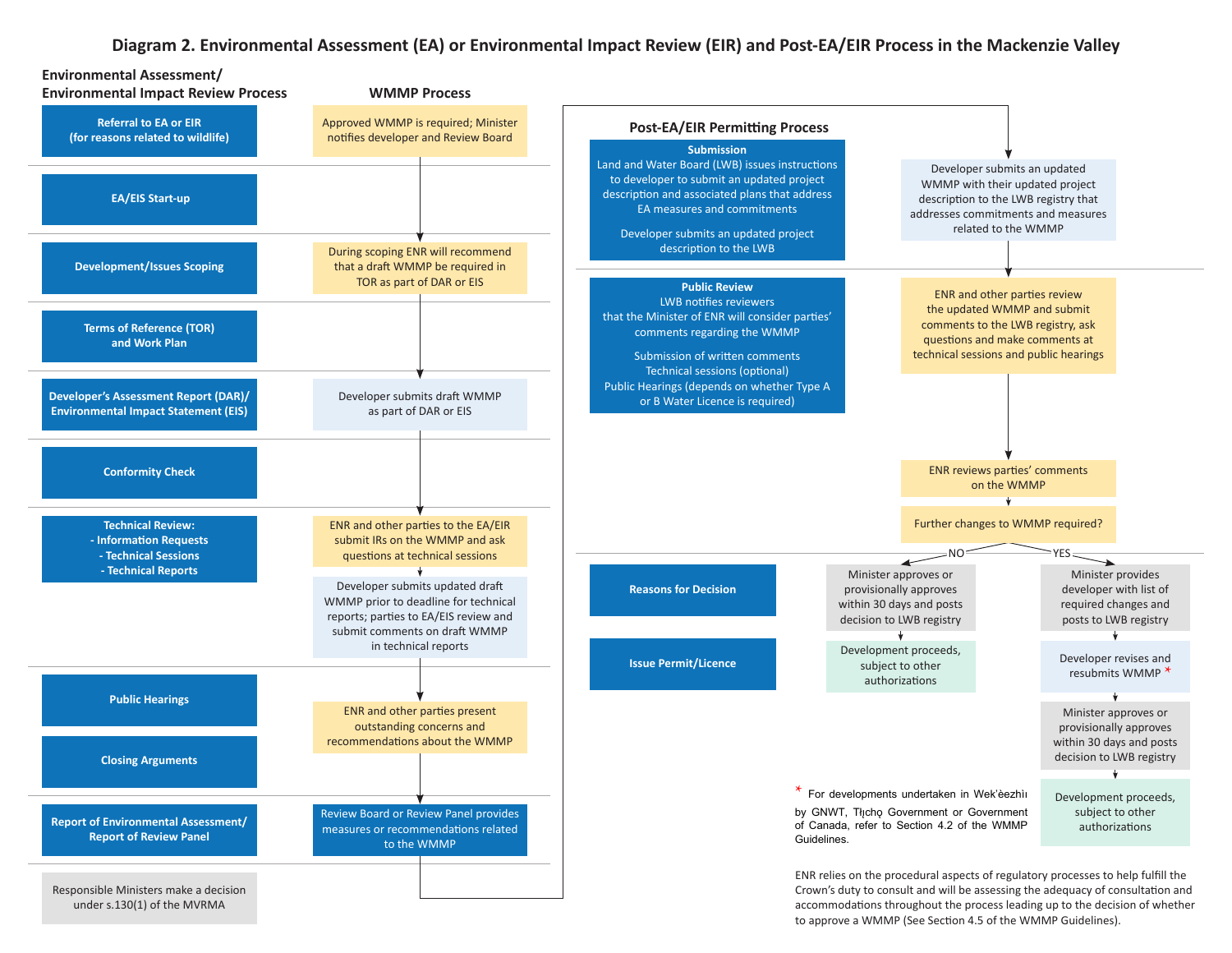#### **Diagram 3. Screening Process in the Inuvialuit Settlement Region**



to approve a WMMP (See Section 4.5 of the WMMP Guidelines).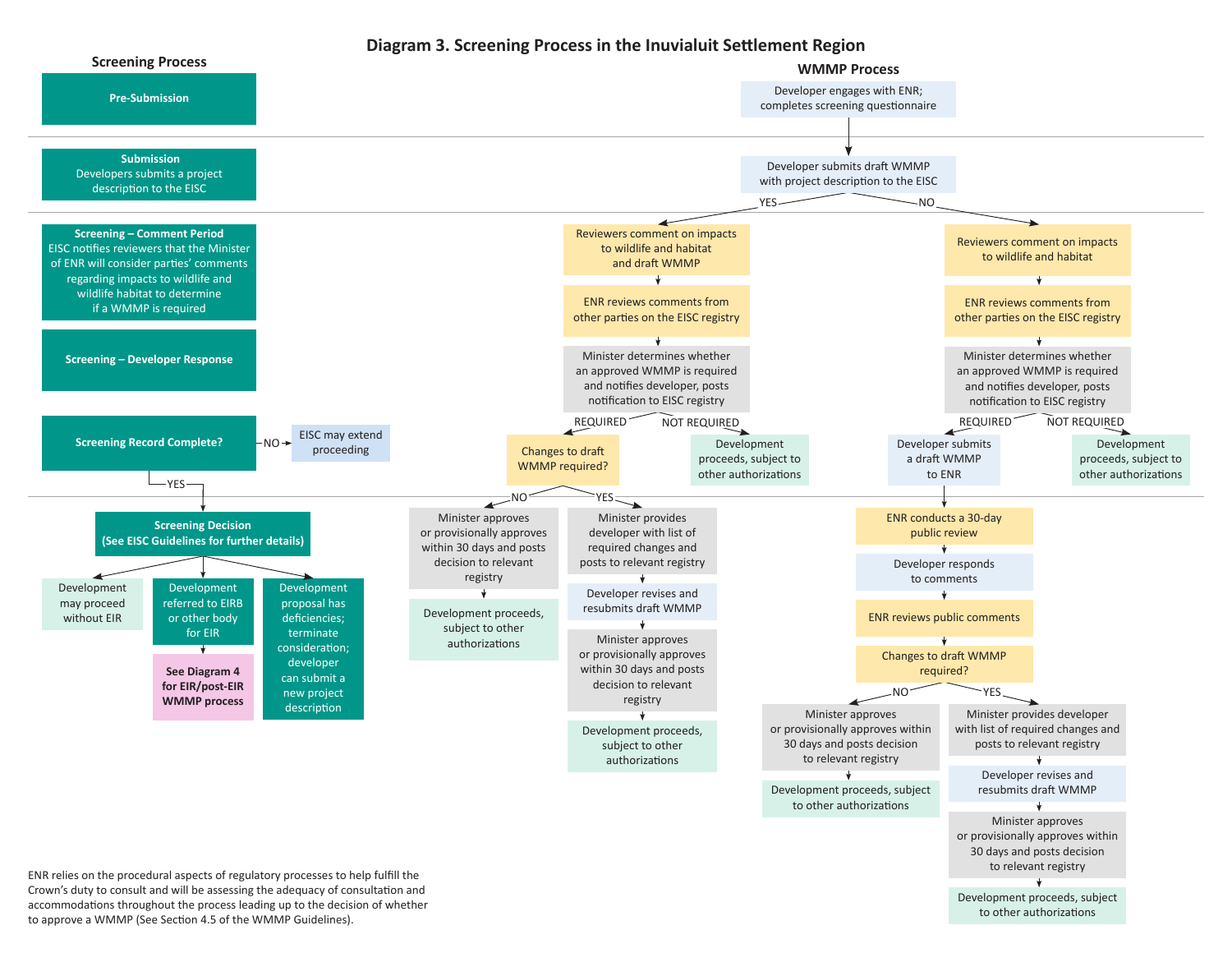#### **Diagram 4. Environmental Impact Review (EIR) and Post-EIR Process in the Inuvialuit Settlement Region**



ENR relies on the procedural aspects of regulatory processes to help fulfill the Crown's duty to consult and will be assessing the adequacy of consultation and accommodations throughout the process leading up to the decision of whether to approve a WMMP (See Section 4.5 of the WMMP Guidelines).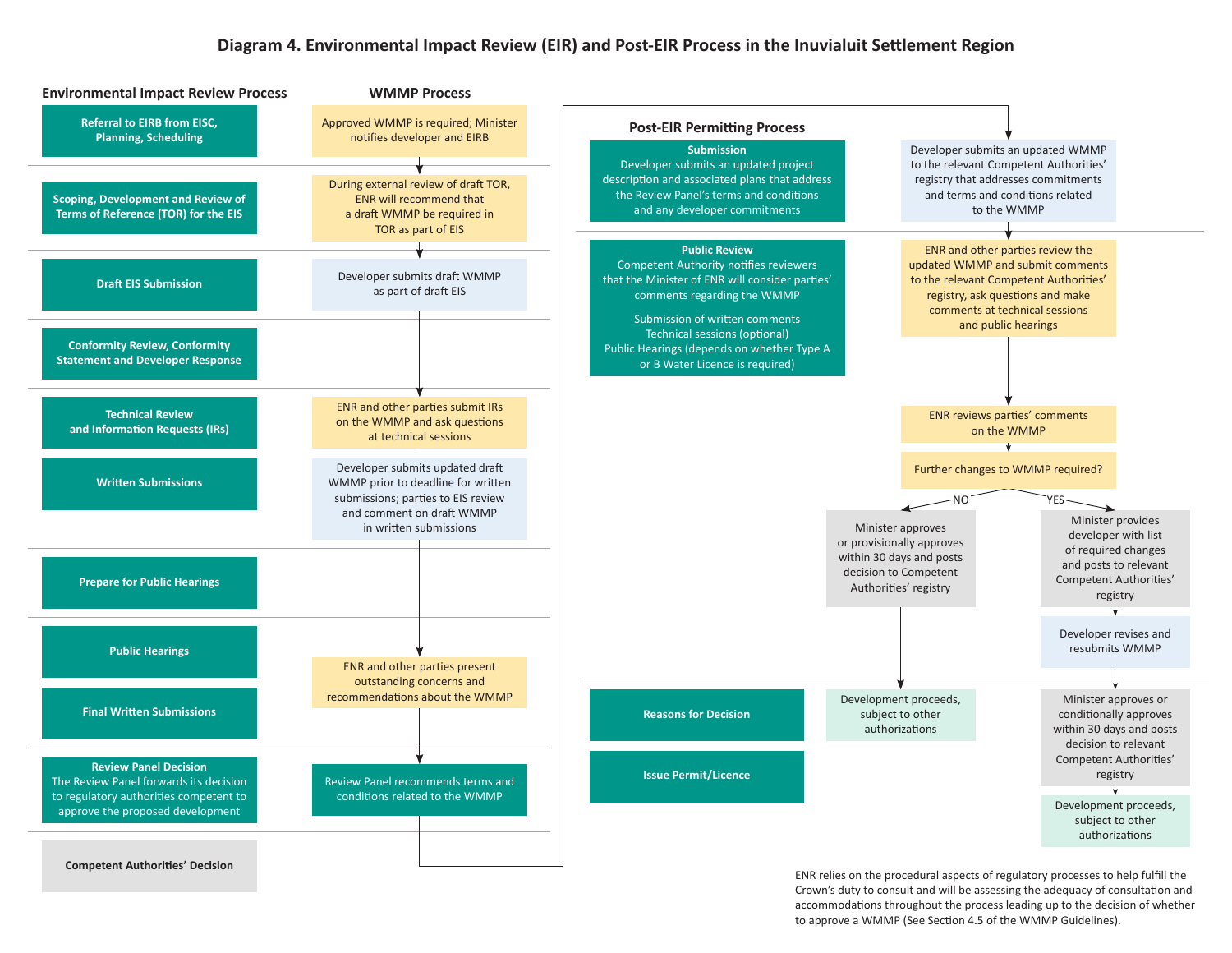# <span id="page-50-0"></span>APPENDIX 2: Content to include in a WMMP

| <b>WMMP Section</b>                                                                                                   | <b>Tier 1</b><br><b>WMMP</b> | <b>Tier 2</b><br><b>WMMP</b> | <b>Tier 3</b><br><b>WMMP</b> | <b>Include in</b><br><b>WMMP</b> at<br>time of<br>screening<br>application? | <b>Include in</b><br>final<br><b>WMMP</b><br>for ENR<br>approval? |
|-----------------------------------------------------------------------------------------------------------------------|------------------------------|------------------------------|------------------------------|-----------------------------------------------------------------------------|-------------------------------------------------------------------|
| Introduction<br>1 <sub>1</sub>                                                                                        |                              | ✓                            | $\checkmark$                 |                                                                             |                                                                   |
| 1.1 Purpose and objectives<br>of the WMMP                                                                             |                              | ✓                            | ✓                            | ✓                                                                           | ✓                                                                 |
| 1.2 Measures, conditions<br>and developer<br>commitments<br>concordance table                                         |                              | ✓                            | ✓                            |                                                                             | ✓                                                                 |
| 1.3 Engagement                                                                                                        | ✓                            | ✓                            | ✓                            | ✓                                                                           |                                                                   |
| 1.4 Mention of associated<br>operational or<br>management plans                                                       | ✓                            | ✓                            | $\checkmark$                 |                                                                             | ✓                                                                 |
| <b>Project Description</b><br>2.                                                                                      |                              |                              |                              |                                                                             |                                                                   |
| 2.1 Project Description                                                                                               | $\checkmark$                 | ✓                            | ✓                            | ✓                                                                           | ✓                                                                 |
| 2.2 Project Map                                                                                                       | ✓                            | ✓                            | ✓                            | ✓                                                                           | ✓                                                                 |
| <b>Potential Impacts</b><br>3.                                                                                        |                              |                              |                              |                                                                             |                                                                   |
| 3.1 Affected species or<br>habitat features                                                                           | ✓                            | ✓                            | ✓                            | ✓                                                                           | ✓                                                                 |
| 3.2 Potential impacts to<br>wildlife and wildlife<br>habitat                                                          | ✓                            | ✓                            | ✓                            | ✓                                                                           | ✓                                                                 |
| <b>Wildlife and Wildlife</b><br>4.<br><b>Habitat Mitigation</b>                                                       | ✓                            |                              | ✓                            | ✓                                                                           |                                                                   |
| 4.1 Employee wildlife<br>awareness education<br>and training                                                          |                              |                              |                              |                                                                             |                                                                   |
| 4.2 Infrastructure design<br>and camp layout for<br>bear safety and/or to<br>prevent denning,<br>nesting and roosting |                              |                              |                              |                                                                             |                                                                   |
| 4.3 Management of camp<br>waste and other<br>wildlife attractants                                                     |                              |                              |                              |                                                                             |                                                                   |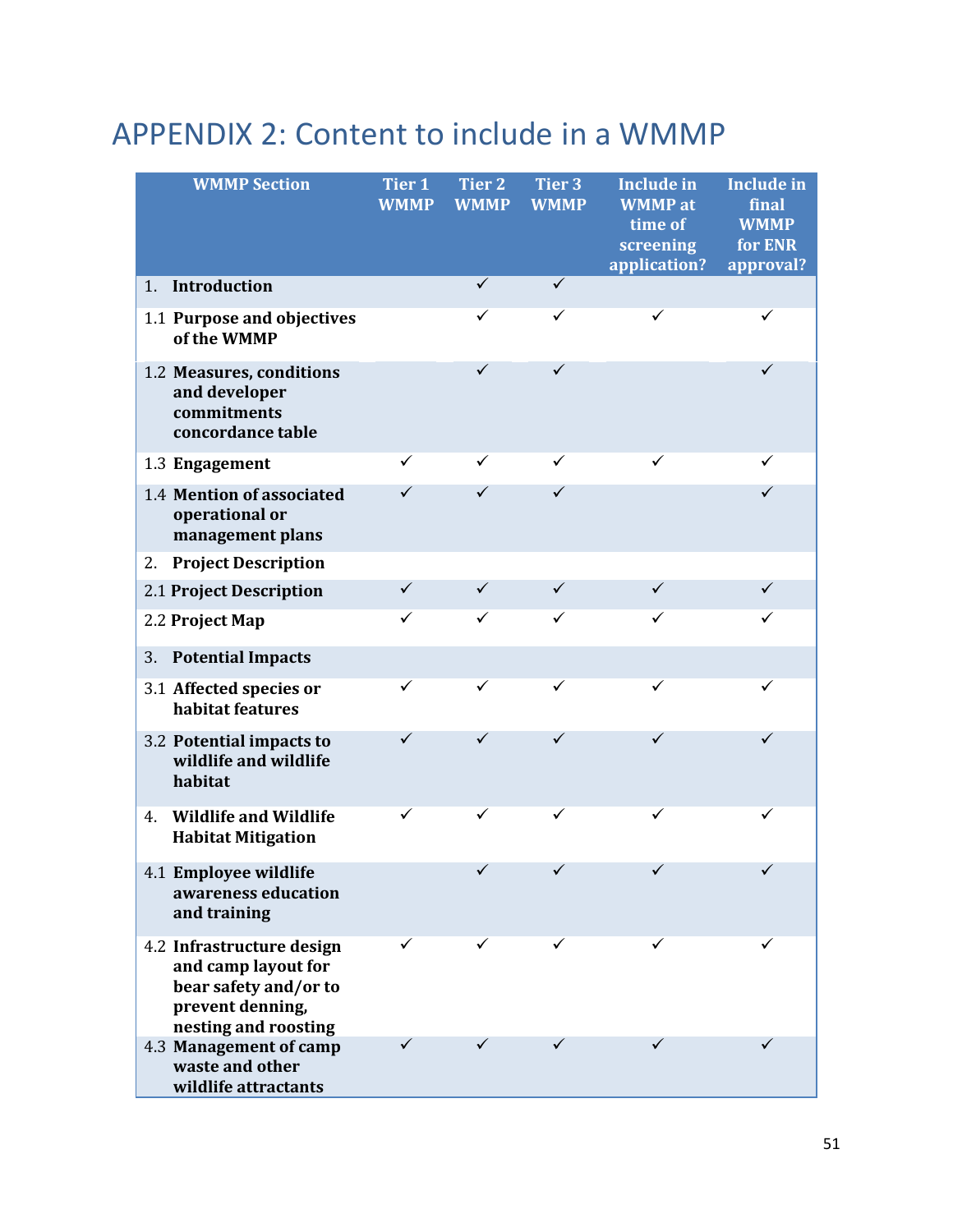| <b>WMMP Section</b>                                                                                                           | Tier <sub>1</sub><br><b>WMMP</b> | <b>Tier 2</b><br><b>WMMP</b> | <b>Tier 3</b><br><b>WMMP</b> | <b>Include in</b><br><b>WMMP</b> at<br>time of<br>screening<br>application? | <b>Include in</b><br>final<br><b>WMMP</b><br>for ENR<br>approval? |
|-------------------------------------------------------------------------------------------------------------------------------|----------------------------------|------------------------------|------------------------------|-----------------------------------------------------------------------------|-------------------------------------------------------------------|
| 4.4 Timing restrictions<br>and/or set back<br>distances to protect<br>wildlife and wildlife<br>habitat features               |                                  |                              |                              |                                                                             |                                                                   |
| 4.5 Direct habitat loss -<br>minimizing the<br>project's physical<br>footprint                                                |                                  | $\checkmark$                 |                              | $\checkmark$                                                                |                                                                   |
| 4.6 Habitat alteration -<br>minimizing physical<br>manipulation of<br>habitat that would<br>decrease its value to<br>wildlife |                                  | ✓                            | ✓                            | ✓                                                                           |                                                                   |
| <b>4.7 Indirect habitat loss</b><br>- minimizing<br>functional habitat<br>loss due to sensory<br>disturbance, dust,<br>etc.   |                                  |                              |                              |                                                                             |                                                                   |
| 4.8 Management of<br>hazards to wildlife<br>(e.g. open pits,<br>tailings ponds,<br>roads, airstrips,<br>spills)               | ✓                                | ✓                            | ✓                            | ✓                                                                           | ✓                                                                 |
| 4.9 Wildlife deterrence<br>procedures                                                                                         |                                  |                              |                              | ✓                                                                           |                                                                   |
| <b>Habitat</b><br>4.10<br>restoration                                                                                         |                                  |                              |                              | ✓                                                                           |                                                                   |
| <b>Description of</b><br>4.11<br>the role of<br>community wildlife<br>monitors in<br>implementing<br>aspects of the plan      |                                  |                              |                              |                                                                             |                                                                   |
| <b>Offsetting or</b><br>4.12<br>compensatory<br>measures                                                                      |                                  |                              | $(\check{ }')$               |                                                                             | $(\checkmark)$                                                    |
| <b>Monitoring</b><br>5.                                                                                                       |                                  |                              |                              |                                                                             |                                                                   |